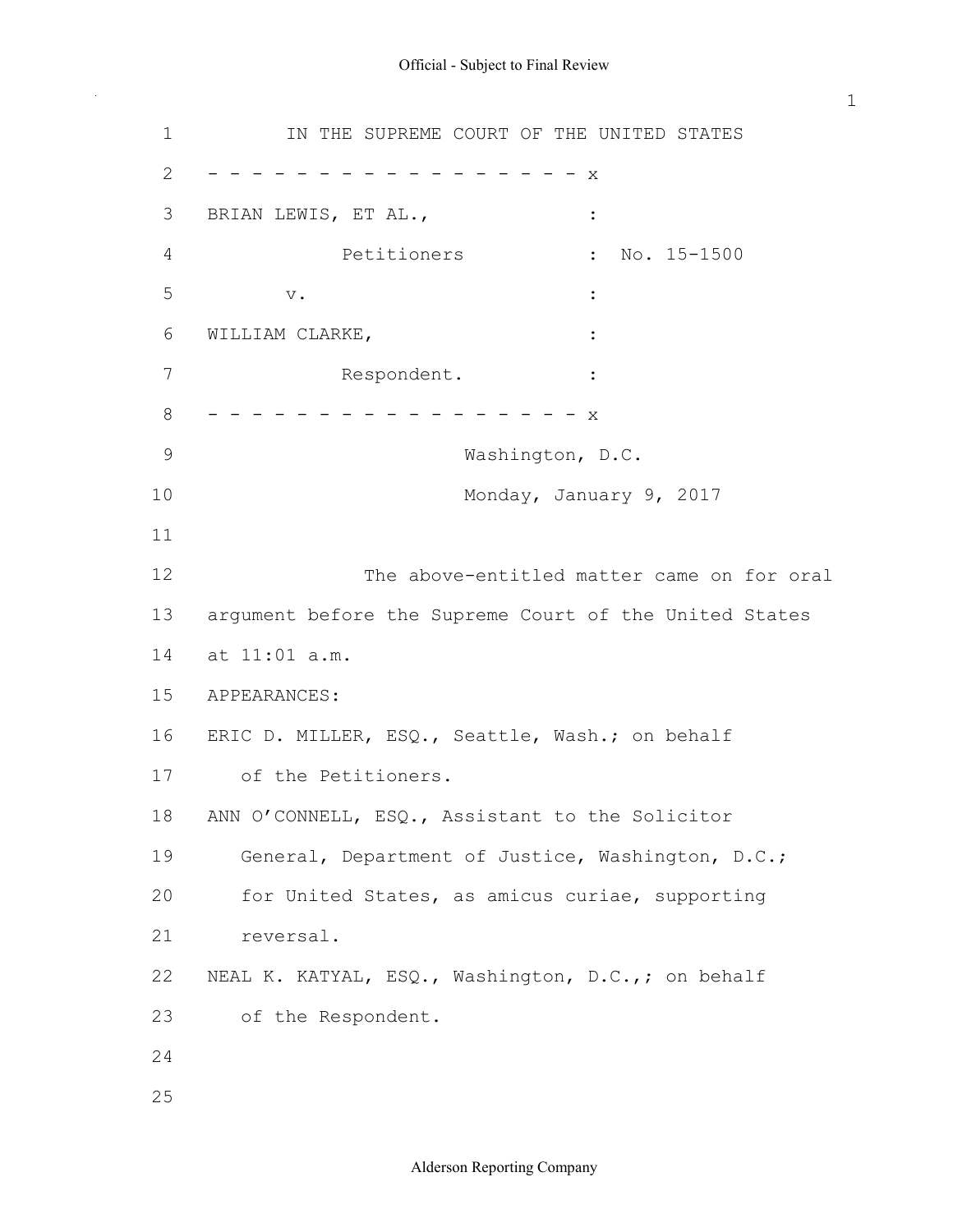$\bar{\gamma}$ 

| $\mathbf 1$               | CONTENTS                             |      |
|---------------------------|--------------------------------------|------|
| $\mathbf{2}^{\mathsf{I}}$ | ORAL ARGUMENT OF                     | PAGE |
| 3                         | ERIC D. MILLER, ESQ.                 |      |
| 4                         | On behalf of the Petitioners         | 3    |
| 5                         | ORAL ARGUMENT OF                     |      |
| 6                         | ANN O'CONNELL, ESQ.                  |      |
| 7                         | For United States, as amicus curiae, |      |
| 8                         | supporting reversal                  | 18   |
| 9                         | ORAL ARGUMENT OF                     |      |
| 10                        | NEAL K. KATYAL                       |      |
| 11                        | On behalf of the Respondent          | 27   |
| 12                        | REBUTTAL ARGUMENT OF                 |      |
| 13                        | ERIC D. MILLER, ESQ.                 |      |
| 14                        | On behalf of the Petitioners         | 50   |
| 15                        |                                      |      |
| 16                        |                                      |      |
| 17                        |                                      |      |
| 18                        |                                      |      |
| 19                        |                                      |      |
| 20                        |                                      |      |
| 21                        |                                      |      |
| 22                        |                                      |      |
| 23                        |                                      |      |
| 24                        |                                      |      |
| 25                        |                                      |      |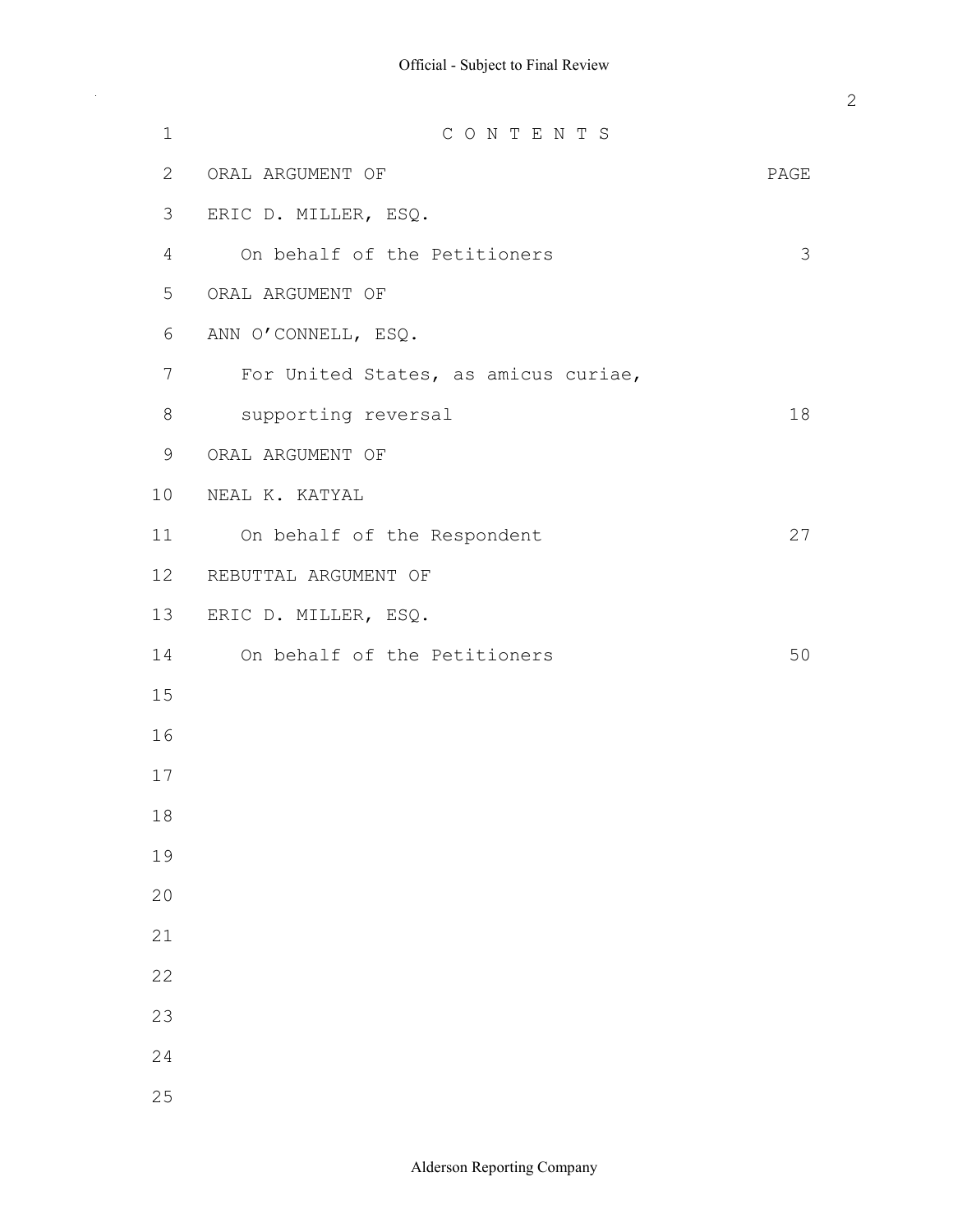next this morning in case 15-1500 Lewis v. Clarke. please the Court: government employee, the plaintiff seeks relief from the employee personally. The judgment is not enforceable against the government. For that reason, such an action does not implicate sovereign immunity. This Court has repeatedly applied that principle to individual capacity actions against federal and state employees, and it applies equally when the defendant is an employee of an takes the position that plaintiffs who have had no connection to an Indian tribe whatsoever who were injured as a result of a tribal employee's negligence in carrying on a commercial activity miles away from a reservation should have no remedy except whatever the tribe chooses to provide in tribal court. That position 1 2 3 4 5 6 7 8 9 10 11 12 13 14 15 16 17 18 19 20 21 22 23 24 25 P R O C E E D I N G S (11:01 a.m.) CHIEF JUSTICE ROBERTS: We'll hear argument Mr. Miller. ORAL ARGUMENT OF ERIC D. MILLER ON BEHALF OF THE PETITIONERS MR. MILLER: Mr. Chief Justice, and may it In an individual capacity action against a Indian tribe. In advocating the contrary rule, respondent

# Alderson Reporting Company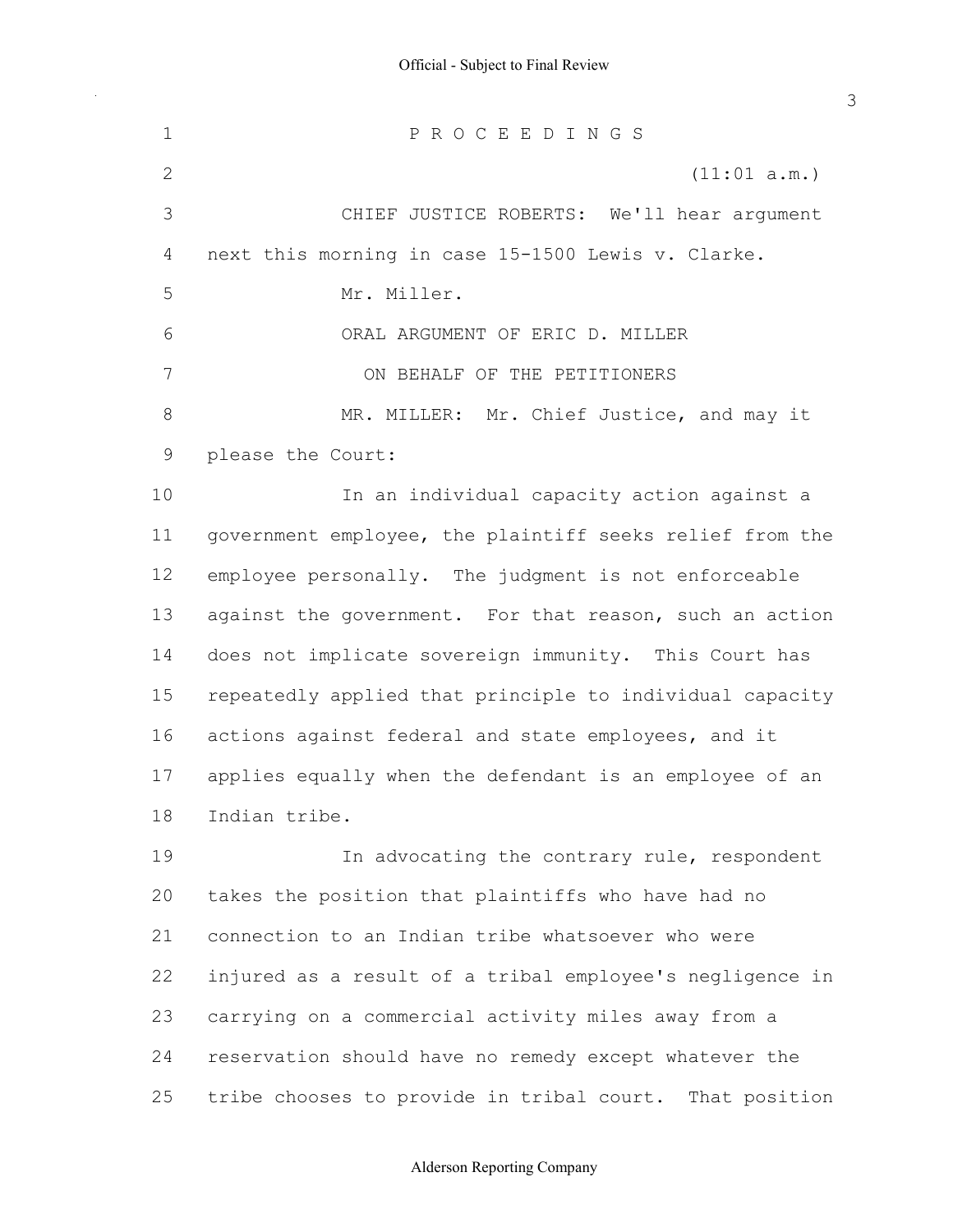represents an extraordinary and unwarranted expansion of 1 2 tribal immunity.

 if it were federal employee, then you would have the Westfall Act. If it was a state employee, you would have the same regime, and the tribe says, "And we do the same thing." You can sue in our court just as you could sue in federal court under the Westfall Act -- Connecticut court under the Connecticut Act, and you can sue in our court. you know, within the reservation that is subject to the tribe's legislative and adjudicatory jurisdiction, then the tribe has the authority to define how that claim shall be handled. arose under Connecticut law from an accident on a Connecticut highway not on the reservation, and the 3 4 5 6 7 8 9 10 11 12 13 14 15 16 17 18 JUSTICE GINSBURG: They say it's the same as MR. MILLER: Well, and when a claim arises, But here, we're talking about a claim that

 tribe does not have the authority to define the process for handling that claim. That's subject to Connecticut 19 20 21 law.

 trying to draw is if you had an employee of one state who, you know, was involved in an accident in a different state -- and there are a lot of reasons that 22 23 24 25 So the  $-$ - the analogy, I think, that they're

4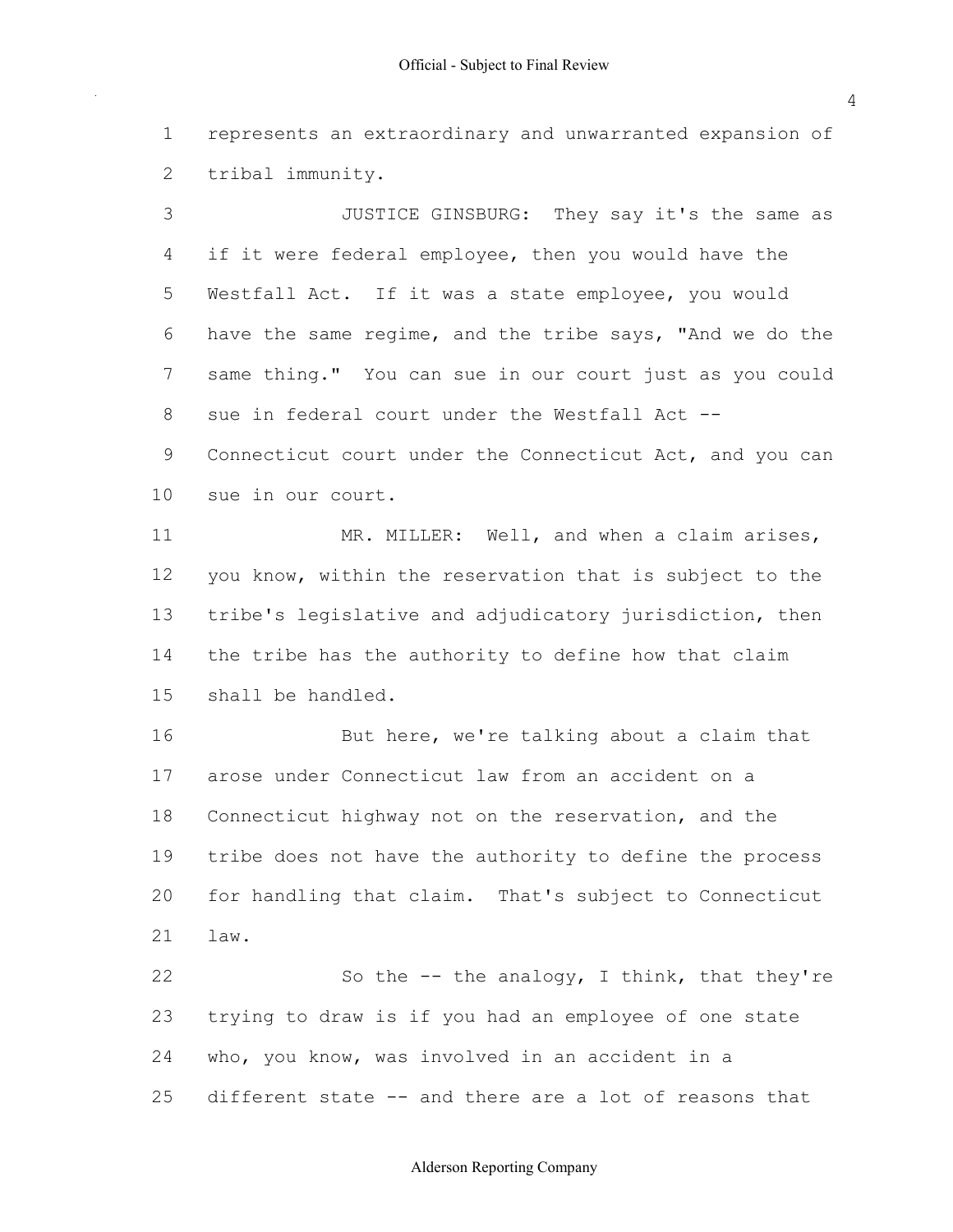situation isn't really analogous, but even taking it on its own terms, the forum state has jurisdiction over that case. The forum state can resolve that. It doesn't have to send the -- send the plaintiffs off to file in -- in the state of -- that the employee was is asking for here is a sort of immunity, a sort of ability to control how the litigation proceeds that is unlike what any other state would enjoy. And in his Under our decision in Hyatt, Clarke would have been entitled to the immunity that Connecticut gave its own antecedent questions there, Your Honor. full faith and credit clause, which applies -- 1 2 3 4 5  $6 \overline{6}$ 7 8 9 10 11 12 13 14 15 16 17 18 19 20 21 22 23 24 25 from. So there -- what the -- what the respondent briefing -- JUSTICE SOTOMAYOR: There is one flaw there. officials. MR. MILLER: Well, there are a couple of JUSTICE SOTOMAYOR: I agree. MR. MILLER: So, one, Hyatt is about the JUSTICE SOTOMAYOR: Hyatt does not -- MR. MILLER: -- only to states and not -not tribes. JUSTICE SOTOMAYOR: -- the tribes. MR. MILLER: Hyatt is also about an action

Alderson Reporting Company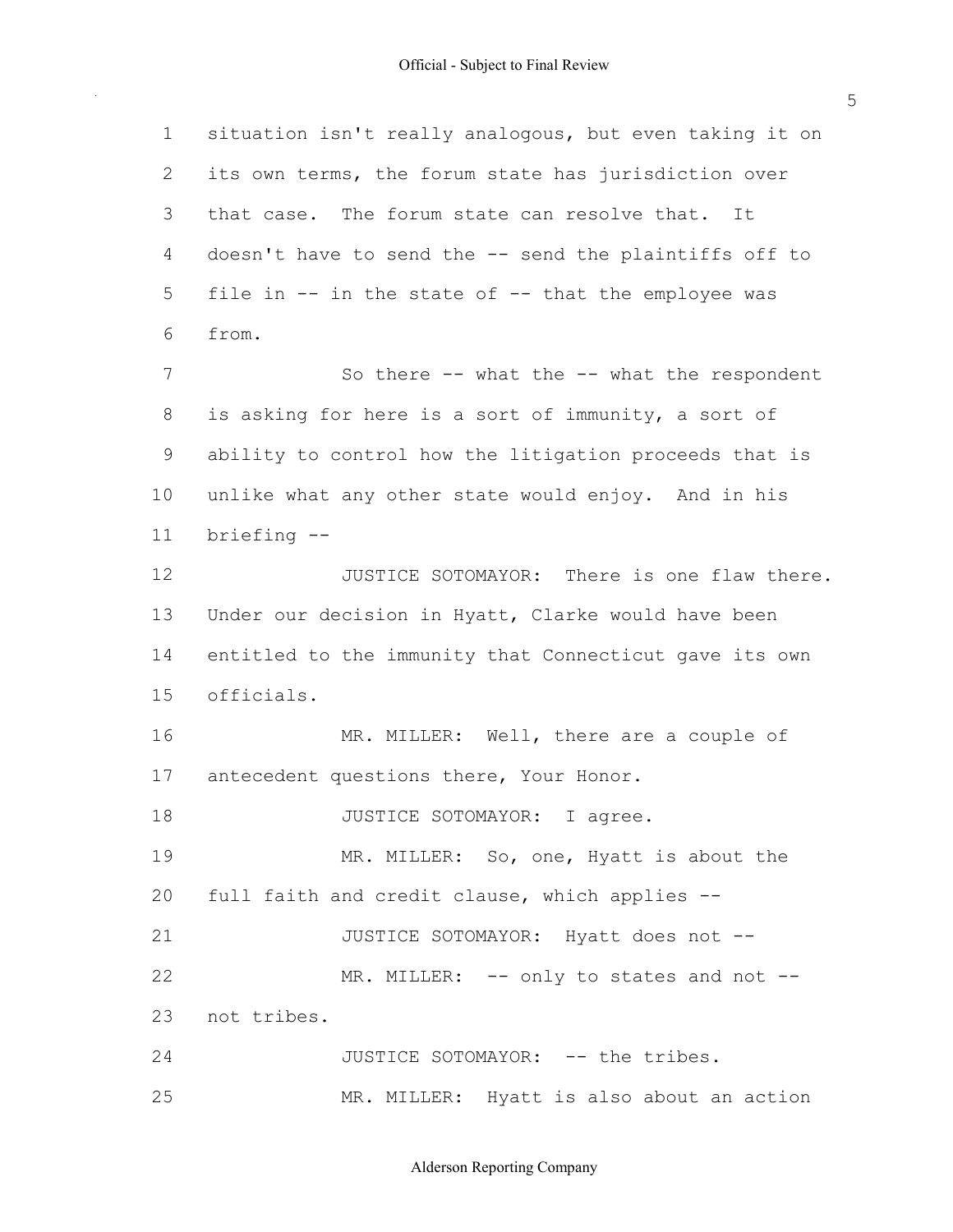against a state agency and not an individual capacity action against a state employee. We haven't extended Hyatt that far yet. extensions of the decision, the rule in -- in Hyatt is that the State cannot treat another state worse than it would treat itself. would say that Connecticut has a regime in which an action against a state employee is barred, but instead you sue the state directly. we can't sue Mr. Clarke, so instead we get to sue the tribe. But the tribe doesn't want that because the tribe is not willing to subject itself to jurisdiction in Connecticut. The tribe has not waived its sovereign immunity in Connecticut courts. So the tribe is not asking for application of that principle of Hyatt; it's asking for something quite a bit more. And it's -- what it is asking for is the authority to legislate for how litigation arising out of vehicle accidents off the reservation in the state of Connecticut shall be handled, and that's an authority -- 1 2 3 4 5 6 7 8 9 10 11 12 13 14 15 16 17 18 19 20 21 22 23 24 25 JUSTICE SOTOMAYOR: You're absolutely true. MR. MILLER: But even granting both of those So if you applied the analogy here, you So applying that here, you would say, well, JUSTICE KENNEDY: Well, just -- just so I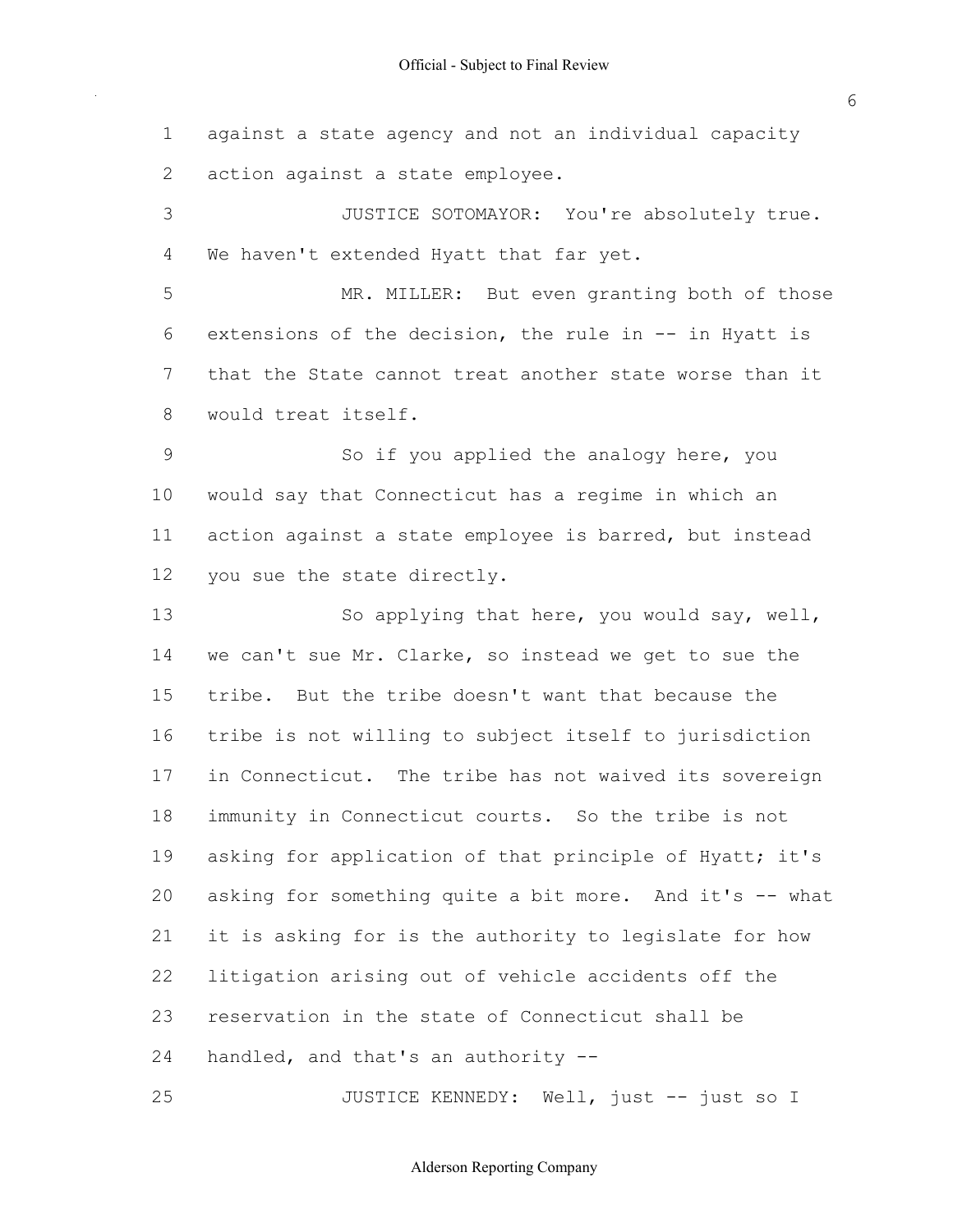$\mathcal{A}^{\mathcal{A}}$ 

| $\mathbf 1$  | understand the case: If this plaintiff had elected to    |
|--------------|----------------------------------------------------------|
| $\mathbf{2}$ | sue in the tribal court, the rule would have been that   |
| 3            | there is indemnity from the tribe. And if there -- if    |
| 4            | negligence had been shown, then I assume there would be  |
| 5            | recovery against the tribe?                              |
| 6            | MR. MILLER: The -- the tribe -- yeah, yes.               |
| 7            | JUSTICE KENNEDY: I mean, we can take the                 |
| 8            | case on that assumption.                                 |
| $\mathsf{9}$ | MR. MILLER: Yes. The tribe has a                         |
| 10           | procedure, not identical to what's available in state    |
| 11           | court and much more limited in some ways, but it does    |
| 12           | have a procedure that allows recovery against the tribe  |
| 13           | in tribal court had the plaintiffs chosen to invoke      |
| 14           | that.                                                    |
| 15           | CHIEF JUSTICE ROBERTS: Well, very limited                |
| 16           | though; right? I mean, there's a significant cap on      |
| 17           | punitive damages.                                        |
| 18           | MR. MILLER: Well, that's -- but punitive                 |
| 19           | damages are not available at all. Noneconomic damages    |
| 20           | are -- are capped at twice the amount of actual damages, |
| 21           | which is a cap that doesn't exist in Connecticut either  |
| 22           | for actions against a private party or even for actions  |
| 23           | against the state. There's a much shorter -- or there's  |
| 24           | a shorter statute of limitations. It's only one year.    |
| 25           | There's no right to trial by jury. So there are a        |

# Alderson Reporting Company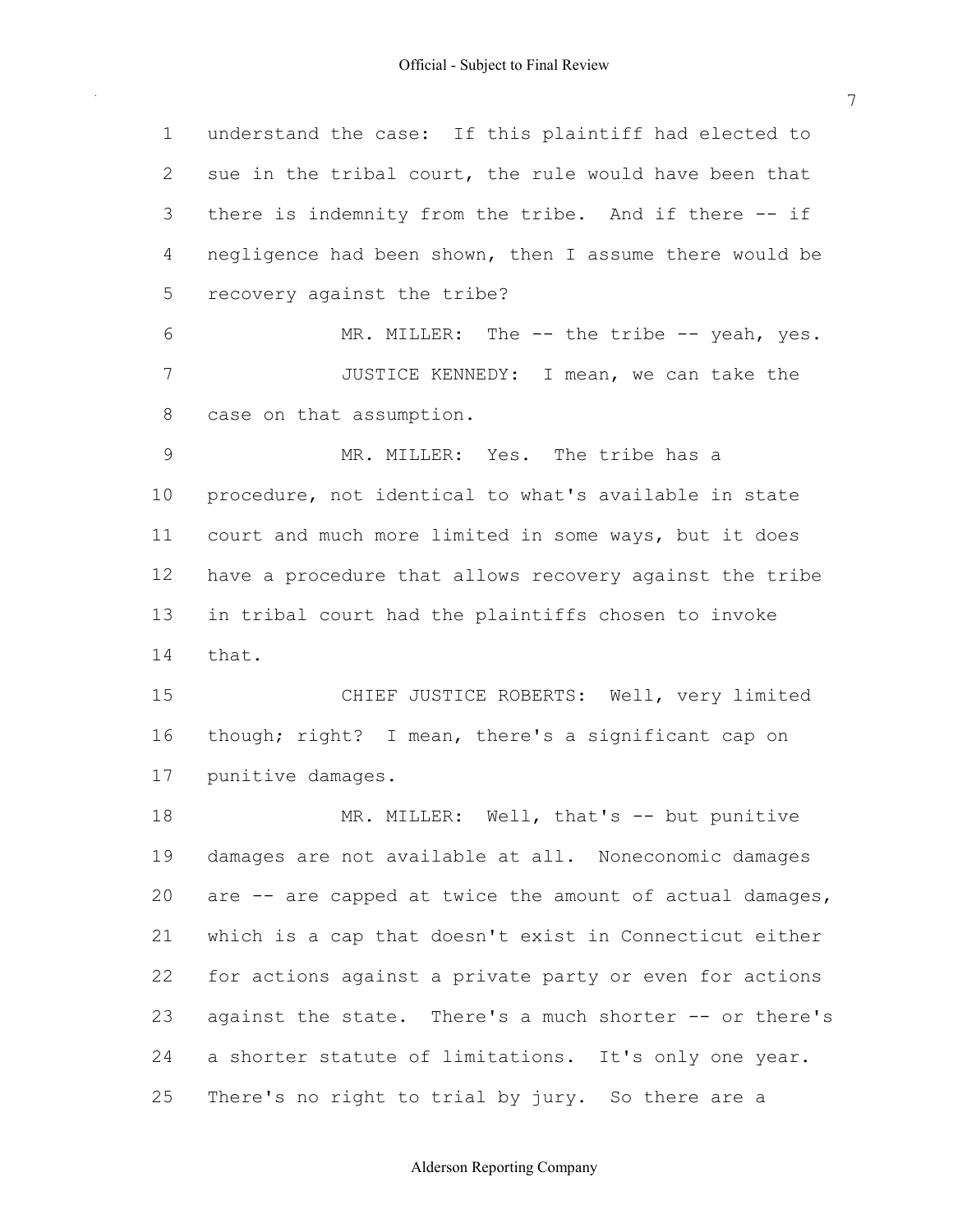number of both procedural and substantive differences. That's correct, Your Honor. 1 2

 against an entity like the Port Authority of New York and New Jersey and the question is whether that is really a -- a suit -- whether that is a suit against one of the states and, therefore, subject to sovereign immunity, we would look to see who would pay the judgment. So that's Mr. Katyal's argument. not do the same thing when it is against an employee? state-created agency like -- like the Port Authority, the Court looks at a number of factors to assess whether that agency should be treated as essentially the State or as some distinct entity, and you're right. One of the factors is financial responsibility. analysis in assessing whether a -- a natural person who is not a creation of State law -- mean, you suggest the difference is because this is a voluntary agreement. But why shouldn't it be the rule 3 4 5 6 7 8 9 10 11 12 13 14 15 16 17 18 19  $20$ 21 22 23 JUSTICE ALITO: When -- when there is a suit Why wouldn't we do the same -- why should we MR. MILLER: When -- when you have a But the Court has never applied that JUSTICE KAGAN: Well, why shouldn't we? I

 that if the State pays, we should understand it to be a suit against the State. 24 25

#### Alderson Reporting Company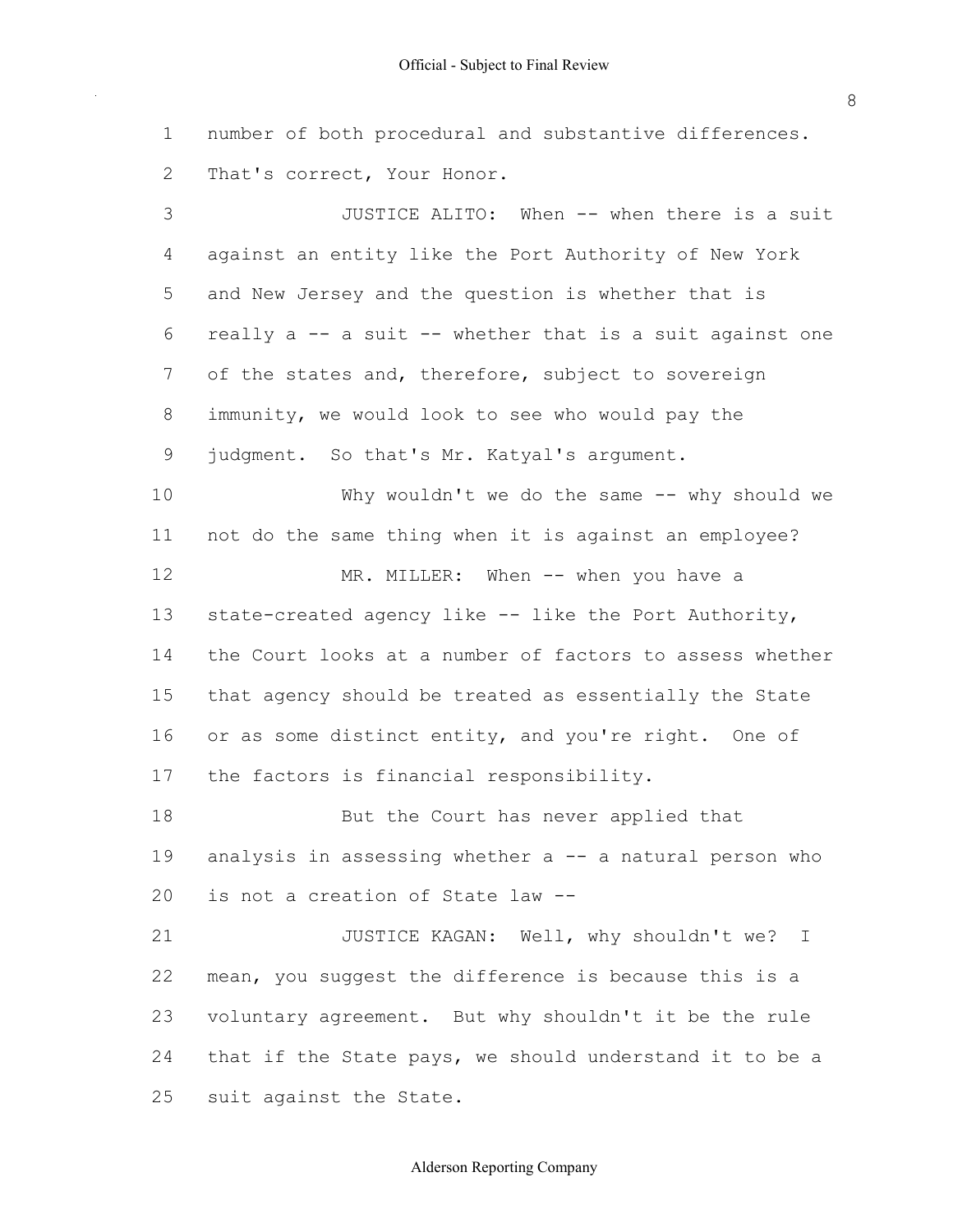$\sim$ 

| $\mathbf 1$ | MR. MILLER: Well, there $-$ a couple of $-$              |
|-------------|----------------------------------------------------------|
| 2           | that would be inconsistent with a number of decisions.   |
| 3           | JUSTICE KAGAN: I -- I think you're right,                |
| 4           | Mr. Miller. I think we would have to change our law to   |
| 5           | say something like that. I'm just asking, like what --   |
| 6           | why wouldn't that be a sensible rule?                    |
| 7           | MR. MILLER: Well, for one thing, it's not a              |
| $8\,$       | sensible rule because as a -- immunity is a question     |
| 9           | that ought to be decided, as this Court has said many    |
| 10          | times, at the threshold of a litigation. You ought to    |
| 11          | be able to look at the pleadings and see is this suit    |
| 12          | against the State or is it against somebody other than   |
| 13          | the State. And if it is, immunity bars the suit and --   |
| 14          | and we don't proceed further.                            |
| 15          | Indemnification is not always so easy to                 |
| 16          | tell at the outset. The tribal code, for example,        |
| 17          | provides for indemnification except in cases of reckless |
| 18          | conduct. In this case, we haven't alleged recklessness,  |
| 19          | but we also haven't had any discovery and it may be that |
| 20          | facts will emerge in the course of discovery that would  |
| 21          | establish that Mr. Clarke had been reckless at the time  |
| 22          | of the accident, and then, even on Respondent's theory,  |
| 23          | that the indemnification obligation would disappear and  |
| 24          | so would immunity.                                       |
|             |                                                          |

25 JUSTICE KAGAN: So those kinds of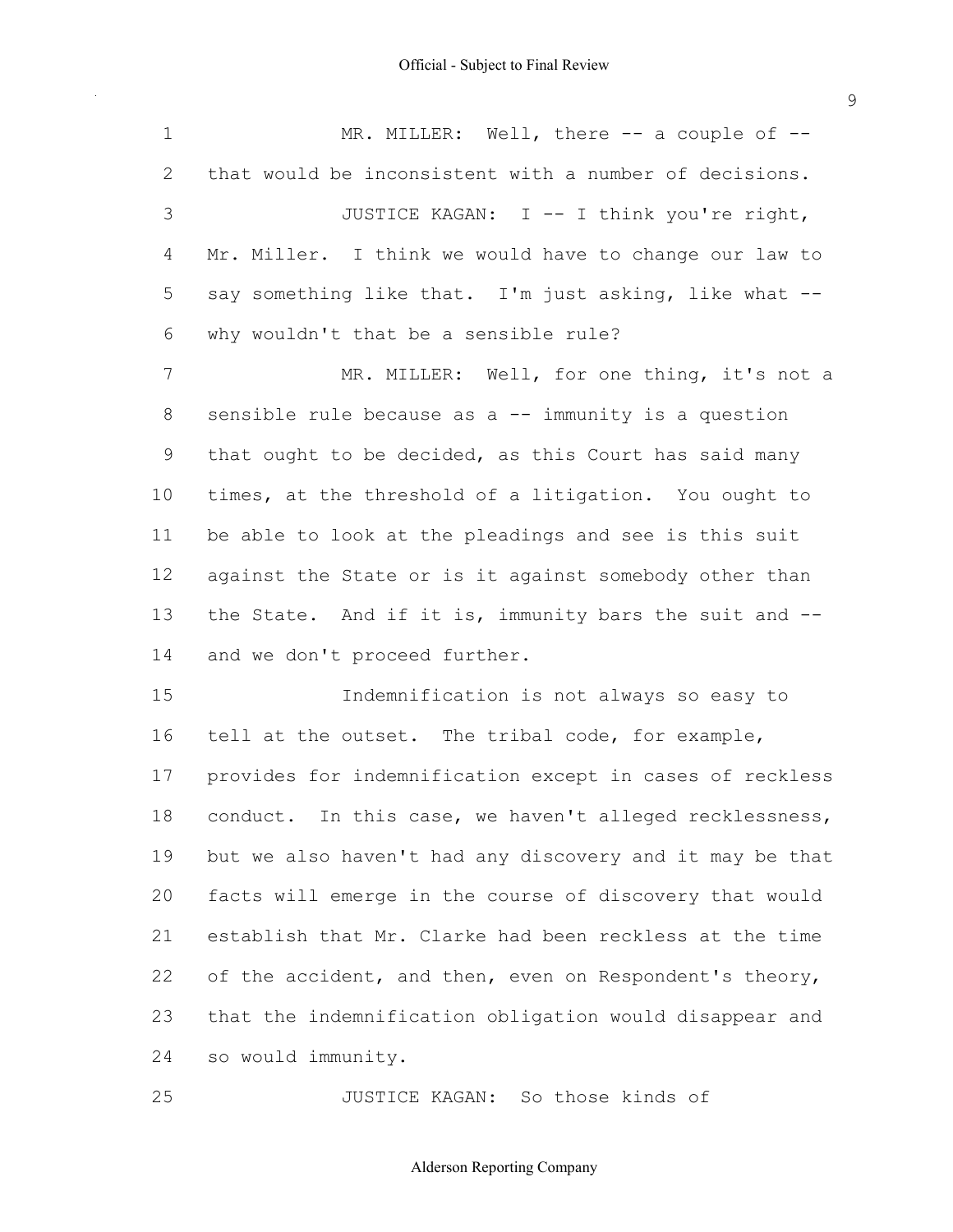considerations haven't prevented us from looking to who's ultimately going to pay the bills in the kinds of cases that Justice Alito was talking about. 1 2 3

 talking about a -- a sort of state-created entity, you know, but the State is itself an artificial legal construct and so there has to be some test for figuring out, you know, whether some other artificial legal construct is a different entity or the same entity. with real-live people who are not the State. They're necessarily something different. And I -- if Respondent's theory that indemnification of the officer makes the officer the State, if that were right, then, as we noted in the brief, there are many States that by statute indemnify all of their employees and a 1983 damages actions against employees in any of those States would implicate the Eleventh Amendment. And this Court's decision in Hafer v. Melo would be what you would have to go the other way in all of those States. And not only has this Court never held that, so far as we're aware, no court has ever even suggested that as a 4 5 6 7 8 9 10 11 12 13 14 15 16 17 18 19 20 21 22 23 MR. MILLER: Well, when -- when you're But that's just not how we think about it possibility.

 issue in -- in this Court's decision in Regents of the 24 25 We also see the converse of this -- of this

# Alderson Reporting Company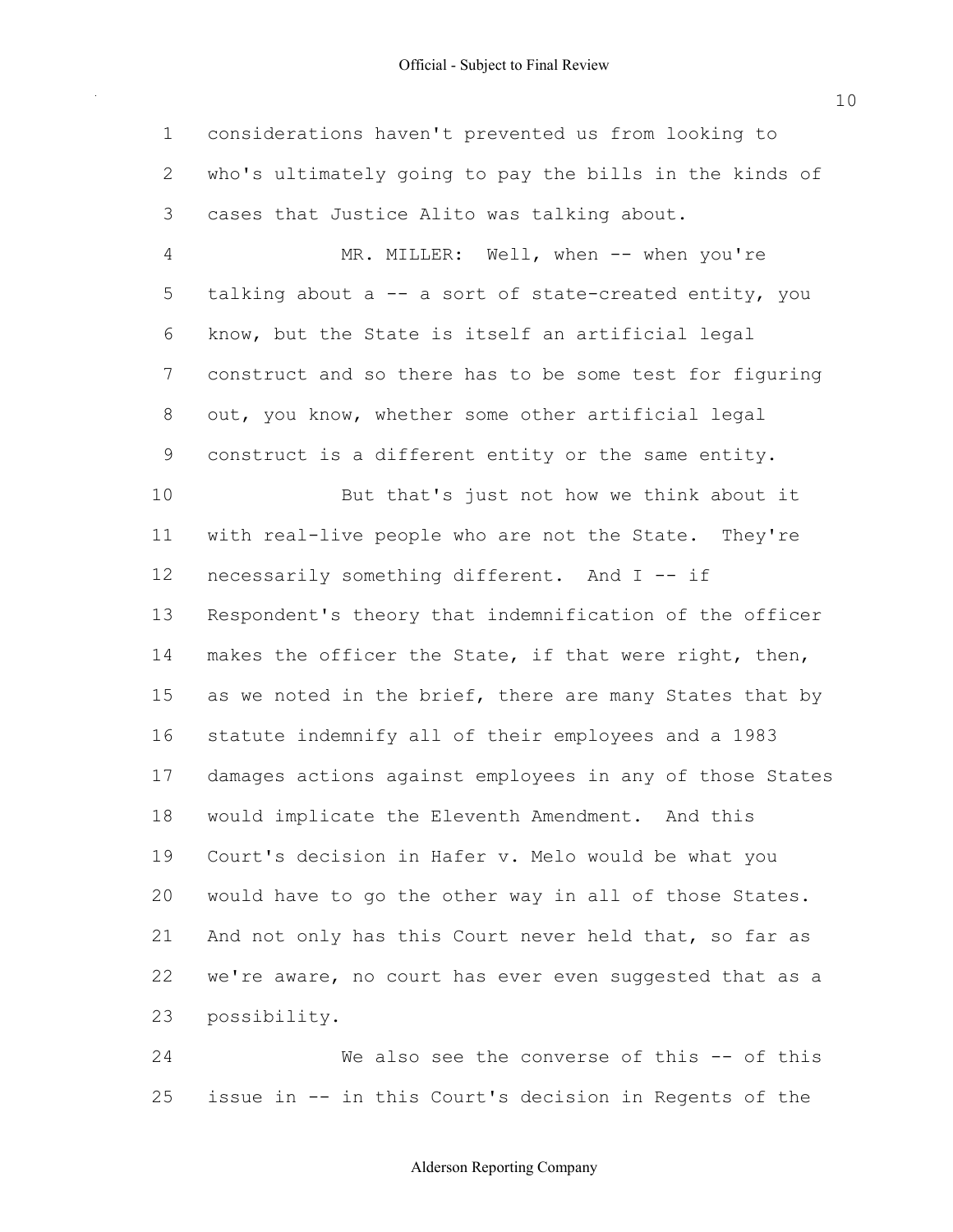University of California v. Doe, where the defendant was the University of California and it was subject to a -- an indemnification obligation from the Department of Energy, and the plaintiff said, correctly, you know, the university does not face any real financial liability here. You know, whatever happens, the Federal government is going to pay. But the Court nonetheless held that Eleventh Amendment's immunity still applies because the suit was won against the State. what the Court said in Larson -- the crucial question is whether the relief sought in a suit addressed to the officer is actually relief against the sovereign. You -- you look at what the relief is that's being sought and not the -- the more difficult to determine question of where the economic loss might or might not ultimately fall at the end of all the proceedings. immunity to an Indian tribe than is available under a State could choose to do that. And the State -- 1 2 3 4 5 6 7 8 9 10 11 12 13 14 15 16 17 18 19 20 21 22 23 And so the -- the crucial question -- that's JUSTICE ALITO: Could a State give greater Federal law? MR. MILLER: As a matter of State law, yes, JUSTICE ALITO: So the Connecticut supreme

 court could do that if it wanted to? 24

25 MR. MILLER: Yes. I mean, we would -- we 11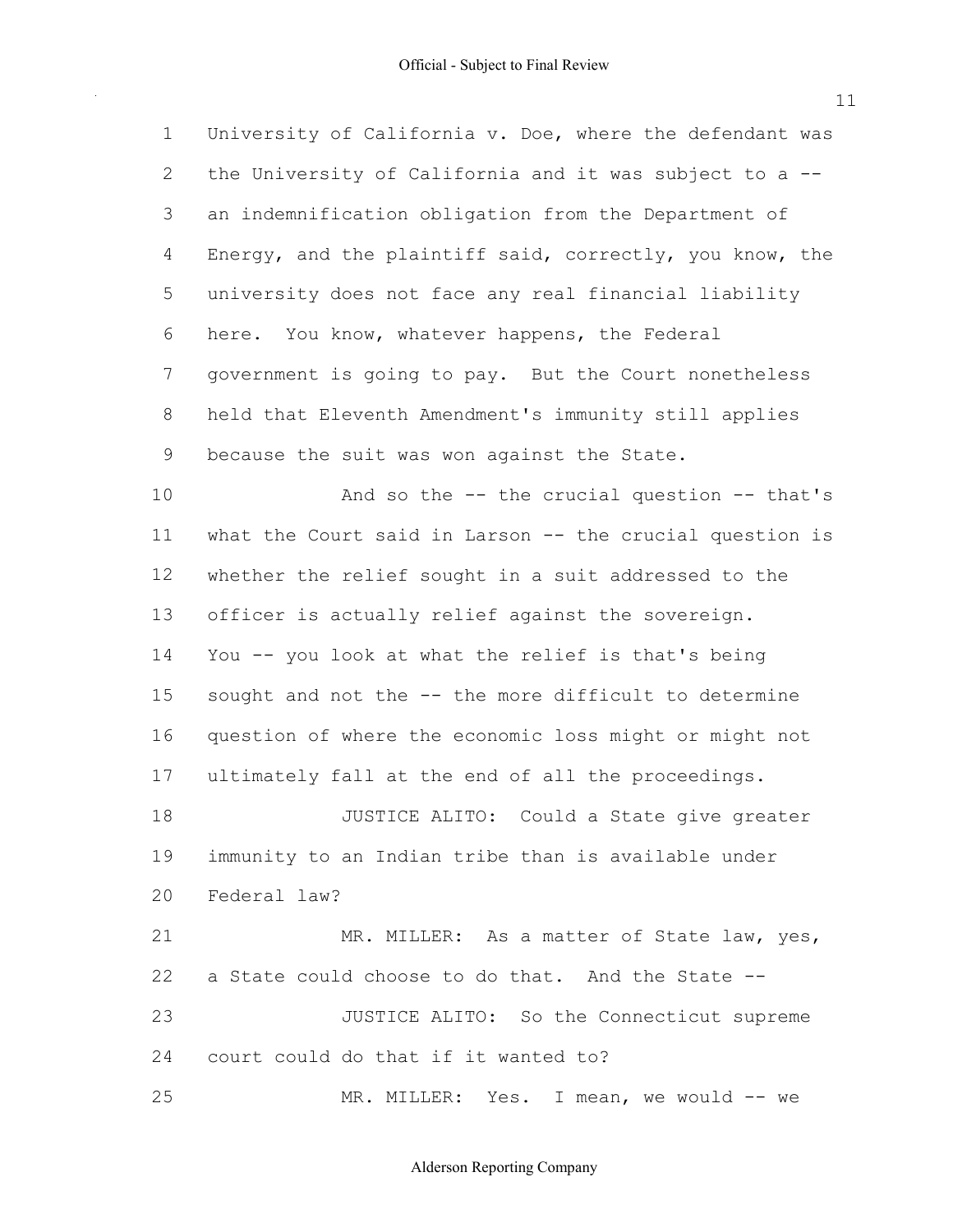would urge it not -- not to do so and we'd also argue that an argument for doing so in this case has not been preserved. But as a matter of State law, we don't see any impediment to the State choosing to do that. driver of the vehicle was not working for the -- for an Indian tribe, but instead was an employee of a foreign embassy. In -- in that case, am I right that the immunity, sovereign immunity, would stop the suit? So a -- a suit against -- if you're saying a suit against the individual employee -- our -- the -- the test set out in -- in the second restatement is that that would not be barred by official immunity. It certainly wouldn't be barred by sovereign immunity either, because it's not a suit against the cases, certainly not recently, in which individual employees of foreign governments have been sued in this situation, and that's because, in this situation, you could sue the foreign government directly under the 1 2 3 4 5 6 7 8 9 10 11 12 13 14 15 16 17 18 19 20 21 22 23 24 25 JUSTICE GINSBURG: Suppose this -- the MR. MILLER: No, Your Honor, it would not. JUSTICE GINSBURG: Yes. MR. MILLER: -- who was driving a car, sovereign. Now, I have to say there aren't a lot of FSIA.

# Alderson Reporting Company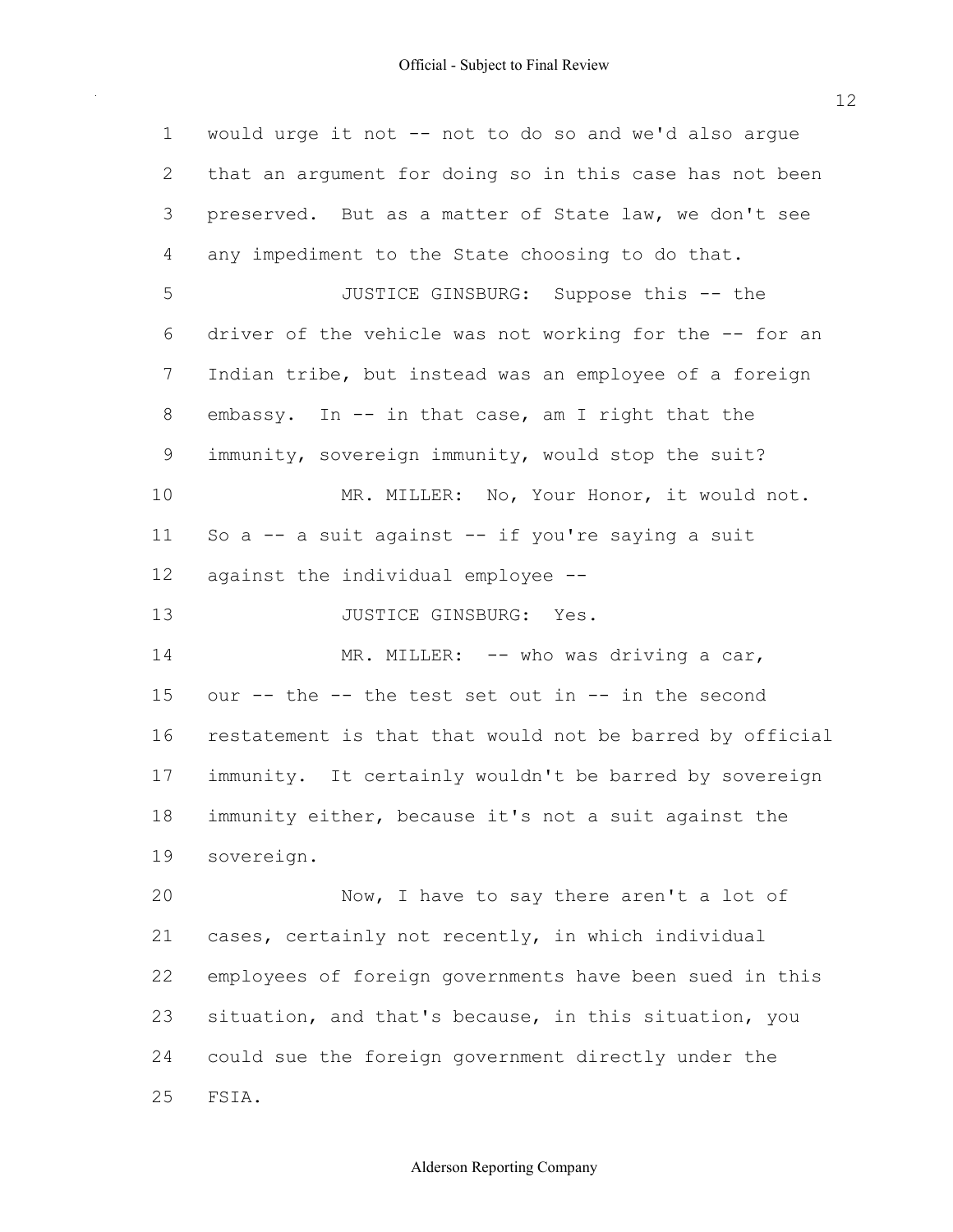$\bar{\gamma}$ 

| $\mathbf 1$  | In this case, the -- if the foreign                      |
|--------------|----------------------------------------------------------|
| $\mathbf{2}$ | government were operating a casino in Connecticut, you   |
| 3            | could just sue them directly under the commercial        |
| 4            | activity exception, and if for reason that didn't apply, |
| 5            | the -- the domestic tort exception. A tort committed in  |
| 6            | the United States by the foreign government is not       |
| 7            | subject to foreign sovereign immunity.                   |
| $\,8\,$      | So it -- it is our understanding that you                |
| $\mathsf 9$  | could sue the employee and then certainly you could sue  |
| 10           | the foreign government.                                  |
| 11           | JUSTICE KAGAN: Is it always the case that                |
| 12           | the plaintiff simply gets to choose whether it wants to  |
| 13           | proceed in an individual capacity or in an official      |
| 14           | capacity, or are there constraints at all on that        |
| 15           | choice?                                                  |
| 16           | MR. MILLER: The -- well, the constraints                 |
| 17           | are that in certain circumstances an official capacity   |
| 18           | suit is going to be barred by sovereign immunity, but -- |
| 19           | JUSTICE KAGAN: No, right. But -- but --                  |
| 20           | MR. MILLER: In framing -- in framing the                 |
| 21           | complaint, it's up to the plaintiff to decide what       |
| 22           | relief he or she wants to seek and from whom. And --     |
| 23           | and that's really what defines the -- the capacity in    |
| 24           | which the officer is being sued.                         |
| 25           | CHIEF JUSTICE ROBERTS: What about an                     |

Alderson Reporting Company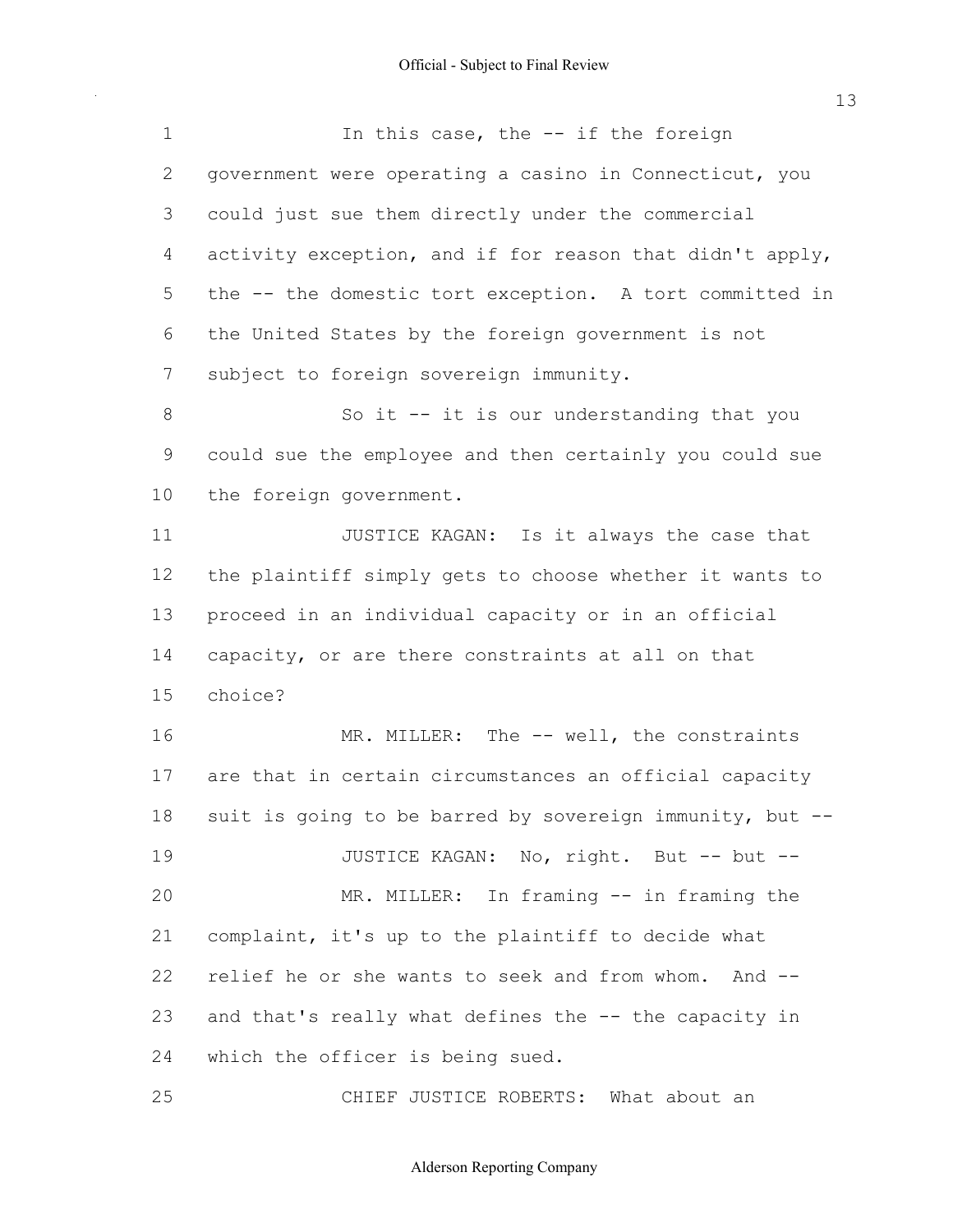Edelman v. Jordan type situation? I mean, if you name the individual who's in charge of disbursing the funds of the tribe and pursue -- proceed just against the individual, it's still going to be regarded as a suit against the sovereign. 1 2 3 4 5

 Edelman -- I guess the -- the -- the fuller answer to the question would be that the plaintiff gets to choose, but the way they choose is by the relief that they're seeking, not just the label that they attach. 6 7 8 9 10 MR. MILLER: Well, that's because in -- in

 plaintiff may have chosen to call that, the action -- the -- the relief that was sought was the payment of welfare benefits or disability benefits. You know, Mr. Edelman didn't have the benefits personally and then couldn't pay them personally. But the relief that was sought was, you know, directing Mr. Edelman to use his authority as an officer of the State to pay the benefits out of the State treasury, and -- and because of the relief bound the State, that was an official capacity 11 12 13 14 15 16 17 18 19 20 21 So in -- in Edelman, I mean, whatever the action.

 matter of labels. It's -- it's defined by the relief. Here, there's really no dispute that the relief that we are seeking is a payment of money damages from 22 23 24 25 So it -- it's defined by -- it's not just a

14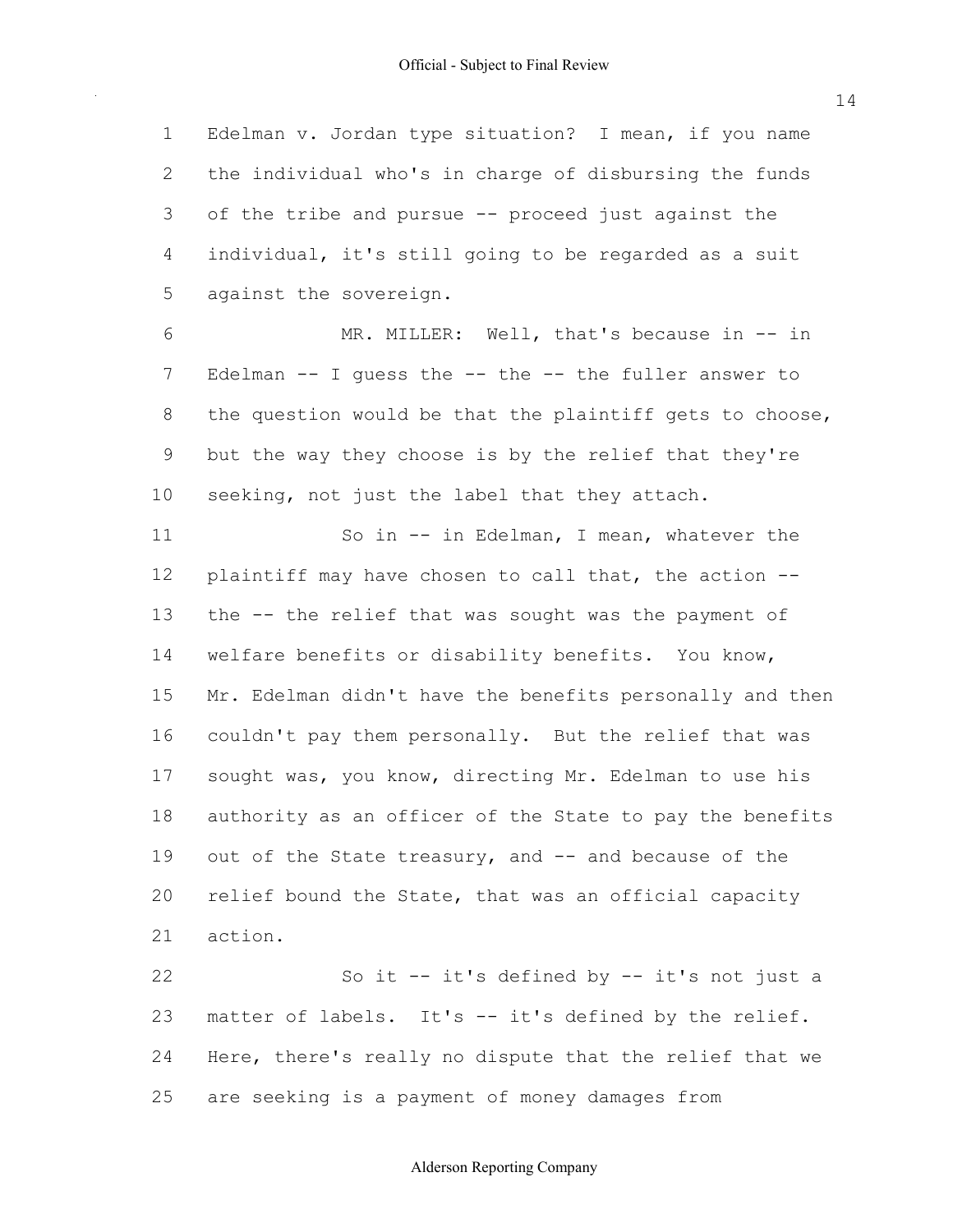Mr. Clarke personally. He's not -- he's not the tribal treasurer. He doesn't have authority to make some payment on behalf of the tribe. We -- we just want the money from him as an individual. 1 2 3 4

5  $6 \overline{6}$ JUSTICE BREYER: Do you think the official --

 description of the remedy-sought analysis contained in Maxwell, that if the suit is seeking not just public funds but affects the public administration or requires the tribe to do something, it's still -- 7 8 9 10 11 JUSTICE SOTOMAYOR: Recognizing the broader

 the -- I mean, the test is -- you know, is the officer being compelled to do something on behalf of the tribe or is he being compelled to do something just as a -- a private person who happens to be an employee of -- of the tribe? Connecticut supreme court thought; the -- the question of in what capacity was he acting at the time of the events that gave rise to the litigation. 12 13 14 15 16 17 18 19 20 MR. MILLER: Yes. The -- the -- well, It turns on  $--$  on that question, not as the

 -- maybe you're going to get to this. What do you think of the official immunity idea that the government puts 21 22 23 24 JUSTICE BREYER: What -- what do you think forward?

25

MR. MILLER: Well, the -- the first thing we

#### Alderson Reporting Company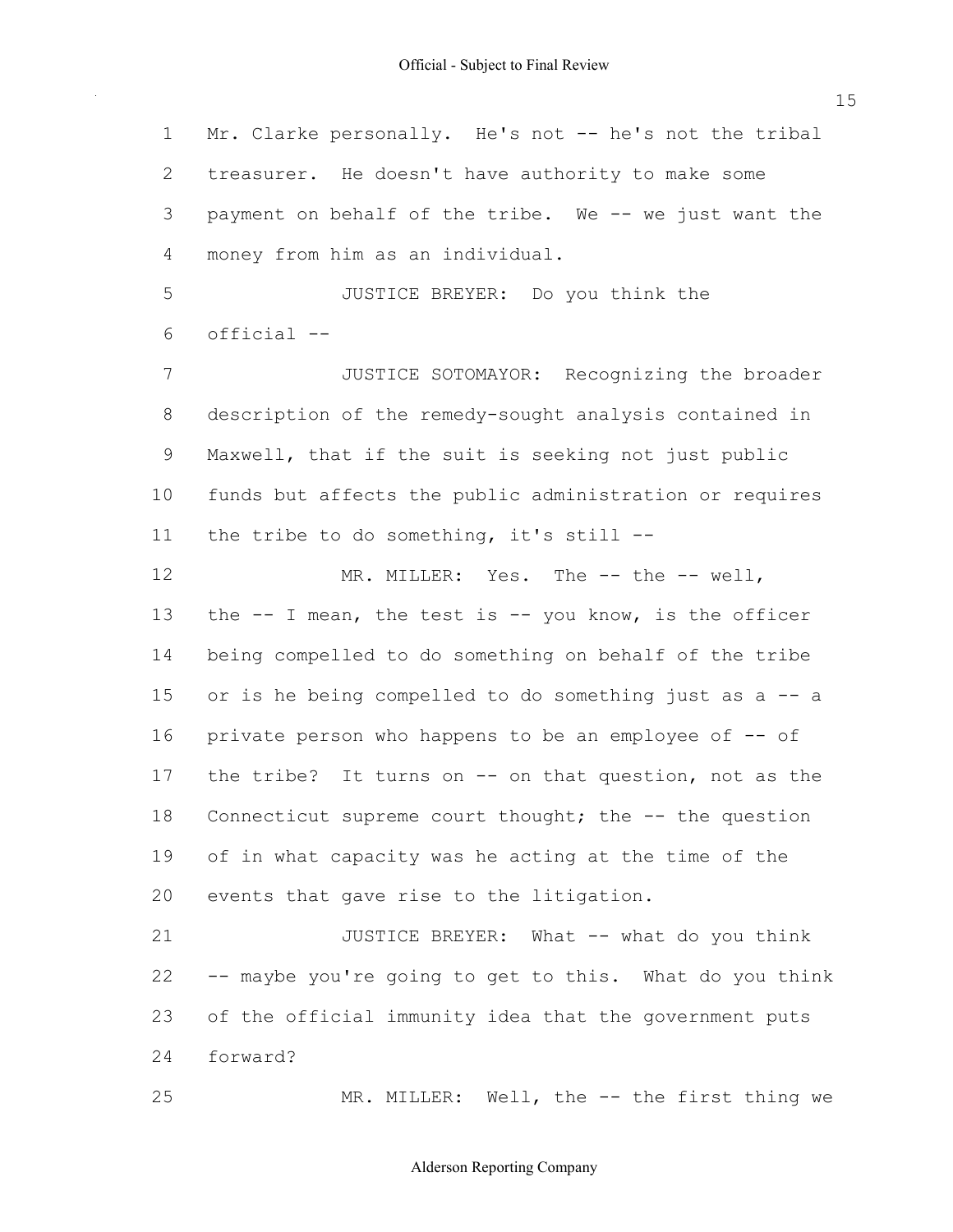think about that is that it is not before the Court. The question presented as stated both in the petition and in Respondent's brief in our position referred only sovereign immunity. The only argument that was made below was sovereign immunity, and -- and, indeed, Respondent's argument below was essentially that what -- what he said to the Connecticut supreme court was they're really suing the tribe, they're not really suing me. This is just a trick of pleading. an official immunity argument, it's really inconsistent with the idea of an immunity that would apply in a -- Was that argument? Waived. purposes of -- of this appeal. This is an interlocutory appeal from a motion to dismiss. We don't -- you know, if it is -- when it's ultimately remanded to the trial court, there will be further proceedings, discovery, opportunity for a motion for summary judgment. We're not taking the position that it's necessarily foreclosed for all time. But in the course of this appeal, it certainly has not been preserved. 1 2 3 4 5 6 7 8 9 10 11 12 13 14 15 16 17 18 19 20 21 22 23 24 25 to sovereign immunity. The only issue that was addressed below was So that's an argument that not only is not JUSTICE ALITO: So you think it was waived. MR. MILLER: We -- we do at least for

#### Alderson Reporting Company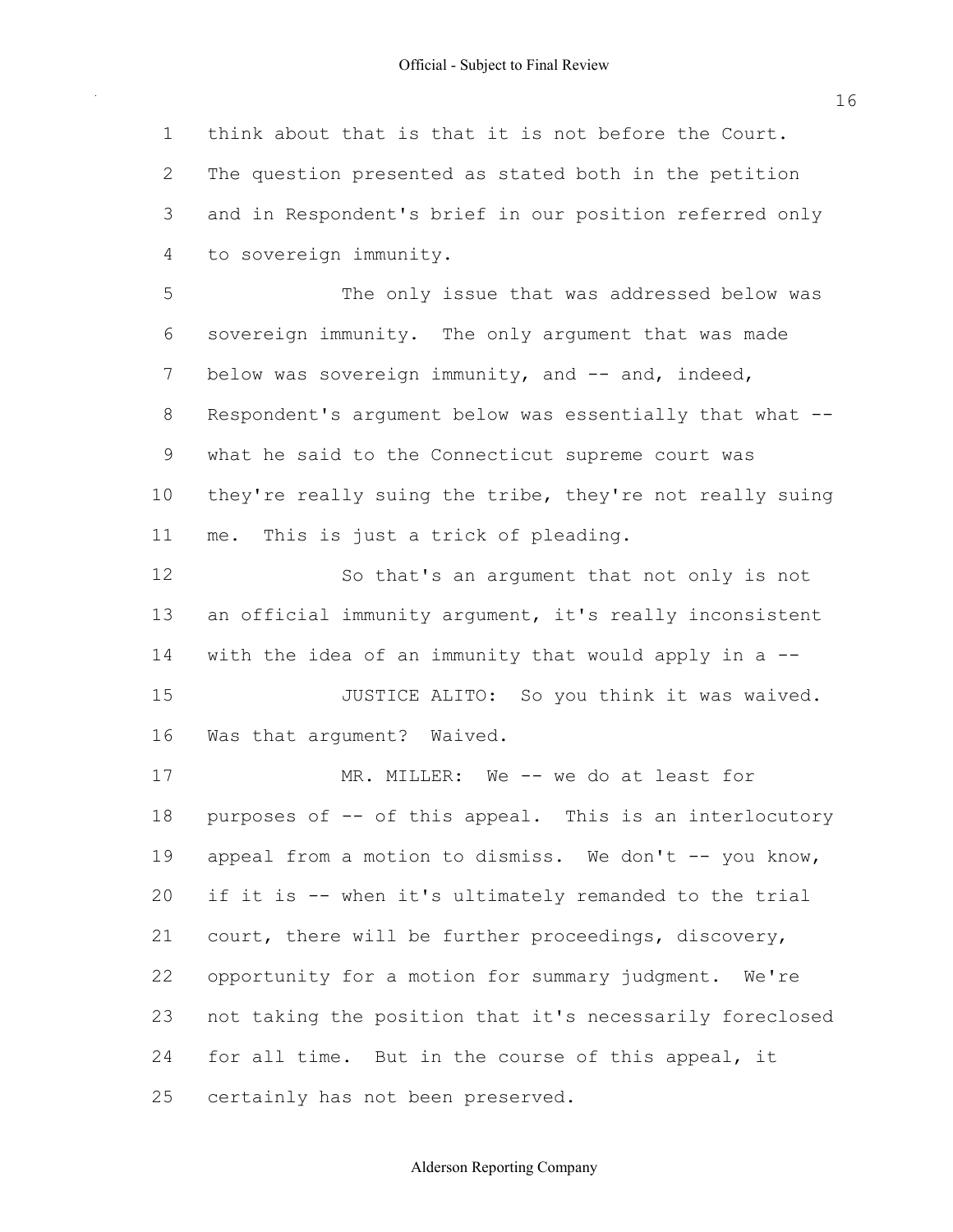$\sim 10^{-1}$ 

| $\mathbf 1$ | And it's not just a $-$ sort of nicety of $-$            |
|-------------|----------------------------------------------------------|
| 2           | of, you know, this Court's Rule 14.1. There's a solid,   |
| 3           | practical reason for the Court not to address the issue  |
| 4           | here. And that is that, you know, what everyone thinks   |
| 5           | of the merits of the argument, there are certainly a lot |
| 6           | of difficult, novel questions raised by the official     |
| 7           | immunity issues here. This Court, were it to resolve     |
| 8           | them, would be the first Court to do so, not just in the |
| $\mathsf 9$ | course of this litigation, but on many of these          |
| 10          | questions the first Court anywhere ever. And we would    |
| 11          | suggest that that's not an appropriate exercise of this  |
| 12          | Court's discretion.                                      |
| 13          | JUSTICE KENNEDY: I suppose that's correct.               |
| 14          | And I was going to ask you, you responded to an earlier  |
| 15          | question and -- and indicated that the State could       |
| 16          | expand the immunity of the Indian tribe. And I was       |
| 17          | going to ask you, is there any authority for that?       |
| 18          | That's -- that's a troublesome concept for me. But,      |
| 19          | again, I don't think that's before us. That's all going  |
| 20          | to happen below?                                         |
| 21          | MR. MILLER: That's -- yes. The State                     |
| 22          | hasn't attempted --                                      |
| 23          | JUSTICE KENNEDY: Or am I right about that?               |
| 24          | We don't need to address it.                             |
| 25          | MR. MILLER: You don't need -- the State has              |

# Alderson Reporting Company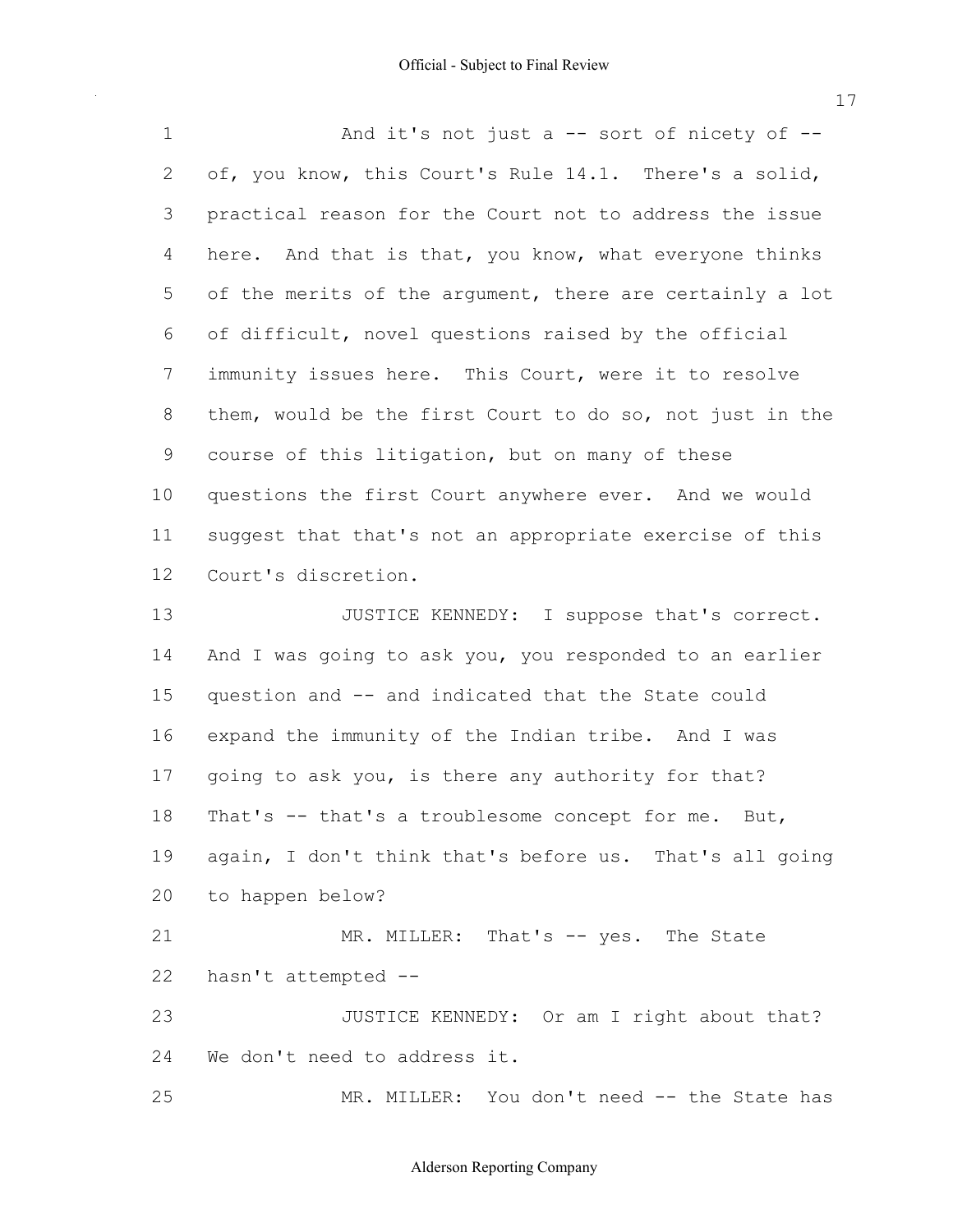not tried to do that. We -- we will urge it not to. the government's brief that Connecticut might afford some kind of comity. know, the exact scope of that is not presented here because no one's tried to do it yet. But the State may have some discretion as a matter of comity to extend -- to defer to tribal court, you know, procedures and to tribal law beyond what Federal law or the Federal Constitution requires. But -- but it hasn't sought to do so, and so that's not presented here. to reserve the remainder of my time. it please the Court: suit against an individual tribal employee, and the tribe sovereign immunity is therefore not implicated. 1 2 3 4 5 6 7 8 9 10 11 12 13 14 15 16 17 18 19  $20$ 21 22 23 24 25 JUSTICE GINSBURG: It was a suggestion in MR. MILLER: Yes. And the State -- you If there are no further questions, I'd like CHIEF JUSTICE ROBERTS: Thank you, Mr. Miller. Ms. O'Connell. ORAL ARGUMENT OF ANN O'CONNELL FOR UNITED STATES, AS AMICUS CURIAE, SUPPORTING THE PETITIONERS MS. O'CONNELL: Mr. Chief Justice, and may Petitioners' suit is a personal-capacity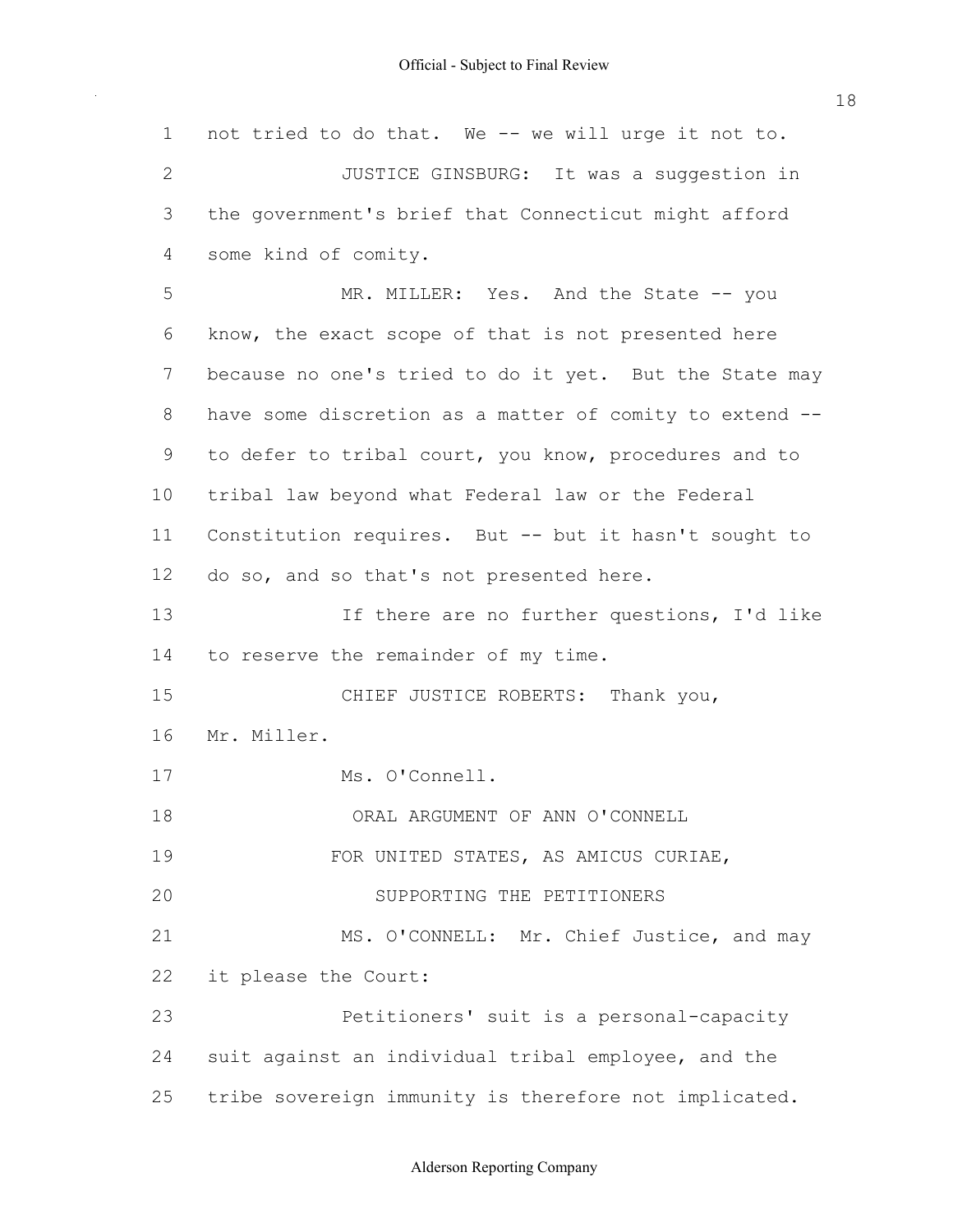$\sim$ 

| $\mathbf 1$    | The Connecticut supreme court reached the                |
|----------------|----------------------------------------------------------|
| $\overline{2}$ | opposite conclusion by holding that a tribe's sovereign  |
| 3              | immunity extends to any of its employees acting within   |
| 4              | the scope of his employment, even if the plaintiff seeks |
| 5              | damages against that employee personally. That holding   |
| 6              | is contrary to the settled rule; that distinguishing     |
| 7              | between a personal-capacity suit and an                  |
| 8              | official-capacity suit depends on the capacity in which  |
| $\mathsf 9$    | the employee is sued, not the capacity in which he acted |
| 10             | when he inflicted the alleged harm.                      |
| 11             | It particularly makes sense that tribal                  |
| 12             | sovereign immunity wouldn't apply here because there's a |
| 13             | coordinate doctrine of official immunity that applies in |
| 14             | personal-capacity suits. And we think official immunity  |
| 15             | does, as a matter of Federal common law, apply to tribal |
| 16             | employees that it should extend to the scope of the      |
| 17             | Federal common law.                                      |
| 18             | JUSTICE SOTOMAYOR: Did we reach that                     |
| 19             | question?                                                |
| 20             | MS. O'CONNELL: We don't think the Court                  |
| 21             | should reach the question in this case. We've briefed    |
| 22             | both tribal sovereign immunity and official immunity, so |
| 23             | the Court has the whole scope of how immunity defenses   |
| 24             | should operate in a case like this. And we certainly     |

25 wanted the Court to be aware of our views on official

# 19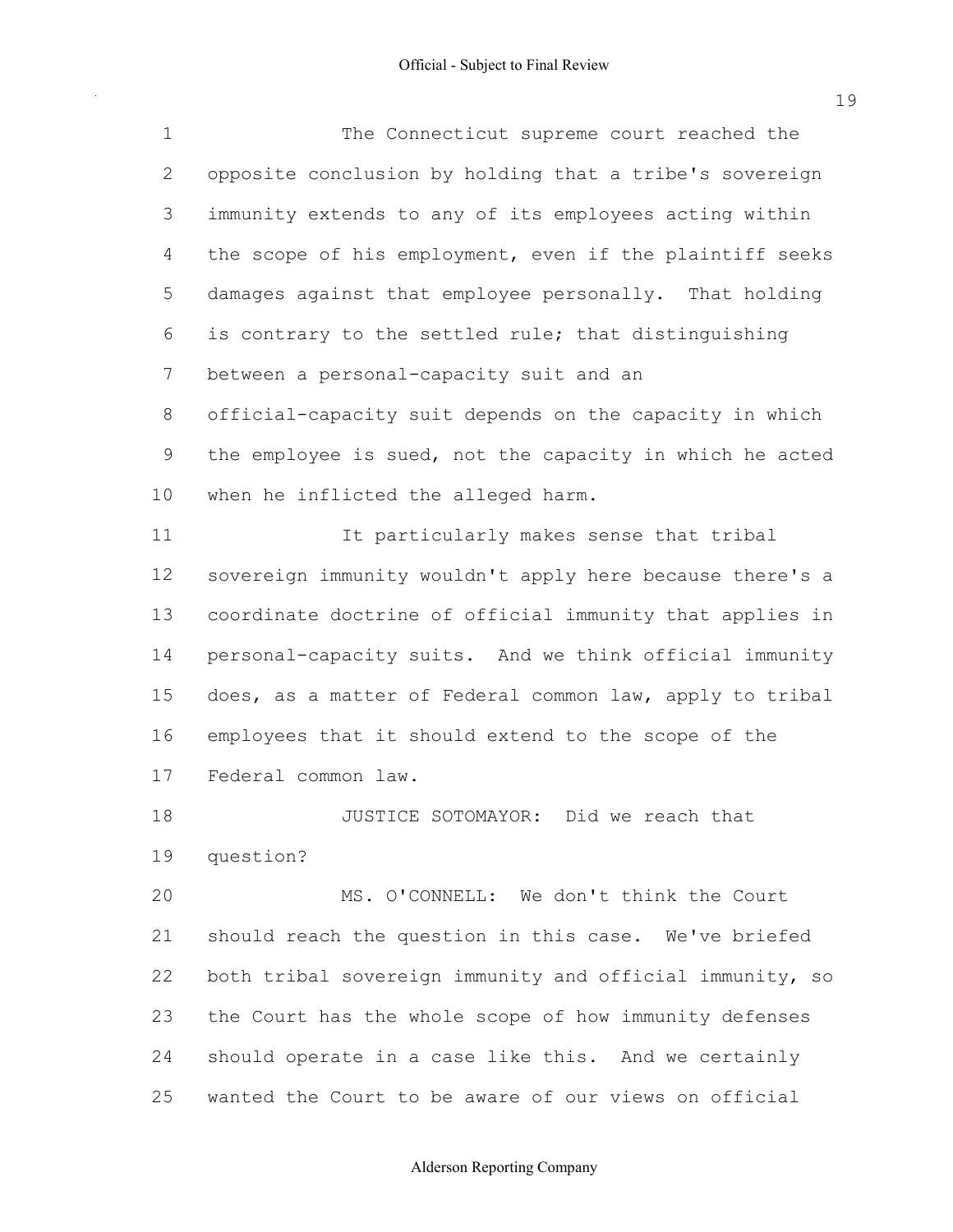immunity. We wouldn't want the Court to write anything in its opinion about tribal sovereign immunity that would preclude a defense of official immunity from being raised in this case or by other tribal employees sued in this question as a matter of tribal sovereign immunity, and that's the question before the Court. So we think it's appropriate for the Court to decide the tribal sovereign immunity question and remand to the Connecticut supreme court, which could address official immunity to the extent -- we write that you think would affect official immunity? As I was reading your brief, I was trying to figure that announcing a rule that in individual-capacity suits, sovereign immunity is not implicated unless the remedy sought implicates the tribe directly. Sotomayor, these -- as you can tell from the Connecticut 1 2 3 4 5  $6 \overline{6}$ 7 8 9 10 11 12 13 14 15 16 17 18 19  $20$ 21 22 23 24 25 the future. But the Connecticut supreme court decided JUSTICE SOTOMAYOR: I'm sorry. What would out. MS. O'CONNELL: Well --JUSTICE SOTOMAYOR: Because you're basically What else could we write that would preclude official immunity? MS. O'CONNELL: Well, I think, Justice

# Alderson Reporting Company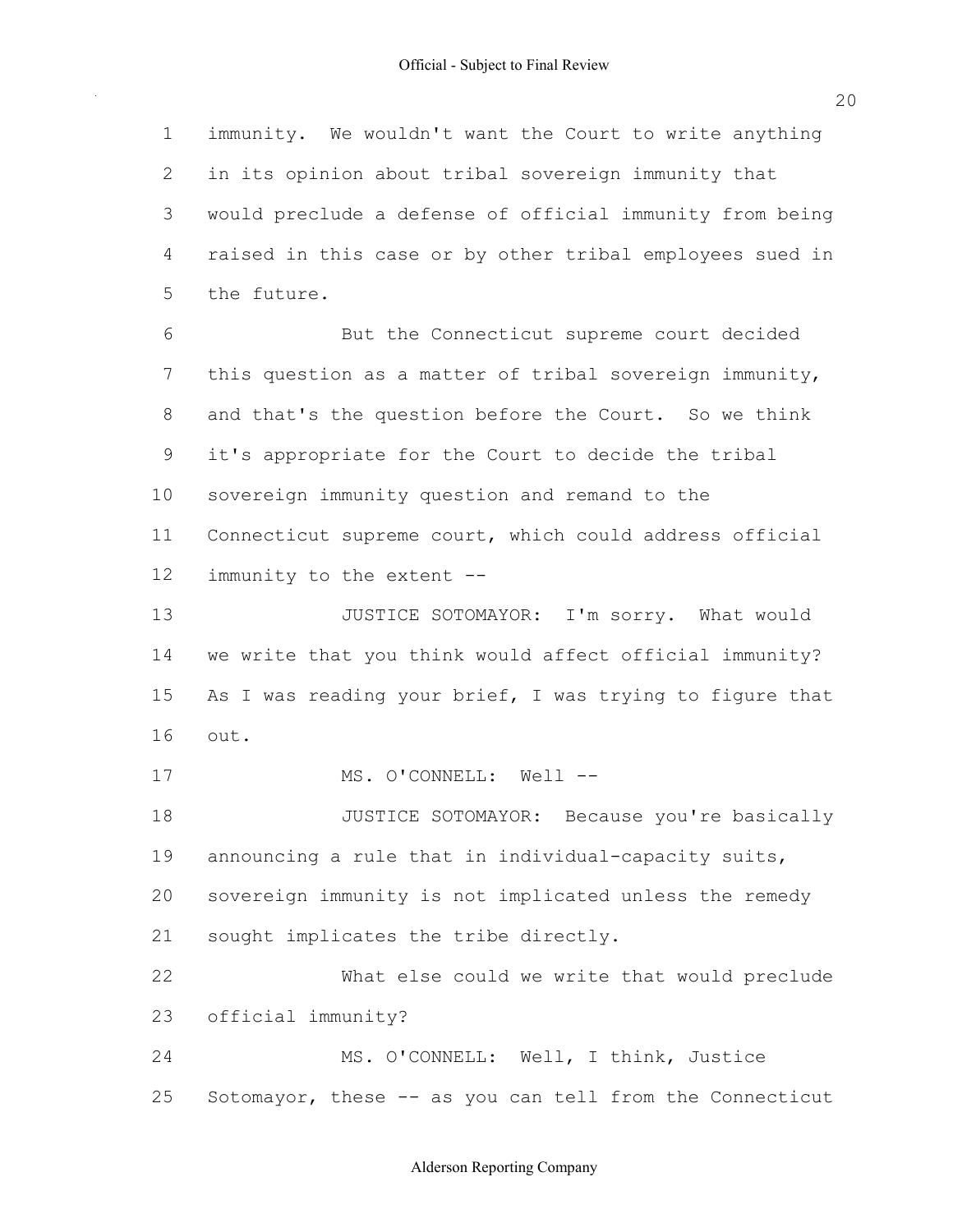1

2

3

4

5

6

7

8

9

10

11

12

13

 supreme court's decision in this case and the cases cited therein, these two concepts often confused or conflated with one another in lower courts. And so we just wanted to be absolutely clear what we think the United States' view is on each of those separate questions so that the Court -- you know, so that the Court wouldn't write anything in a tribal sovereign immunity opinion that would affect official immunity. happened here in the court below, in the Connecticut courts, that those two concepts were confused? court, we think, when you read the opinion, they've JUSTICE KAGAN: Do you think that might have MS. O'CONNELL: The Connecticut supreme

 definitely decided this case as a matter of tribal sovereign immunity. I think the -- the mistake that litigants in courts often make is to say that if a tort was committed in the employee's official capacity, it's an official-capacity suit and it's barred by sovereign immunity. But the Court has repeatedly explained that's not the right way to go about it. If you're suing the employee in his personal capacity for damages against him, the immunity of his sovereign employer is not 14 15 16 17 18 19 20 21 22 23 implicated.

 decided on remand. That would be an issue of 24 25 It's possible that this issue could still be

# Alderson Reporting Company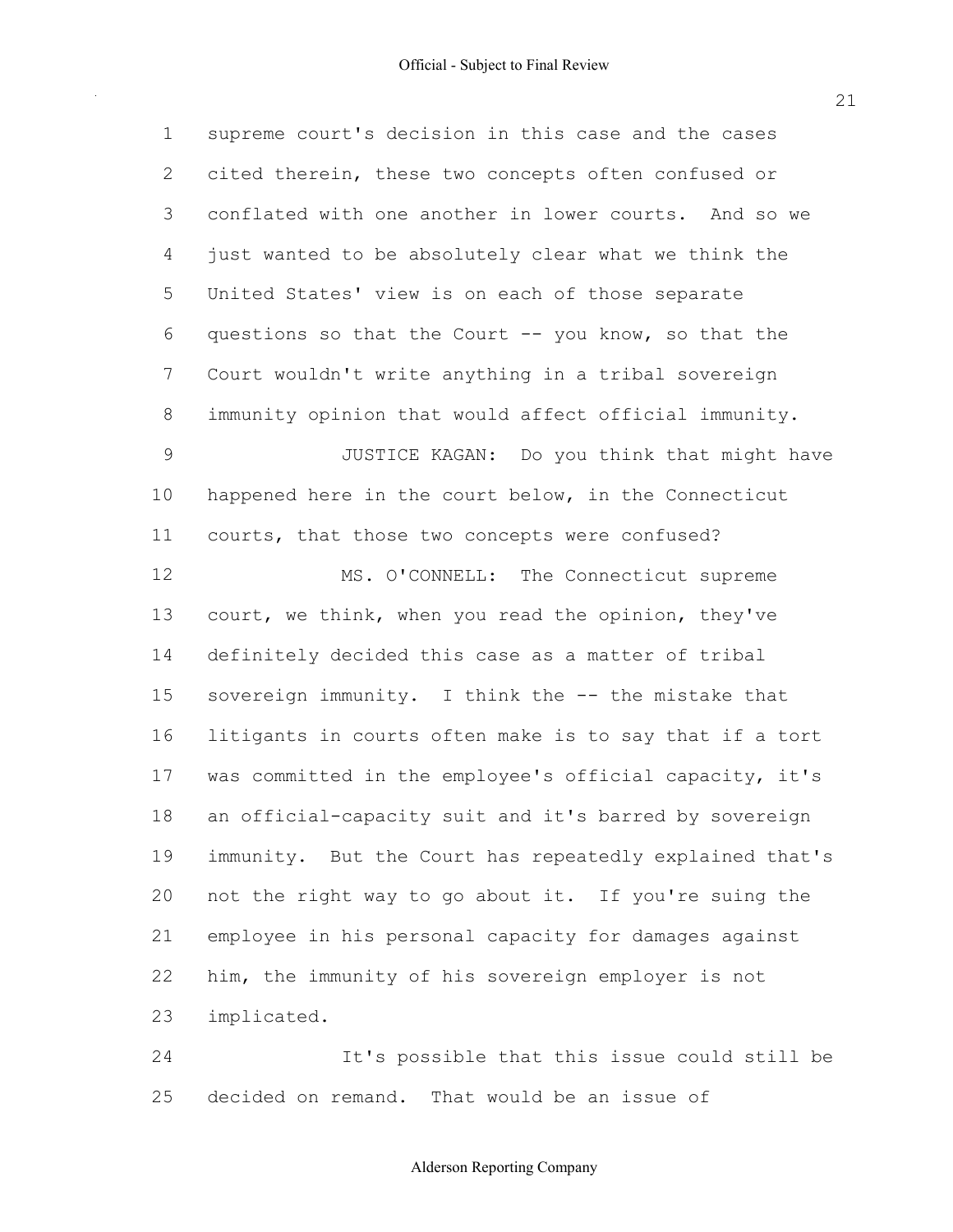22

 Connecticut State law to determine whether an official immunity defense has already been raised by citing cases that conflate the concepts, or maybe there's still an opportunity for the Respondent to raise that as a matter of State law. 1 2 3 4 5

 case, is there any argument in favor of official immunity? Mr. Clarke is not a member of the tribe. He's driving a limo on I-95 transporting gamblers and he rear-ends Mr. Lewis, who is not a member of the tribe. You think there's any argument in favor of sovereign immunity for Mr. Clarke under the facts of this case? on the facts as you've described them and as I understand them, no. Driving is -- is a quintessential activity that involves no policymaking authority. I think the Federal Drivers Act shows that and cases of this Court show that. 6 7 8 9 10 11 12 13 14 15 16 17 18 JUSTICE ALITO: Now, on the facts of this MS. O'CONNELL: For official immunity, based

 was dismissed at the most preliminary stages, so the Respondent hasn't had an opportunity to develop any kind of an official immunity argument. I suppose there could be some reason that he could give why he would be authorized to drive in a way that would otherwise be reckless, maybe like a medical emergency or something. 19  $20^{\circ}$ 21 22 23 24 25 I would stress that this Court -- the case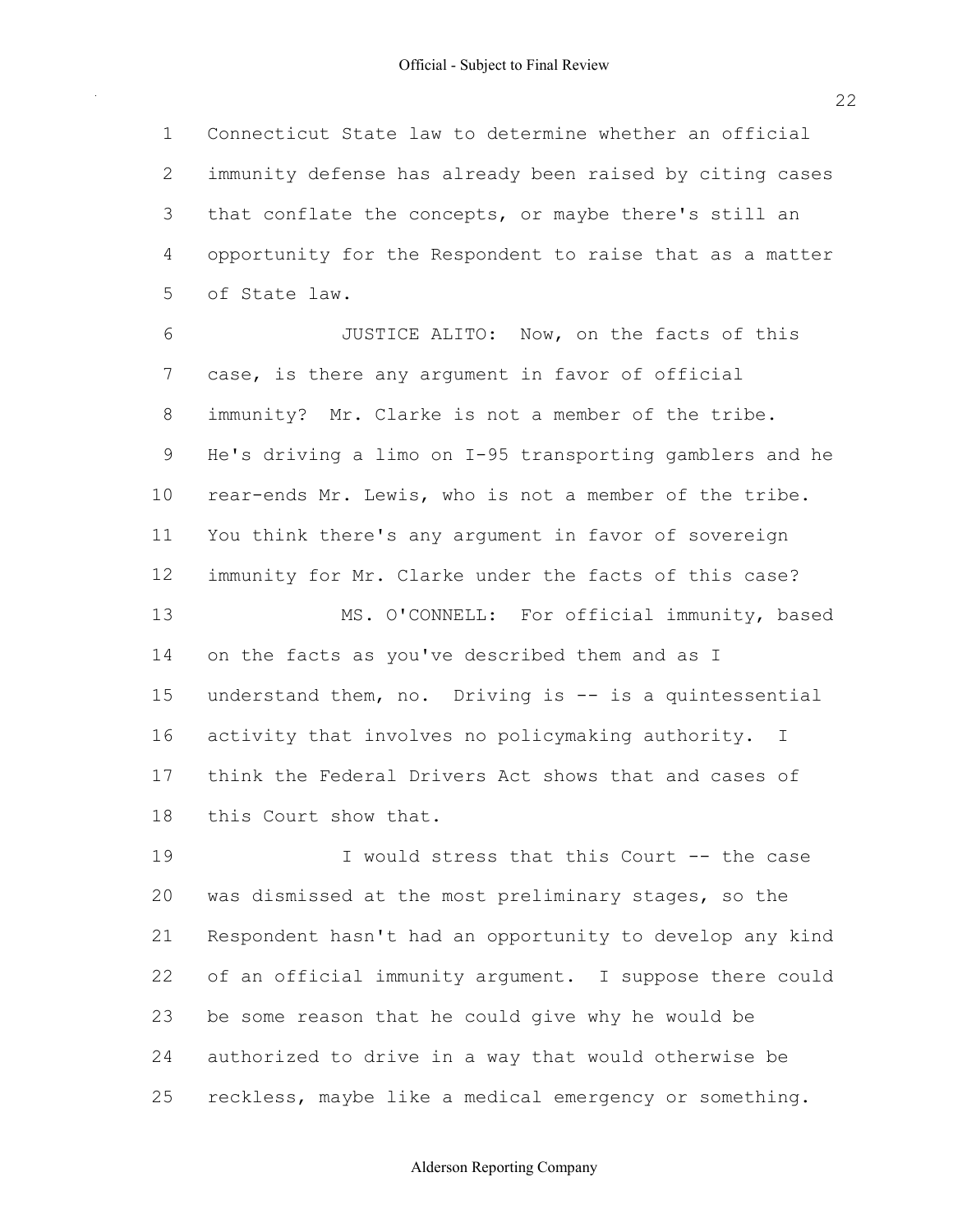$\mathcal{A}^{\mathcal{A}}$ 

| $\mathbf 1$    | We just -- I don't know that anything like that was       |
|----------------|-----------------------------------------------------------|
| $\mathbf{2}$   | happening. As far as I understand it, this was a          |
| 3              | typical traffic accident where a car was rear-ended.      |
| $\overline{4}$ | And in such a case, there would be no entitlement to      |
| 5              | official immunity.                                        |
| 6              | JUSTICE SOTOMAYOR: Well, Mr. Clarke is                    |
| $\overline{7}$ | arguing that if you're going to go back to the common     |
| 8              | law official immunity doctrine, that covered, as our      |
| 9              | Westfall case indicated, even nondiscretionary acts;      |
| 10             | that it covered every act. What's your position on        |
| 11             | that?                                                     |
| 12             | MS. O'CONNELL: Westfall said the opposite.                |
| 13             | So the -- the case they're looking to is Barr v. Mateo.   |
| 14             | JUSTICE SOTOMAYOR: I'm sorry. I confused                  |
| 15             | the cases.                                                |
| 16             | MS. O'CONNELL: But in Westfall, the Court                 |
| 17             | said that view of what the Federal common law provided    |
| 18             | was a mistaken reading of Barr v. Mateo. And it's this    |
| 19             | Court that tells us what the Federal common law is.<br>In |
| 20             | Westfall, the Court describes that as an immunity only    |
| 21             | for discretionary decisionmaking functions on behalf of   |
| 22             | sovereign employees, but not for anything else.           |
| 23             | JUSTICE KENNEDY: I -- I thought your brief                |
| 24             | was helpful and quite correct on explaining the bases     |
| 25             | for sovereign immunity and the difference between         |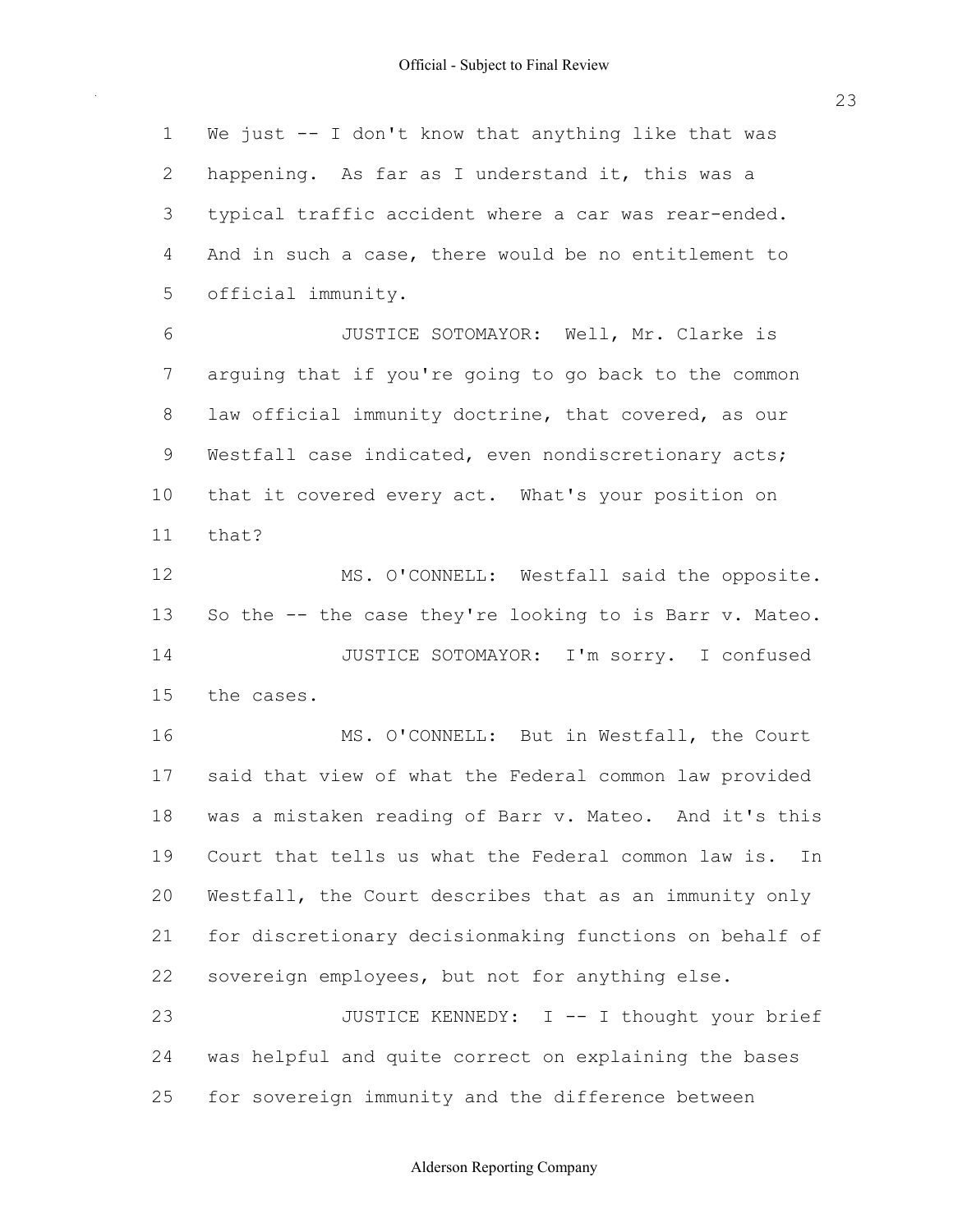official immunity. But then at the very end, you indicate, well, maybe Connecticut can expand this as a matter of State law. proposition that a State can expand the immunity of an matter of -- matter of State law. They would not be -- far-reaching proposition to say that this extent of tribal immunity is a matter of State law. Federal law. The State wouldn't be amending the Federal law by -- as a matter of comity expanding a greater protection to an Indian tribe. And an example might be if in this case Connecticut took a look at the facts and the Court said, well, we offer complete immunity to our 1 2 3 4 5  $6 \overline{6}$ 7 8 9 10 11 12 13 14 15 16 17 18 19 20 21 22 23 24 25 Is there -- is there authority for the Indian tribe? MS. O'CONNELL: Yes. I think as a -- as a JUSTICE KENNEDY: What case do I read to find that? MS. O'CONNELL: It would -- it would be a JUSTICE KENNEDY: What case can I read to find that? MS. O'CONNELL: I -- I don't know of a case that specifically -- JUSTICE KENNEDY: It seems to me a MS. O'CONNELL: It's -- it is a matter of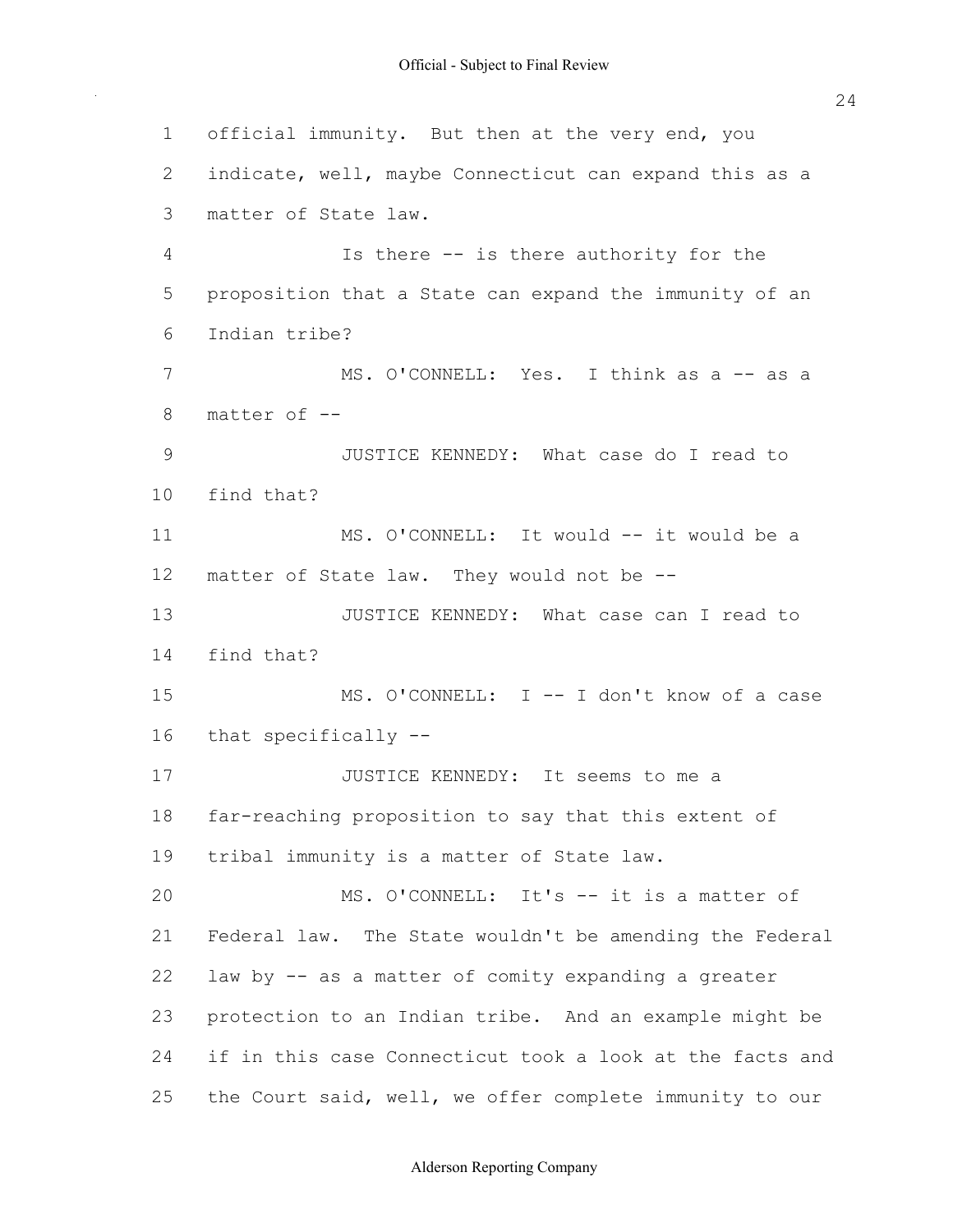$\hat{\mathcal{A}}$ 

| m.           |
|--------------|
| . .          |
| ٦<br>w<br>۰. |

| $\mathbf 1$    | employees in this circumstance and so does the tribe,      |
|----------------|------------------------------------------------------------|
| $\overline{2}$ | and the tribe has set up its own system. We're going to    |
| 3              | defer to that system and give this employee complete       |
| 4              | immunity in this case, even though the Federal common      |
| 5              | law would afford him less as a matter of comity.           |
| 6              | JUSTICE KENNEDY: Well, I think that's a                    |
| 7              | difficult proposition, but, again, we need not reach it    |
| 8              | here.                                                      |
| $\mathcal{G}$  | MS. O'CONNELL: I think that's correct.                     |
| 10             | CHIEF JUSTICE ROBERTS: Well, one reason it                 |
| 11             | might be a difficult proposition is that the Court has     |
| 12             | suggested several times that there is some uneasiness      |
| 13             | with the doctrine of applying sovereign immunity to        |
| 14             | tribal entities at all.                                    |
| 15             | Does the government have a position on that?               |
| 16             | MS. O'CONNELL: The -- well, we think                       |
| 17             | it's -- it's settled at this point that tribal sovereign   |
| 18             | immunity is a -- is an issue of Federal law, that it       |
| 19             | applies to commercial activities, including                |
| 20             | off-reservation commercial activities.                     |
| 21             | The Court suggested in Bay Mills that there                |
| 22             | may be an exception to tribal sovereign immunity if        |
| 23             | there were some circumstance in which $a - -$ like, a tort |
| 24             | victim or a person with no connection to the tribe,        |
| 25             | which is the Petitioners here, had no remedy for their     |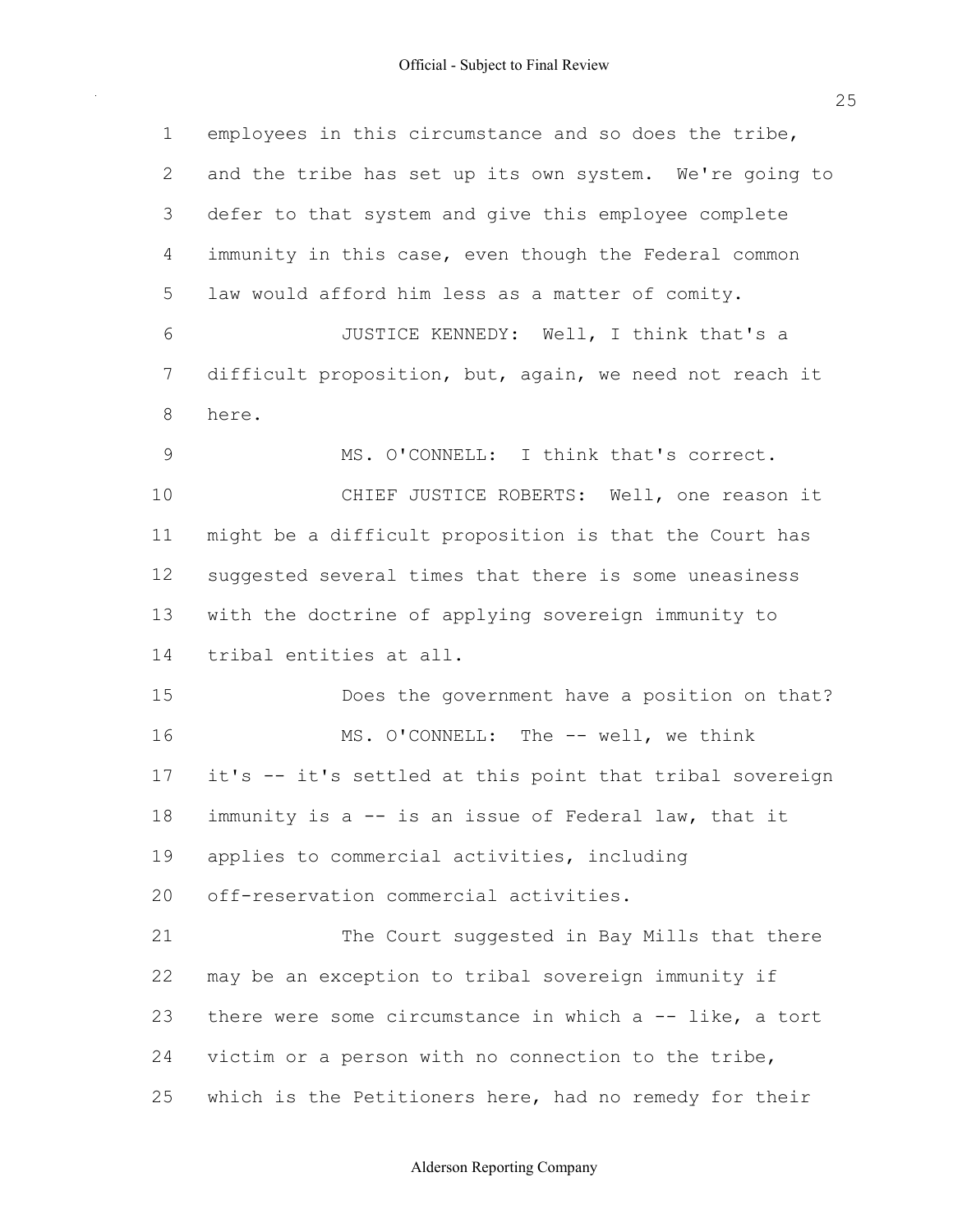|                | 1 injuries because of tribal sovereign immunity. We don't |
|----------------|-----------------------------------------------------------|
|                | 2 think those circumstances have come to pass here. Of    |
| 3 <sup>7</sup> | course, there's a remedy in tribal court -- or at least   |
|                | 4 there was. There was a question about whether it's      |
| 5 <sup>5</sup> | barred by a statute of limitations. But also this suit,   |
| 6              | a personal-capacity suit against the driver of the        |
| 7 <sup>7</sup> | vehicle, is a way that they could potentially recover     |
| 8              | for their injuries without suing the tribe.               |

 generally -- it is understood to be a matter of Federal law. It arises from the United States' recognition of Indian tribes. And so because it's an attribute of sovereignty to have not only sovereign immunity, but official immunity, as a matter of Federal law, tribal employees should be entitled to such an immunity as 9 10 11 12 13 14 15 16 But tribal sovereign immunity has -- has well.

 of foreign sovereigns, we would just like to note that it's our view that foreign officials are entitled to complete immunity in United States courts. You could sue the foreign sovereign under the Foreign Sovereign Immunities Act. And in this case, you would be able to, but we've explained in a couple of different footnotes in our briefs that -- 17 18 19 20 21 22 23 24 If the Court does get into the -- the issue

25 JUSTICE GINSBURG: Are you then giving a

#### Alderson Reporting Company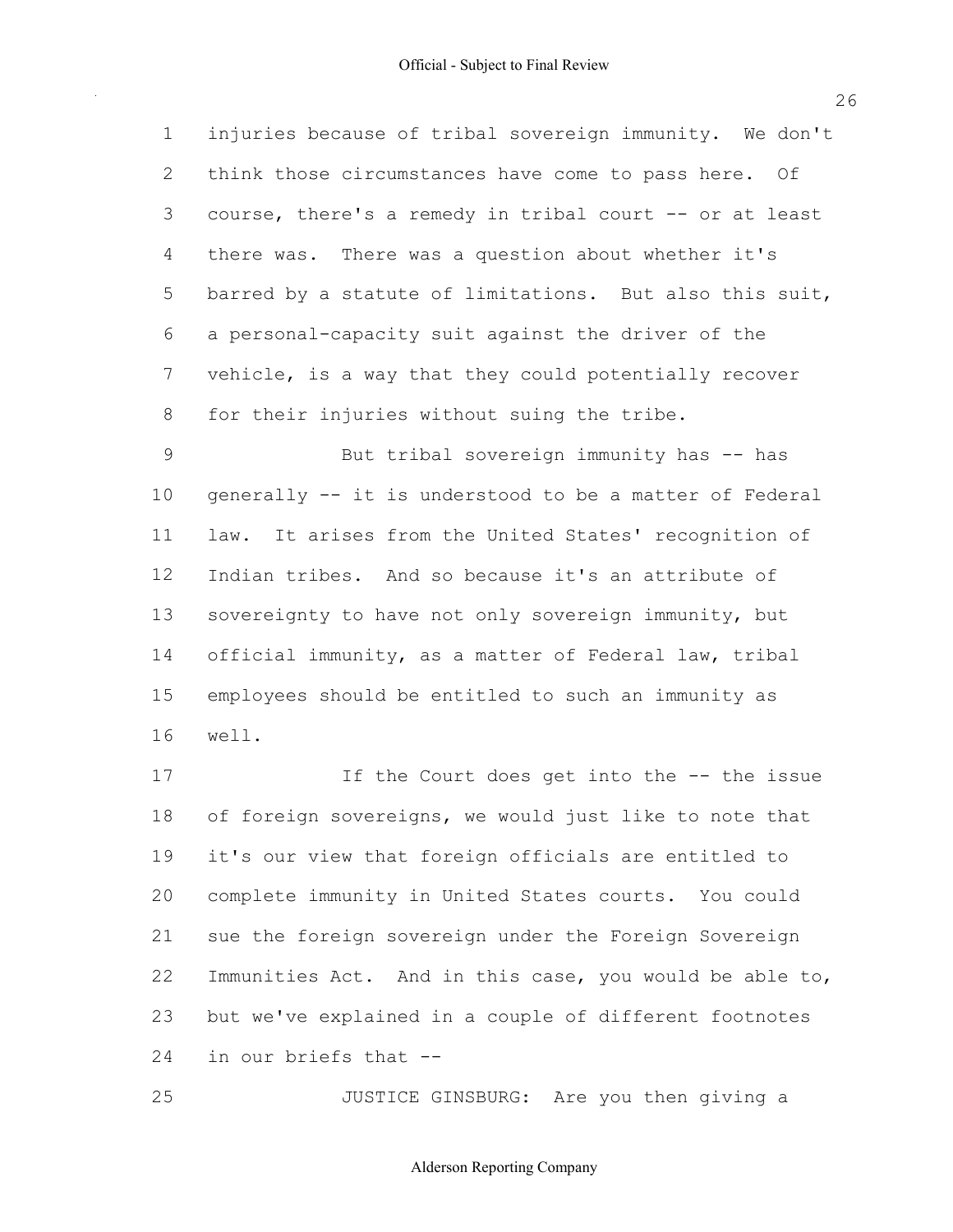different answer to the one that -- that we just heard? was the same except that it was a vehicle belonging to a foreign embassy driven by an employee of that embassy. would have -- under the law that applies to foreign states and foreign officials, some foreign officials are entitled to complete immunity; the others are entitled to an official immunity that extends to any acts taken in the scope of their official duties, not just to discretionary ones. So the driver would be immune under the -- the law applicable to foreign drivers. be against the sovereign nation itself. 1 2 3 4 5 6 7 8 9 10 11 12 13 14 15 16 17 18 19 20 21 22 23 24 25 MS. O'CONNELL: Yes. JUSTICE GINSBURG: I -- I suppose everything MS. O'CONNELL: Yes. JUSTICE GINSBURG: You say that employee MS. O'CONNELL: That's correct. Under -- JUSTICE GINSBURG: And the only suit would MS. O'CONNELL: That's correct. If there are no further questions, thank you. CHIEF JUSTICE ROBERTS: Thank you, counsel. Mr. Katyal. ORAL ARGUMENT OF NEAL K. KATYAL ON BEHALF OF THE RESPONDENT

Alderson Reporting Company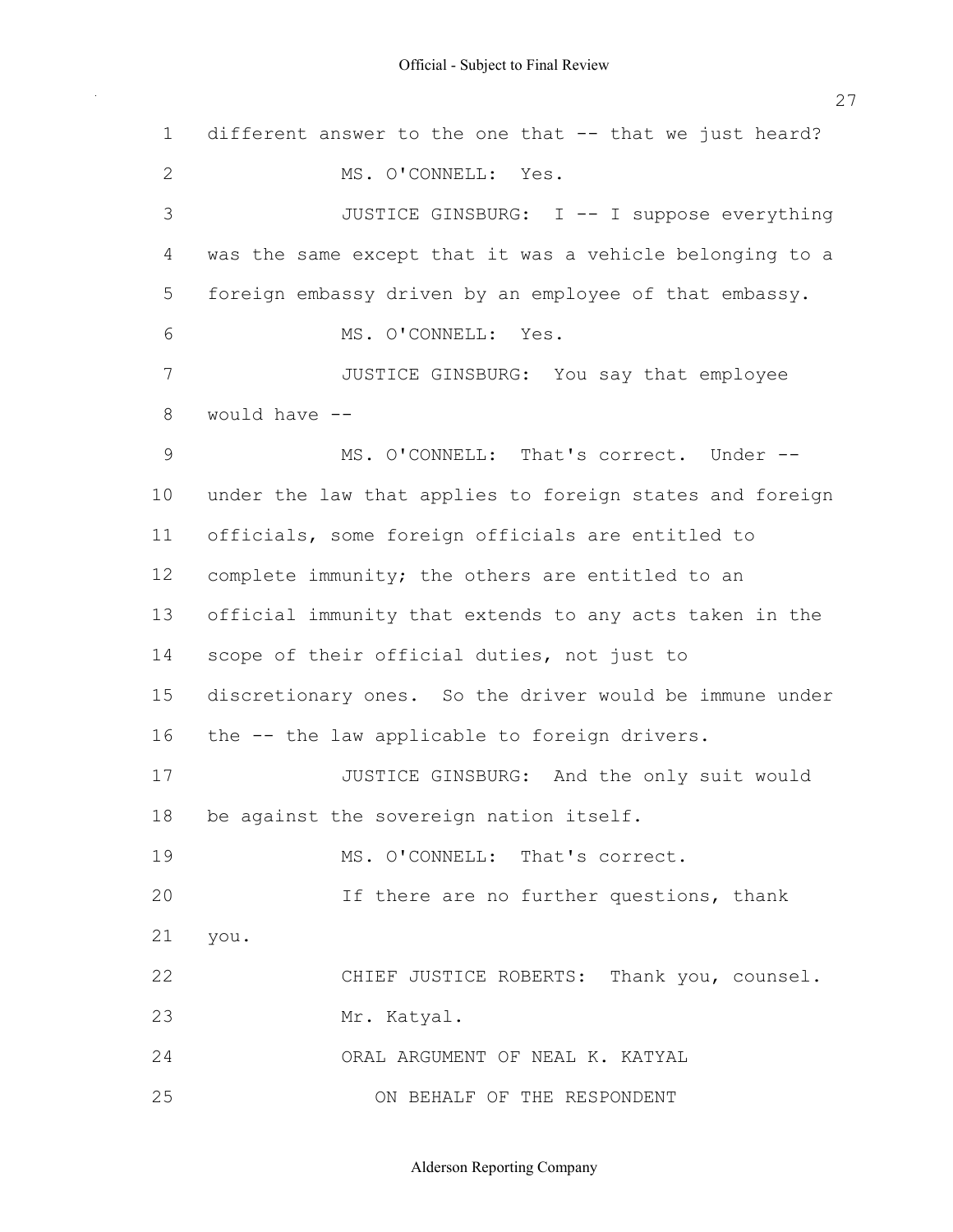and may it please the Court: 1 2 MR. KATYAL: Thank you, Mr. Chief Justice,

 is asking for the same protections from suit that every other sovereign enjoys. If Clarke were a Federal employee, a foreign employee, or a Connecticut State one, this suit would be barred. There's no reason the rule should be different for tribes. And, indeed, for the last 50 years, it hasn't been ever since the Davis decision in 1968. Lower courts have given tribal employees a broad immunity from tort liability until the Ninth Circuit recently reversed course. 3 4 5 6 7 8 9 10 11 12 As Justice Ginsburg noted, the Mohegan tribe

 tribal employees of that longstanding immunity based on 13 14 15 Petitioners are asking this Court to strip three technicalities.

 shouldn't be able to plead around immunity by putting the words "individual capacity" in the caption of their complaint. But the Court's jurisprudence is more nuanced than that. It looks to rather the real party in interest and whether a judgment will in substance and effect run against the tribe. If it does, then it's a suit against the sovereign and immunity should attach regardless of the complaints forum. 16 17 18 19 20 21 22 23 24 First, they're saying that the plaintiffs

25 JUSTICE ALITO: Well, what would happen in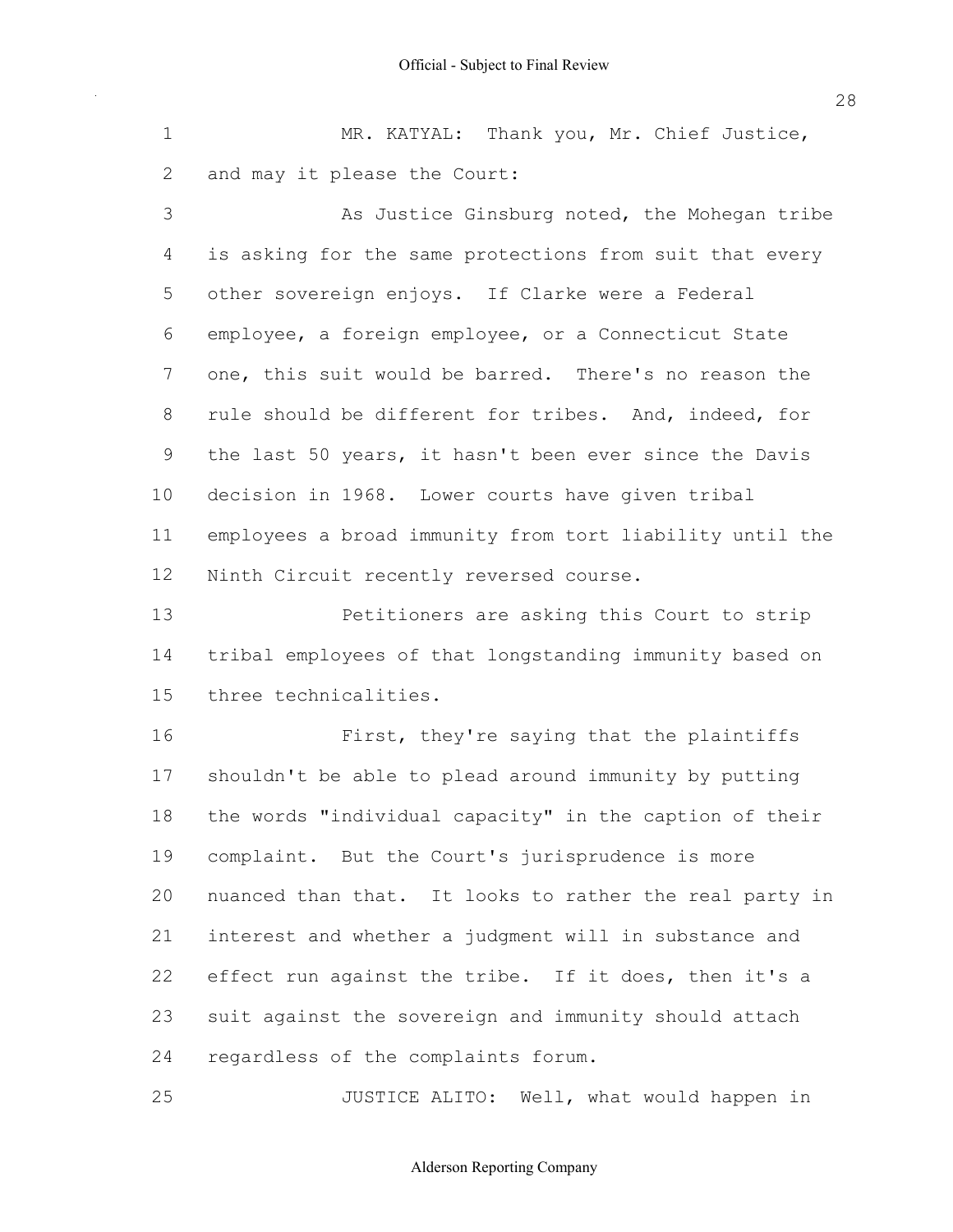all the 1983 actions or all the Bivens actions if there was an agreement by the government employee -- employer to indemnify the individual? 1 2 3

 was my friend's answer to that kind of dangerous scenario that would unfold. But those are very easy because as ex parte Young and this Court's decision in Scheuer v. Rhodes say those were circumstances in which the State official is acting ultra vires by -- by violating the Federal Constitution. And so all of those 1983 suits would still proceed. So we're saying that -- that kind of the best way to understand this case, this Court hasn't really decided the question of what is the effect of an indemnification agreement on State employees. But it has said so, as you were saying in response to my friend, the State instrumentality cases, cases like Hess, which look to whether or not the instrumentality is under the control of the sovereign and who's ultimately responsible in practical effect for the judgment. And those two questions, if you ask them here, are answered affirmatively in favor of the tribe. some -- but I may have it totally wrong. I thought, suppose that in Georgia, there was some people who are drivers for the State and they go out and have an auto 4 5 6 7 8 9 10 11 12 13 14 15 16 17 18 19 20 21 22 23 24 25 MR. KATYAL: Easy, Justice Alito, and that JUSTICE BREYER: I thought you could sue

# Alderson Reporting Company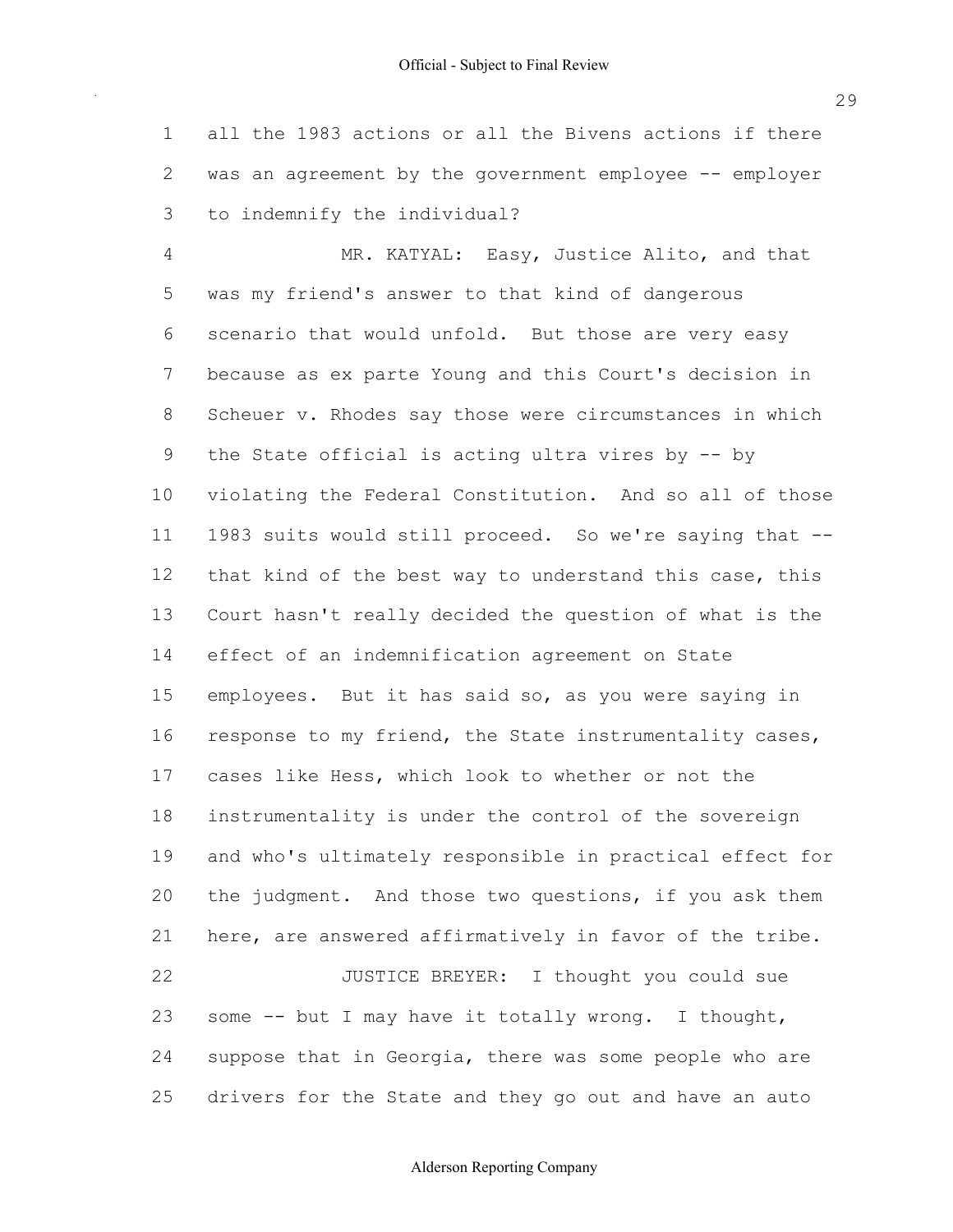$\sim$ 

| $\mathbf 1$ | accident. I thought you could sue the individual. You  |
|-------------|--------------------------------------------------------|
| 2           | can't?                                                 |
| 3           | MR. KATYAL: In -- in Georgia --                        |
| 4           | JUSTICE BREYER: Let's take any State. I'm              |
| 5           | using that as an example. States have a lot of people  |
| 6           | driving, and one goes out on the road and gets into an |
| 7           | auto accident. I thought that you could sue the        |
| 8           | individual driver.                                     |
| 9           | MR. KATYAL: In general, you cannot. So                 |
| 10          | Connecticut --                                         |
| 11          | JUSTICE BREYER: You cannot.                            |
| 12          | MR. KATYAL: -- is a very good example. So              |
| 13          | they have a statute $-$ -                              |
| 14          | JUSTICE BREYER: You mean you cannot because            |
| 15          | of the State law.                                      |
| 16          | MR. KATYAL: Correct.                                   |
| 17          | JUSTICE BREYER: Either they pass a statute             |
| 18          | or they have a State law.                              |
| 19          | MR. KATYAL: Correct, correct.                          |
| 20          | JUSTICE BREYER: And so what's the --                   |
| 21          | MR. KATYAL: And so --                                  |
| 22          | JUSTICE BREYER: -- what -- what is our --              |
| 23          | our -- we're deciding this as -- as a matter of what?  |
| 24          | As a matter of the Federal Constitution, aren't we?    |
| 25          | MR. KATYAL: Federal common law, I think, is            |

Alderson Reporting Company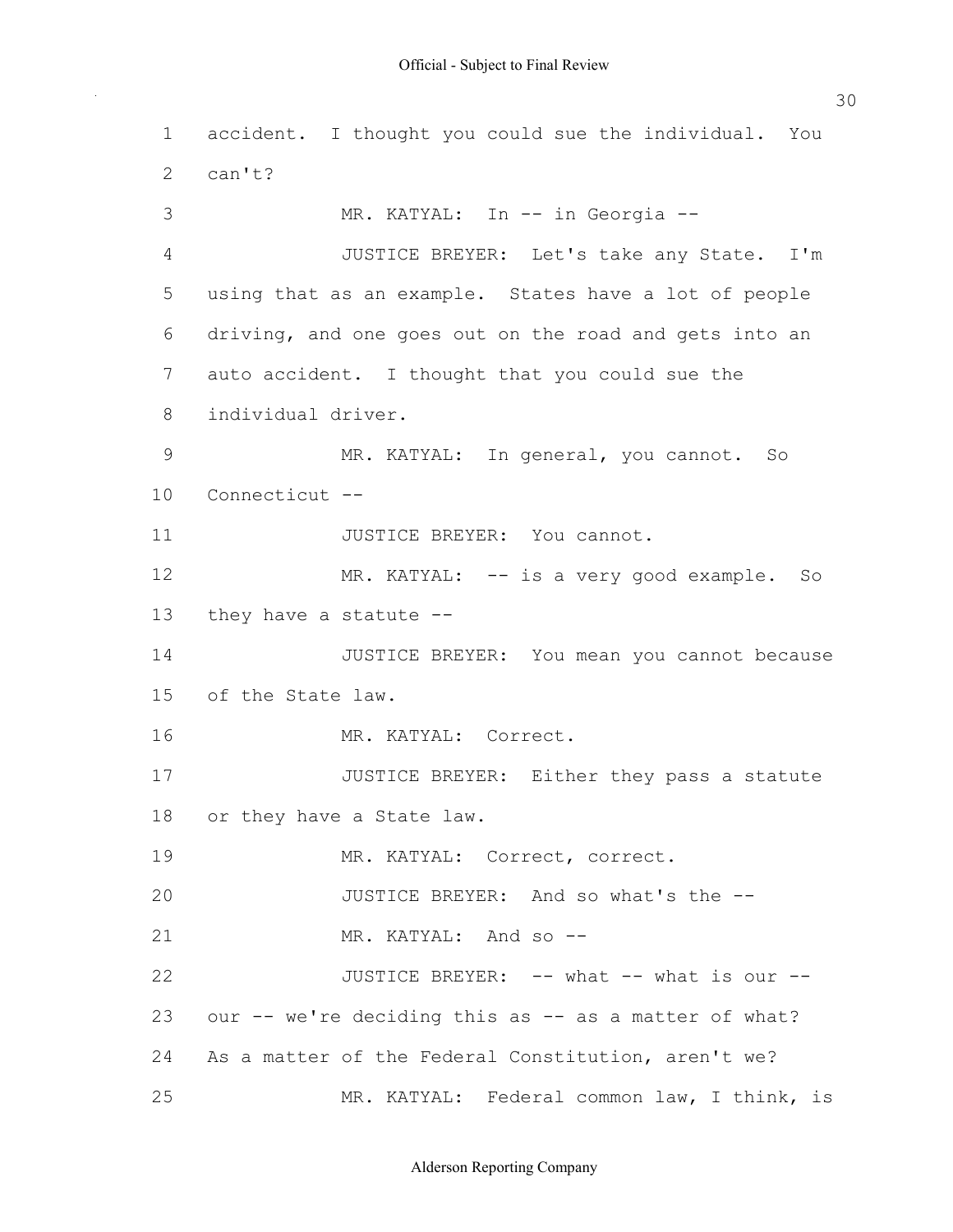the best way of understanding -- tribe being a domestic nation. that do allow you to sue somebody who -- who rear-ends does so. Certainly, in response to Justice Alito's question, to the extent there was some Federal cause of action or something, that would supersede. been the Connecticut law but for its Westfall Act-type -- I mean, the Westfall Act changed it. Before that, it was my understanding that the employee, the driver, you could bring an individual suit against the driver. That's what the law was under the Westfall v. Erwin decision, and then Congress changed it. But before that, you could bring an individual suit. Ginsburg, because the Federal Drivers Act in 1961 1 2 3 4 5 6 7 8 9 10 11 12 13 14 15 16 17 18 19  $20$ 21 22 23 24 25 JUSTICE BREYER: Common law under the Indian MR. KATYAL: Correct. And so --JUSTICE BREYER: All right. So -- MR. KATYAL: And so that's -- JUSTICE BREYER: So are -- are there states you? MR. KATYAL: I'm not aware of any State that JUSTICE GINSBURG: But wouldn't -- MR. KATYAL: And --JUSTICE GINSBURG: -- wouldn't that have MR. KATYAL: You couldn't actually, Justice

#### Alderson Reporting Company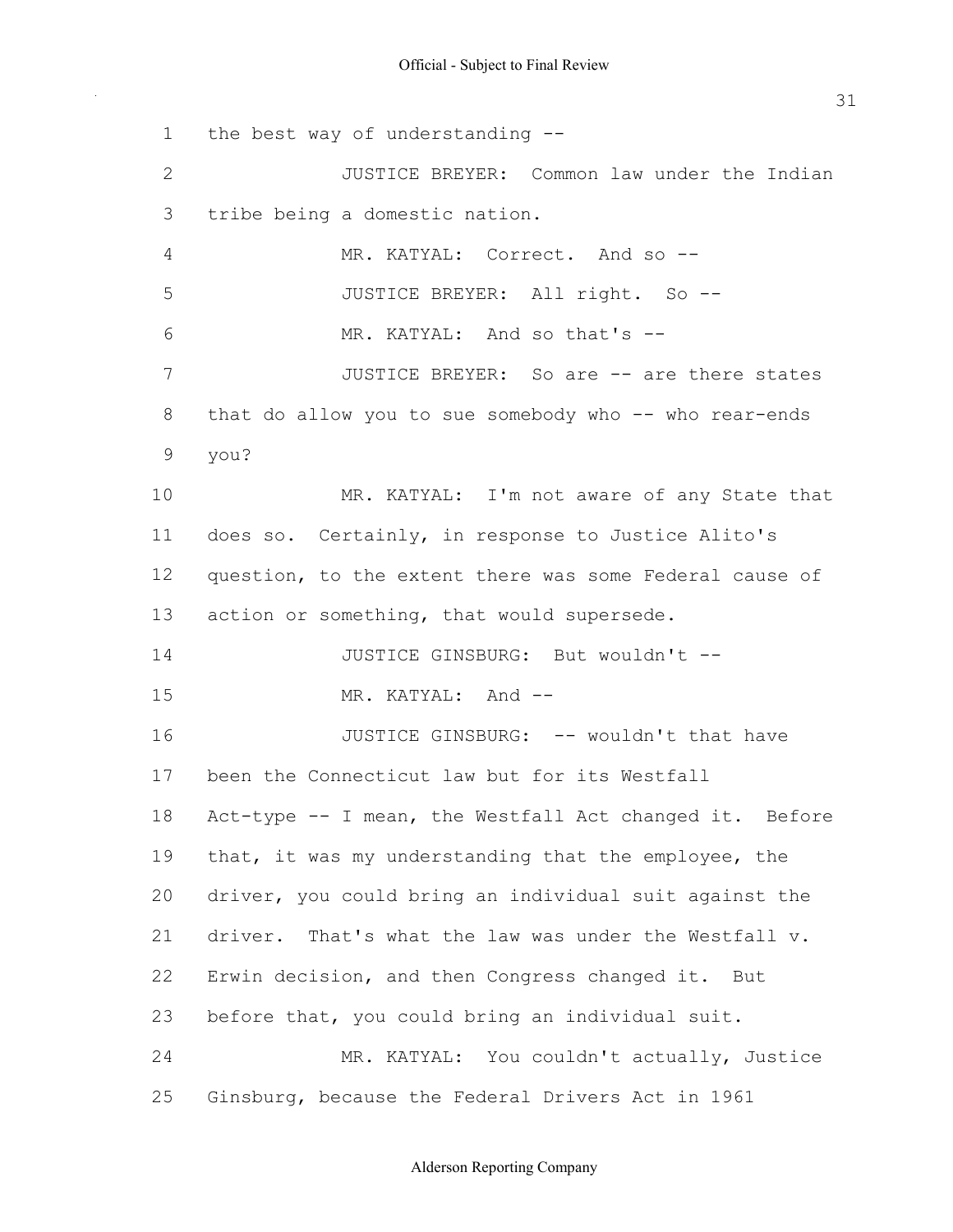$\sim$ 

32

| $\mathbf 1$    | forbade that. And so that was --                         |
|----------------|----------------------------------------------------------|
| $\mathbf{2}$   | JUSTICE GINSBURG: Well, let's go back                    |
| 3              | before there was legislation that changed it.            |
| $\overline{4}$ | MR. KATYAL: Correct.                                     |
| 5              | JUSTICE GINSBURG: But under the ordinary                 |
| 6              | law, the employee was -- you could sue an -- the         |
| 7              | employee in a personal capacity.                         |
| 8              | MR. KATYAL: Certainly before 1959, I think               |
| 9              | that's right. But as our brief explains, after Barr v.   |
| 10             | Mateo, lower court after lower court said the -- said    |
| 11             | that official immunity extends to nondiscretionary       |
| 12             | functions. And in the Westfall decision, to be sure,     |
| 13             | Justice Ginsburg, this Court said that it was limited to |
| 14             | discretionary functions, but Congress quickly repudiated |
| 15             | that and said that the Court got it actually wrong       |
| 16             | and $--$                                                 |
| 17             | JUSTICE KENNEDY: Well, but that --                       |
| 18             | JUSTICE GINSBURG: What did it --                         |
| 19             | JUSTICE KENNEDY: -- that -- that's a                     |
| 20             | congressional act. You're asking us, in effect, to do    |
| 21             | what the Congress had to do in -- in Westfall. And       |
| 22             | you -- and you begin by saying, oh, this is a pleading   |
| 23             | maneuver --                                              |
| 24             | MR. KATYAL: Uh-huh.                                      |
| 25             | JUSTICE KENNEDY: -- which is, I think, a                 |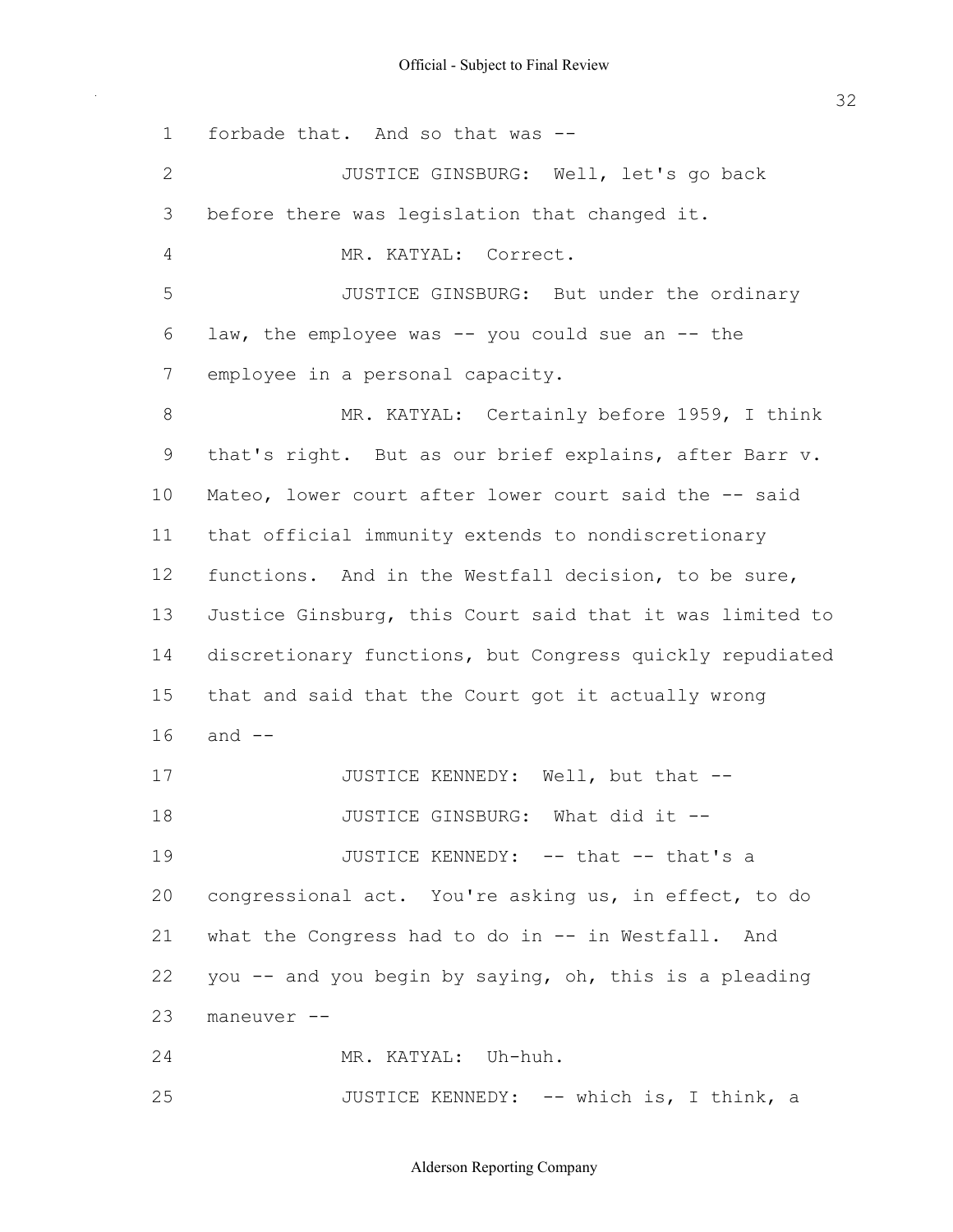33

 demeaning professional comment. And all they were doing is following the rules that were very clearly explained in the government's brief and in the -- and in the Petitioners' brief that there's a difference between sovereign immunity and official immunity. That's the it should be alighted because of -- of the tribe's indemnification agreement, and you want -- but in effect what you want us to do is to pass a little Westfall Act deride them professionally or otherwise. We're picking up on this Court's own language in saying that it's the substance that controls the forum, which it's used in many of the immunity cases. whether we're asking this Court to do Congress's work for it, no. We're actually asking this Court to do no more than what is done in the foreign tort -- in the Federal Tort Claims Act, cases like Boyle, for example. 1 2 3 4 5  $6 \overline{6}$ 7 8 9 10 11 12 13 14 15 16 17 18 19 20 21 22 23 24 25 difference. MR. KATYAL: Justice Kennedy -- JUSTICE KENNEDY: But you want to say that up here. MR. KATYAL: Justice Kennedy, three -- three responses. First of all, we certainly didn't mean to Second, on response to the question about Justice Kennedy, the very argument that you made was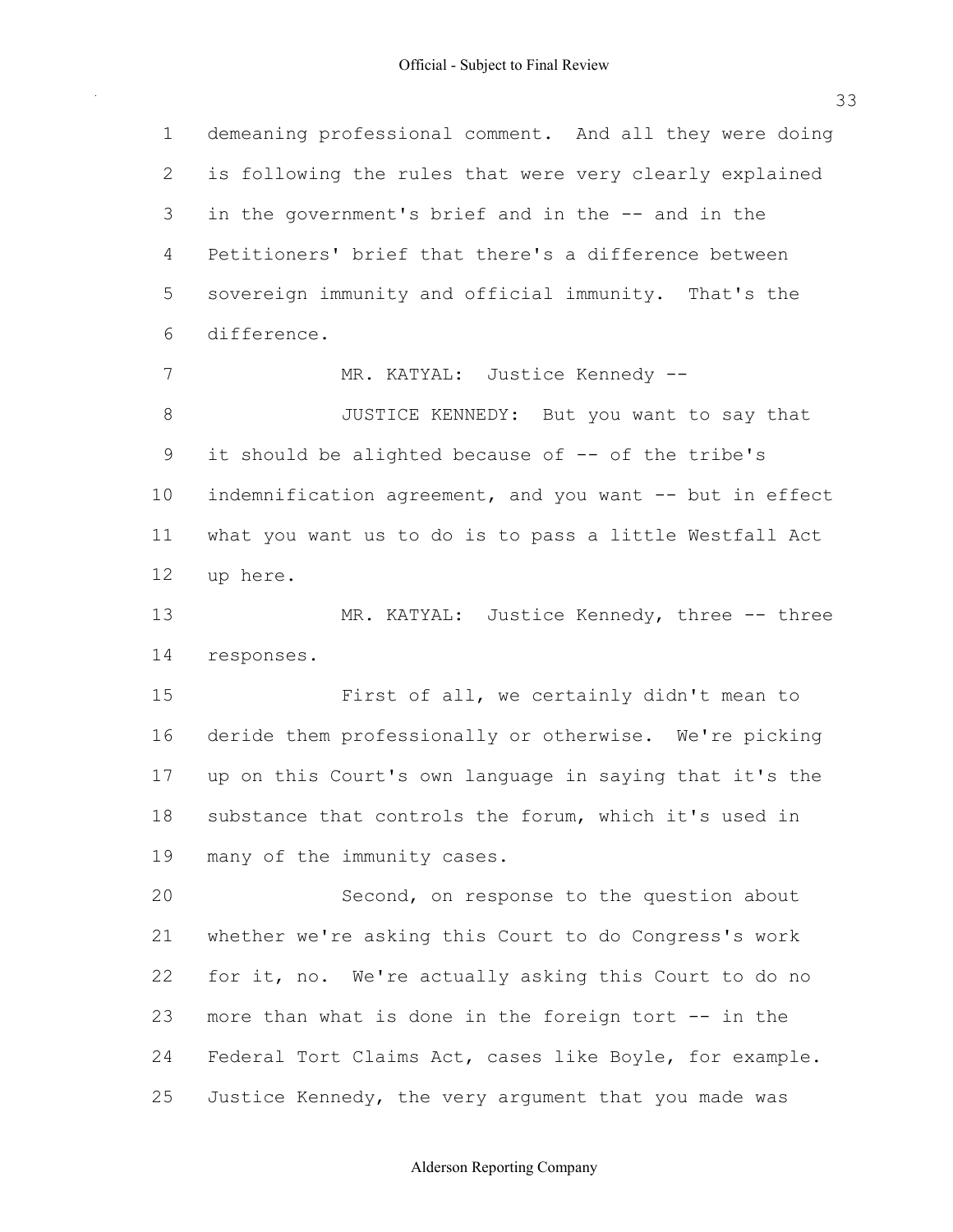made by the dissent by Justice Brennan, but you joined Justice Scalia's opinion, which said that just because the text of the act didn't cover Federal contractors -- and even though the Federal contractor lobbied -- lobbied behind -- lobbied Congress for actually an extension to the act for the immunity, what this Court said is, our job as a court in interpreting Federal common law is to look to the wisdom embodied in 1 2 3 4 5 6 7 8 9 10 statutes. And just because Congress didn't connect the

 dots and apply the law to Federal contractors, it only applied it to Federal employees, the Court said, that's what we should do here. And cases like Willis in 1966 say the same thing, which is it's the job of the Court to try and look to the wisdom -- 11 12 13 14 15

16 JUSTICE BREYER: Yeah.

17 MR. KATYAL: -- of the statutes.

 Justice Ginsburg said, is that, basically -- the Westfall Act is a complicated act, but, basically, if you're rear-ended by a postal employee, you can sue the government of the United States. So a person who's the victim of an accident has recourse. 18 19 20 21 22 23 JUSTICE BREYER: But my understanding, which

 something similar, because it seems to me very odd that 24 25 Now, my guess would be that states do

34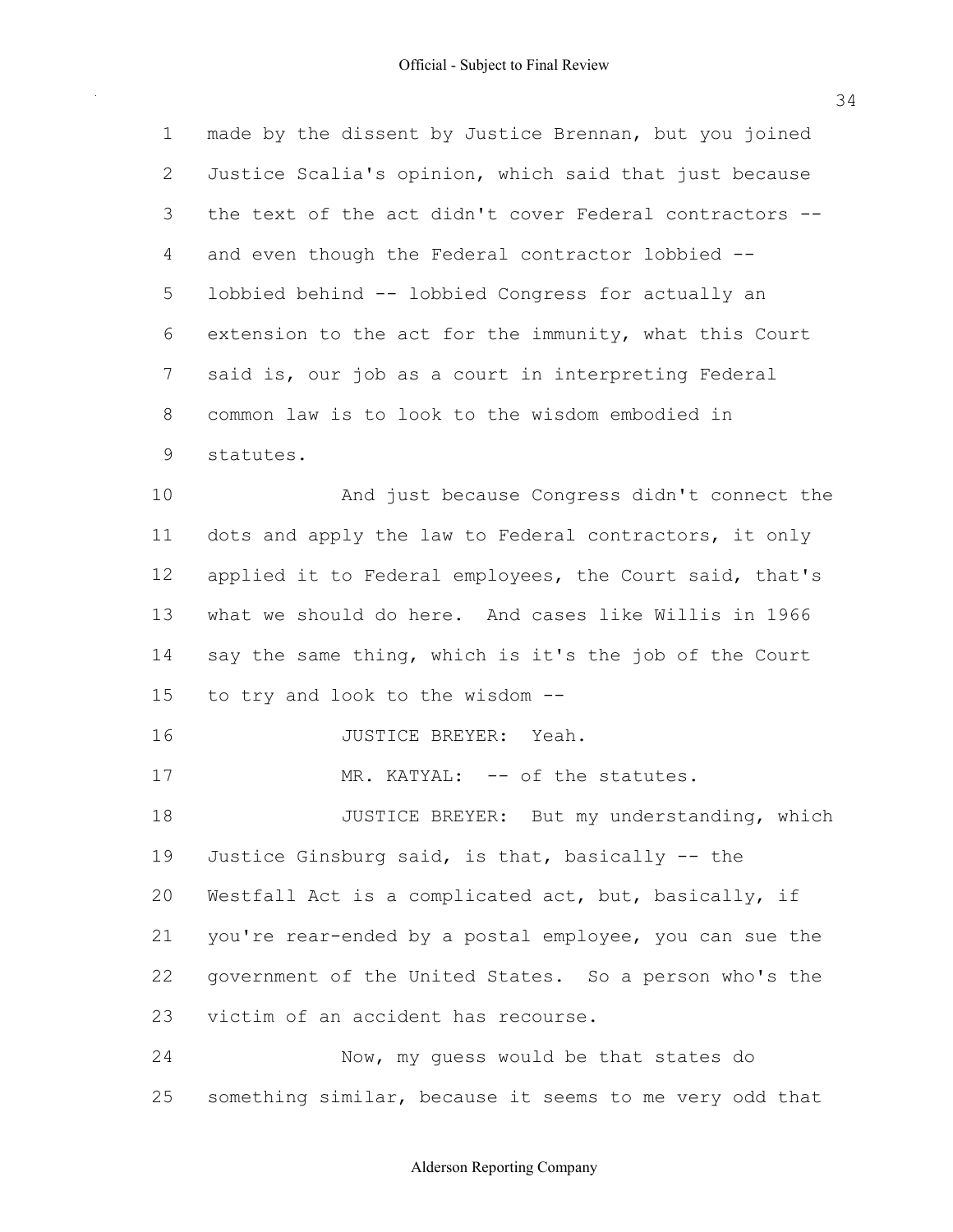if I'm rear-ended or run over by some kind of State car which has a State driver that there's no remedy at all. remedy against the State itself, just not against the have is there is no remedy against the tribe. And that's why I thought it would be odd to say there's no remedy at all. And, therefore, the basic principle seemed to be that you could sue the employee, but not that that's absolutely not true; that is, there is a remedy against the tribe. The tribe has expressly waived its sovereign -- contingent. It might be true in this case, but it doesn't have to be true. Another tribe could say, no, 1 2 3 4 5 6 7 8 9 10 11 12 13 14 15 16 17 18 19 20 21 22 23 24 25 MR. KATYAL: Absolutely. JUSTICE BREYER: There is a remedy. MR. KATYAL: I'm sorry if I misspoke. JUSTICE BREYER: Yeah. MR. KATYAL: But absolutely you'd have a employee. JUSTICE BREYER: Okay. But here what we the State. MR. KATYAL: So, Justice -- JUSTICE BREYER: And then they changed that through legislation. MR. KATYAL: So, Justice Breyer, we think JUSTICE KAGAN: Well, that's entirely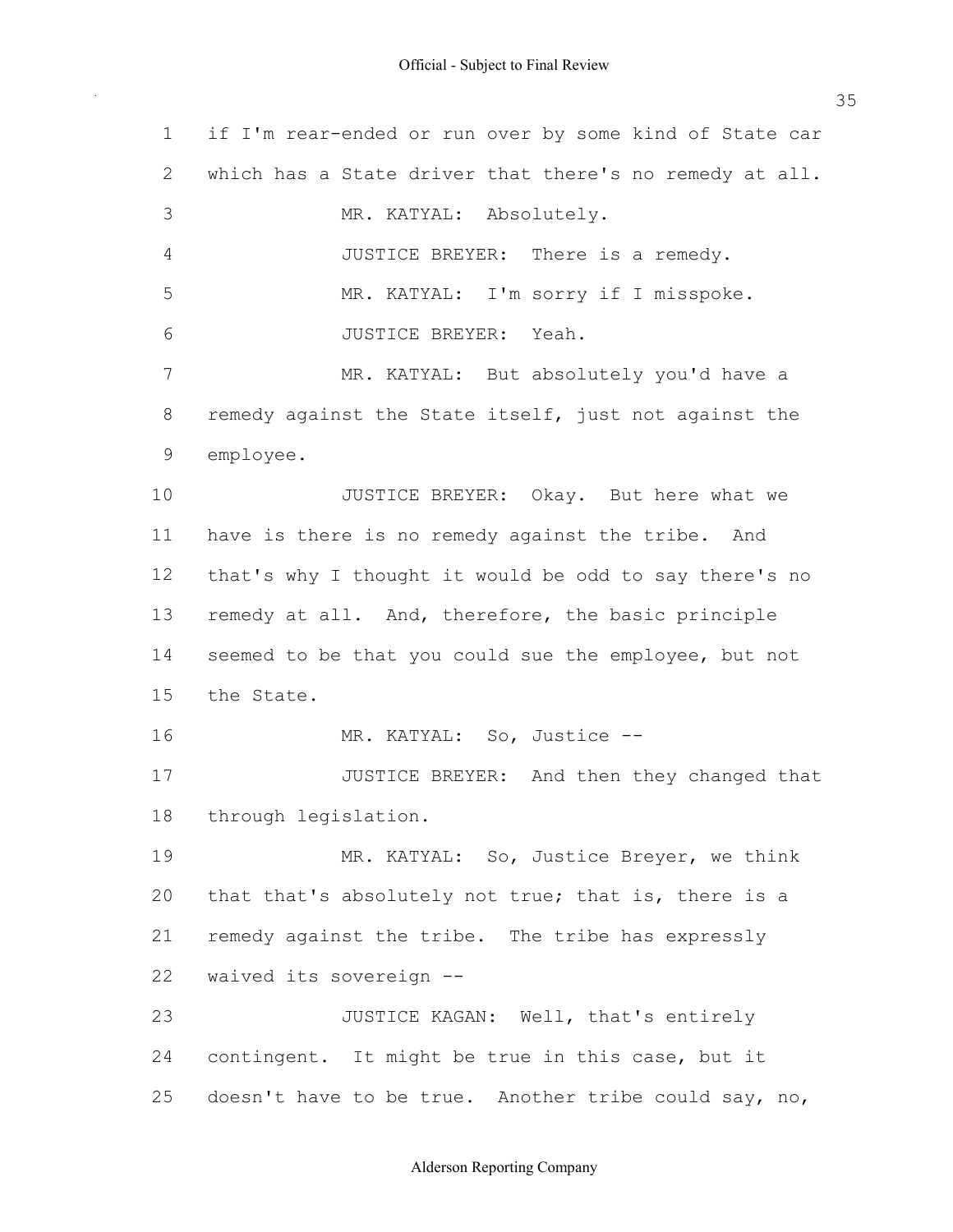we don't feel like stepping in. 1

 $\hat{\mathcal{A}}$ 

| $\overline{2}$ | MR. KATYAL: That's absolutely right. But I               |
|----------------|----------------------------------------------------------|
| 3              | think the important point and what our brief says and    |
| 4              | what the NACI brief joined by Texas and four other       |
| 5              | states representing, you know, a bunch of tribes is that |
| 6              | the way to deal with that is the compact process. That   |
| 7              | is -- and this goes to your question earlier, Justice    |
| 8              | Kennedy, about whether states have protections in this   |
| 9              | area.                                                    |
| 10             | The remedy $--$ the $--$ the parade of                   |
| 11             | hypotheticals is dealt with by the fact that you can't   |
| 12             | actually -- we couldn't even gamble in Connecticut,      |
| 13             | couldn't set up this operation without Connecticut first |
| 14             | agreeing in a compact voluntarily to having this, and in |
| 15             | the course of that compact, they said, criminal          |
| 16             | jurisdiction State, we get -- we're going to still       |
| 17             | retain it. But with respect to civil jurisdiction, they  |
| 18             | said this tribe, you set up your own tribal court        |
| 19             | system. And so this exactly --                           |
| 20             | JUSTICE ALITO: The problem -- the problem                |
| 21             | with that argument is that it -- it seems to suggest     |
| 22             | that the State's motive will be to provide protection    |
| 23             | for somebody like Mr. Clarke. But the State of           |
| 24             | Connecticut has a very strong incentive to -- to be      |
| 25             | solicitous of the interests of the Mohegan tribe because |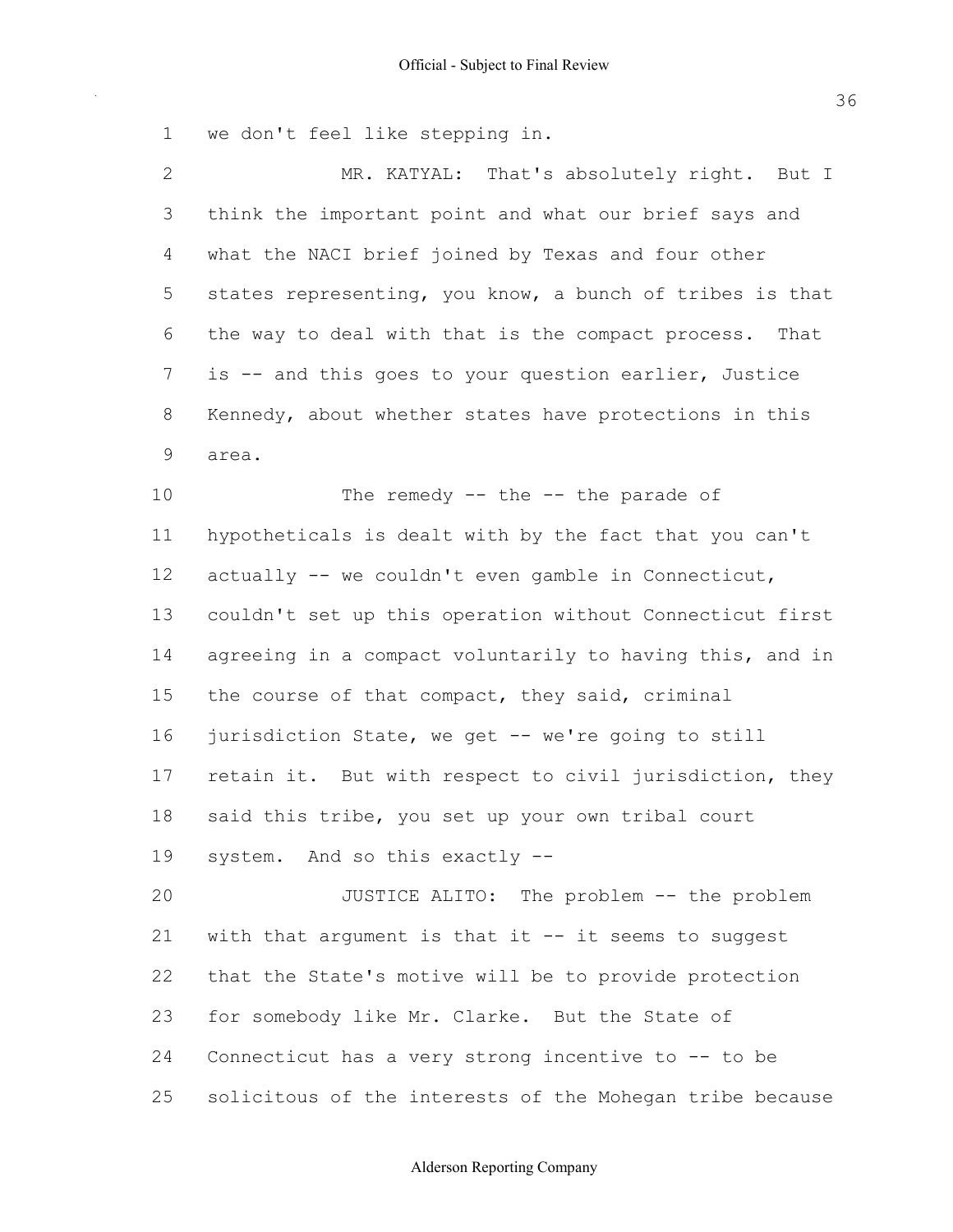the State gets an enormous amount of revenue from this casino. Isn't that true? 1 2

 understand the point, but I think that's true generally in law; that is, we -- we rely on the State to -- to make its own prerogatives and choices. So, for example, the State could decide not to have tort claims at all if they wanted to -- not just against tribes, but against anyone if they wanted to incentivize businesses in one way or another. I don't think this Court gets into 3 4 5 6 7 8 9 10 11 MR. KATYAL: But I -- I -- Justice Alito, I that.

 brief shows, State after State have actually done the reverse, Justice Alito. Seventeen different States have compacts that do things like channel this litigation into State courts instead of tribal courts. The New Mexico example at page 53 of our brief is a good 12 13 14 15 16 17 18 Rather, I think the question, and as our example.

 itself, Foxwood Casino, which is run by the Pequot tribe, has the following statute, quote, "Any person injured through the negligence of any Pequot tribe" -- "tribal employee, while acting within the scope of his employment and while operating a motor vehicle, shall have a right of action. The tribe hereby expressly 19 20 21 22 23 24 25 Indeed, Justice Alito, in Connecticut

# 37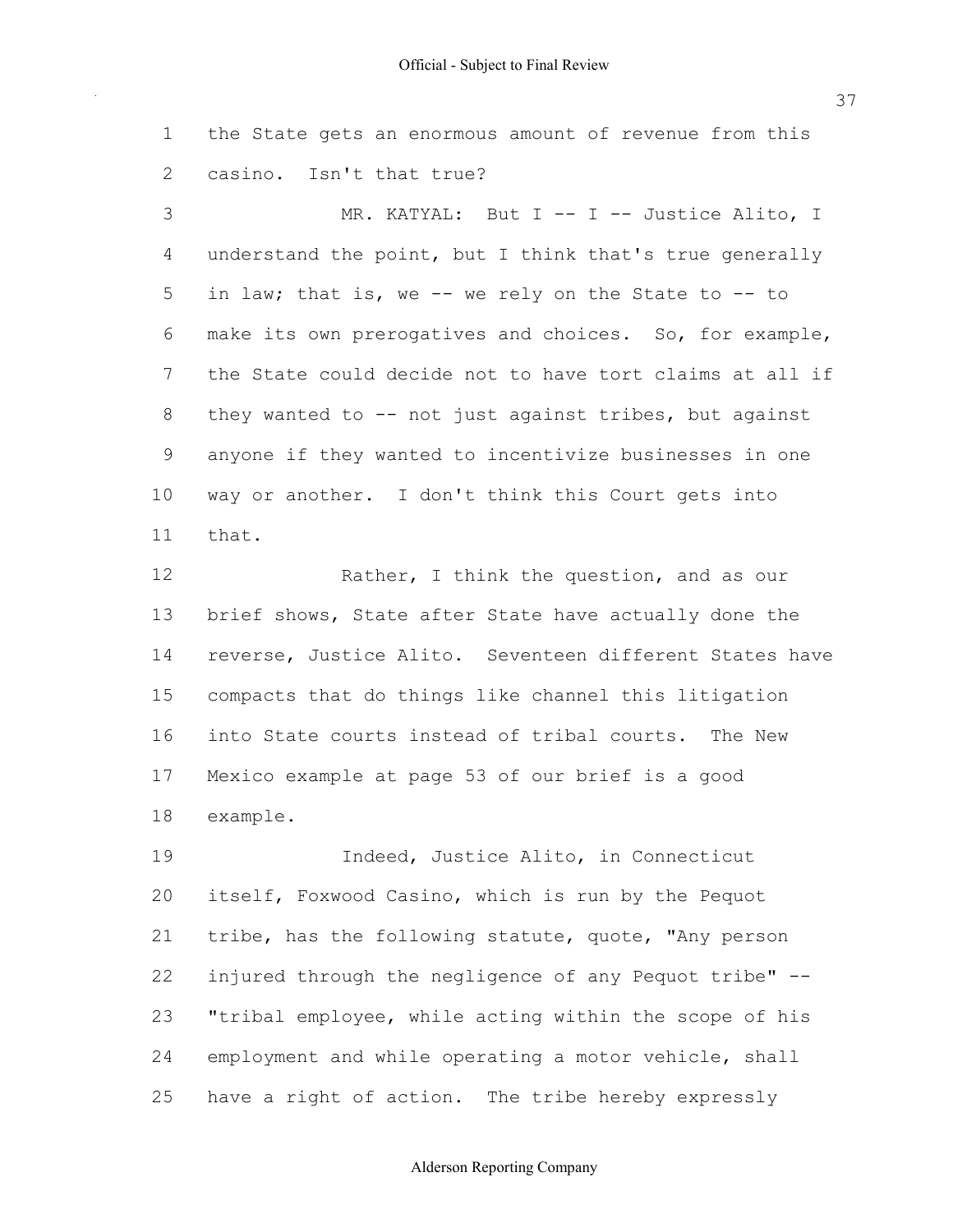waives its immunity from suit for such claims provided such suit is brought in the courts of the State of 1 2 3 Connecticut."

if a State's concerned about -- you know, about limit -about not -- about tribal courts or anything like that, they can do what many States have done, which is say, hey, if you want to have gaming operations in our State, you've got a first say and agree to waive sovereign immunity in State court. That's not what they did here, and now they're simply trying to relitigate the terms. Mr. Clarke -- that wouldn't help Mr. Lewis because -- 4 5 6 7 8 9 10 11 12 13 That's the way to deal with this, which is, JUSTICE SOTOMAYOR: Well, that wouldn't help

well, it would help him. He could sue the -- the tribe, but he wants to sue Mr. Clarke. 14 15

16 MR. KATYAL: Well --

 waived sovereign immunity, why shouldn't the individual? lawsuit was brought, there was a preexisting statute that -- of the tribe that says that they fully indemnify Mr. Clarke, they pay all of the expenses and pay any judgment that was rendered against him. 17 18 19 20 21 22 23 24 JUSTICE SOTOMAYOR: And so if the tribe's MR. KATYAL: Justice Sotomayor, before the So anything in substance and --

25 JUSTICE SOTOMAYOR: So your sovereign

Alderson Reporting Company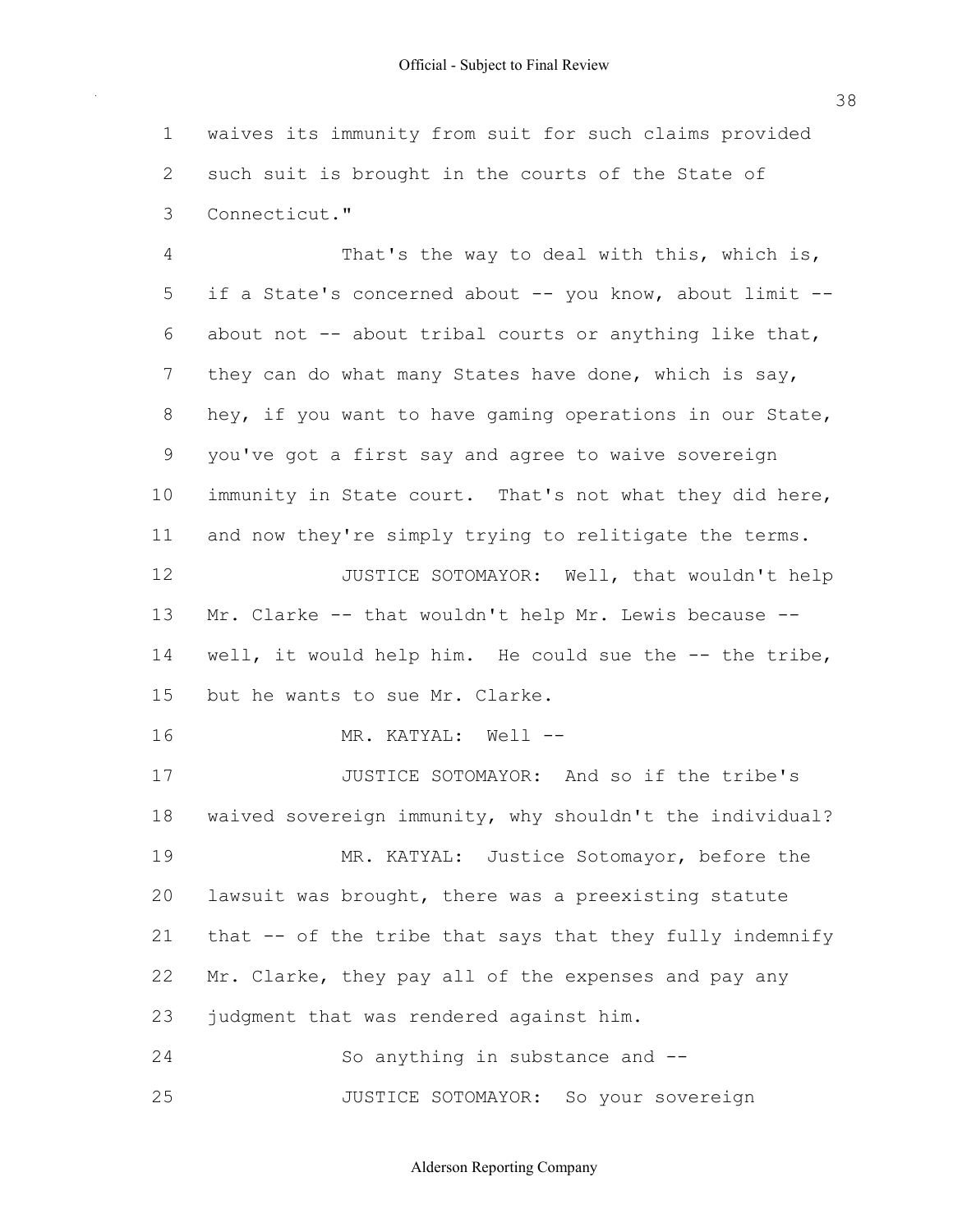immunity argument relies solely on that -- no indemnification agreement or anything like that -- Bivens actions, you say oh, those are constitutional actions. I thought 1983 says violation of the law of the Constitution or laws of the United States. be also ultra vires. And same thing would be true here; that is, if the Federal government passed some law that, you know, provided a tort, you know, our argument does not extend to that. It only extends to a clash between State law and the law of the tribe. So -- any court that has held that an indemnification agreement, agreement to indemnify the employee, extends sovereign immunity to that employee? reached that question. And the lower courts, I think, have basically said -- for example, the Medicare cases at page 19 of our brief are good examples, the Blue Cross. So Blue Cross is administering a Federal program 1 2 3 4 5 6 7 8 9 10 11 12 13 14 15 16 17 18 19 20 21 22 23 24 25 MR. KATYAL: Correct. If -- if there were JUSTICE BREYER: Indemnification in the MR. KATYAL: Correct. And so -- JUSTICE BREYER: But they are all constitutional. MR. KATYAL: Correct. If it's a State, it'd JUSTICE GINSBURG: Is there any -- is there MR. KATYAL: So -- so this Court hasn't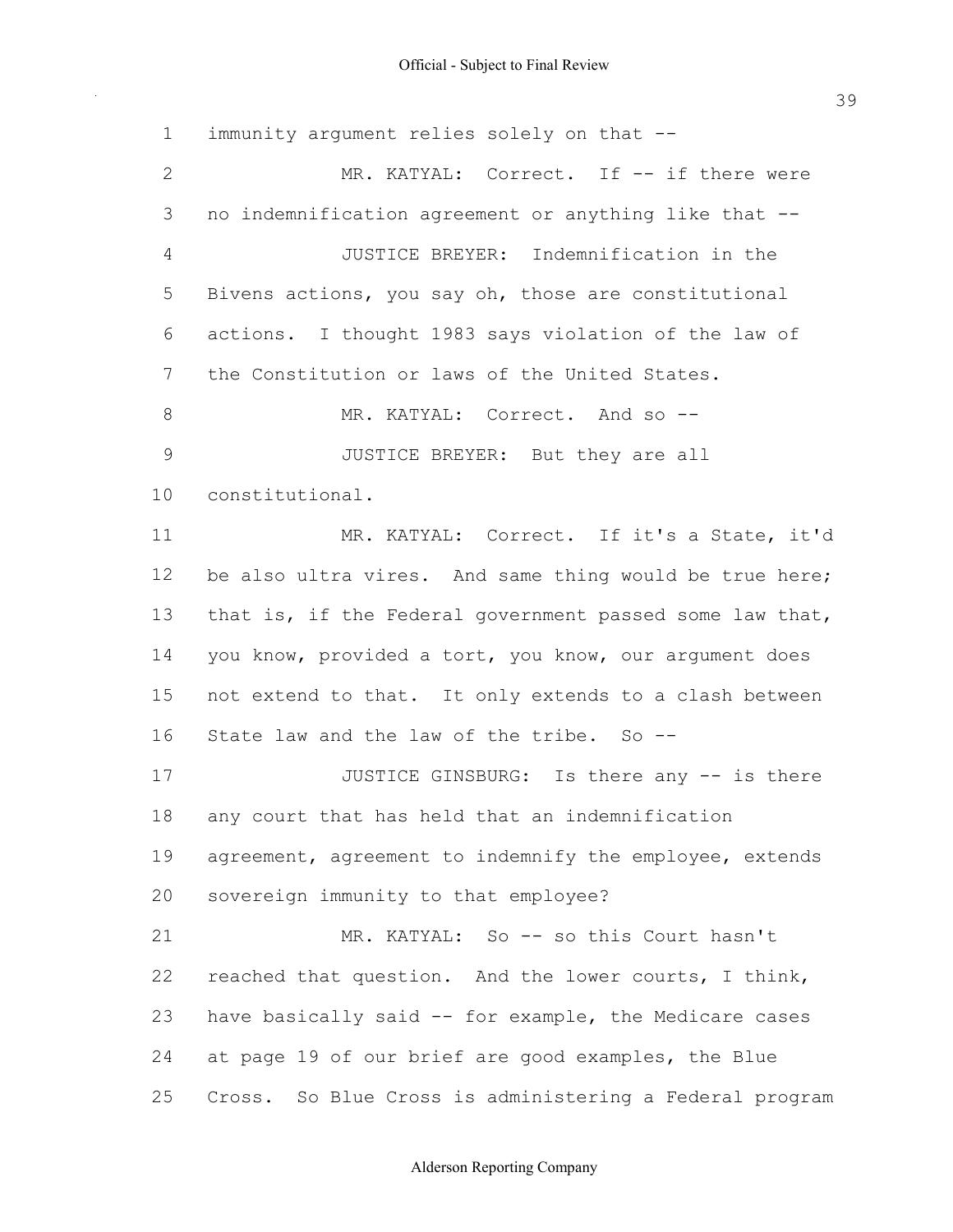and they -- and in the course of doing so, they get sued, and the question that those cases are grappling with is who is the real party in interest? Does Blue Cross get Federal -- get sovereign immunity? And the answer that those courts give is yes. Ginsburg, as well as looking to the indemnification cases as I was saying to Justice -- the -- the instrumentality cases as I was saying to Justice Alito. indemnification in other contexts, does somebody -- you -- you couldn't have an indemnity agreement that would count, let's say, for diversity of citizenship, it would only be the parties. the party that indemnifies is not a necessary party under Rule 19. So we haven't considered the real party in interest to be the one who provides indemnity. in joinder and -- and in things like that, I think that's right, but I don't think that is -- those are private party litigation cases. the best analogy to this situation here, which is a sovereign-immunity situation, I think the 1 2 3 4 5 6 7 8 9 10 11 12 13 14 15 16 17 18 19 20 21 22 23 24 25 So we think you could look to those, Justice JUSTICE GINSBURG: The -- the You couldn't -- the indemnity agreement --MR. KATYAL: To be sure, Justice Ginsburg, I think if this Court's asking for what's

Alderson Reporting Company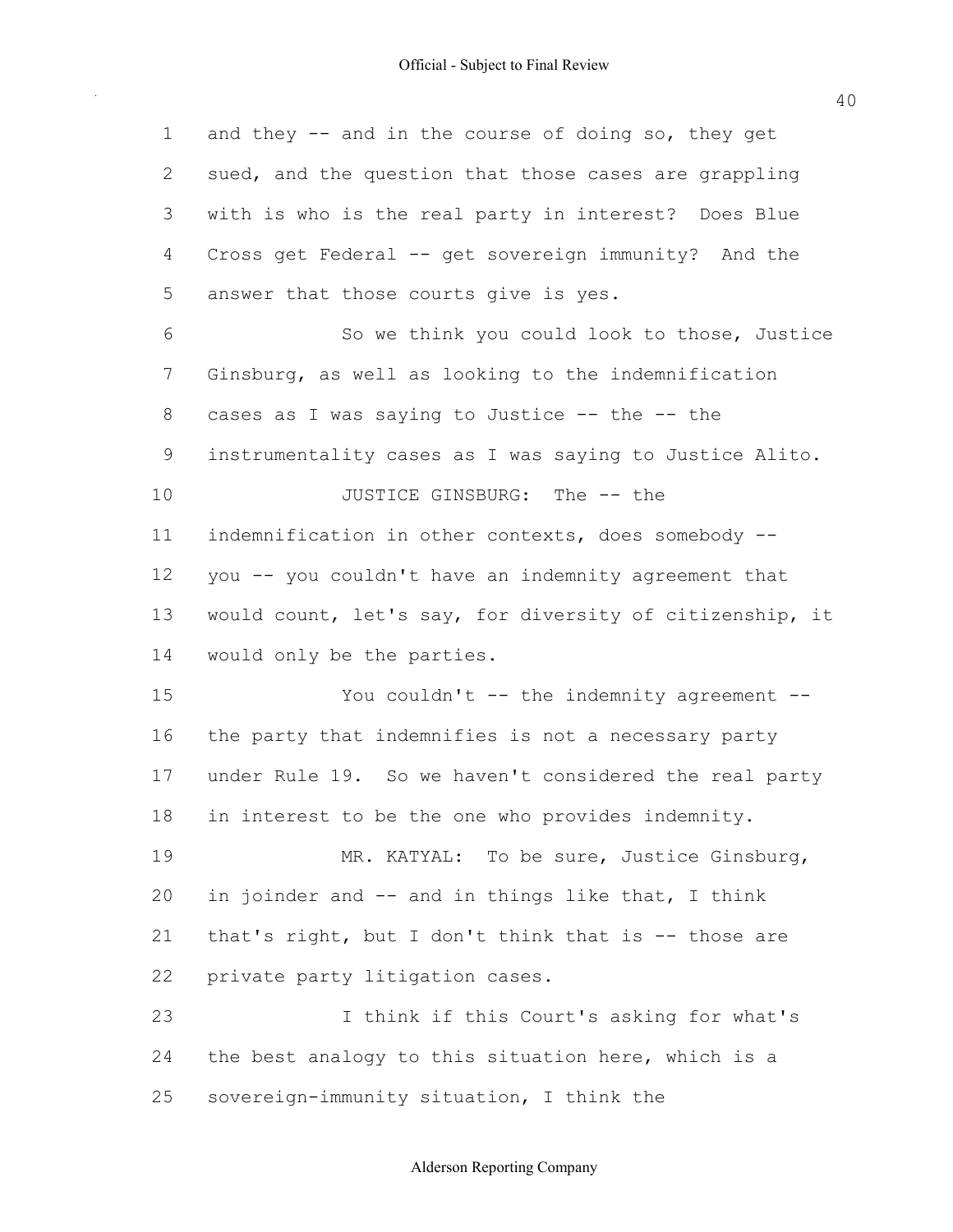instrumentality cases are -- are quite a bit closer than the ones like joinder and the like, which don't have anything to do with immunity at all. 1 2 3

 Motor, this Court has been asking the question, who is the real party in interest for purposes of sovereign immunity. Here, the real party in interest -- this is not, you know, some sort of lawyer -- you know, we're not being -- trying to denigrate them, but the fact is, in practical effect, the judgment here is against the tribe. There was a statute of the tribe that said we're responsible for all the costs, all the judgment and so on. And, yes, Justice Sotomayor, they might say they want to sue Clarke, but in practical effect they're not 4 5 6 7 8 9 10 11 12 13 14 15 In case after case, starting with Ford suing Clarke.

 with this. Every tribe passes this. You say great. Indemnify everybody. You'll never have to pay because as soon as you do that, nobody can sue you. And so, therefore, the tribe is totally immune from the most ordinary accidents taking place off the reservation, and the victim of now these missiles being sent out from the reservation because they run over people and there's no remedy at all. 16 17 18 19 20 21 22 23 24 JUSTICE BREYER: Okay. So how do we deal

Now  $--$  now that  $--$  that seems to me pushing

#### Alderson Reporting Company

25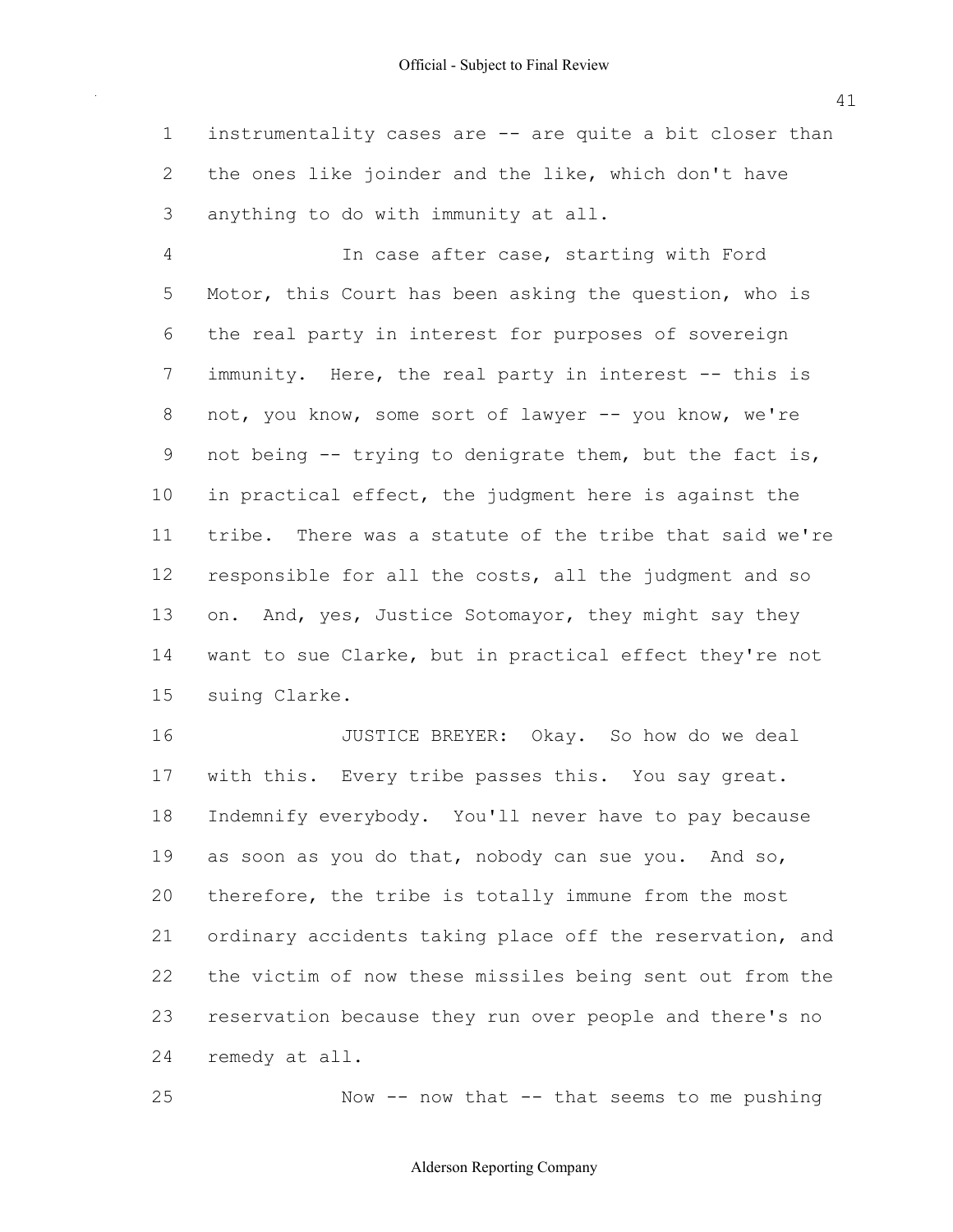the notion of tribal sovereign immunity off the reservation into a place where there are just no remedies for victims at all. Now, what is the answer to 1 2 3 4 that?

 brief. That's exactly right, Justice Breyer, that to the extent a tribe is kind of creating a shell game in saying, oh, we're going to indemnify these people, but then not pay the judgment or assert sovereign immunity akin to some of the hypotheticals in the first hour of the argument, the -- the last case that you were hearing, absolutely those were cases in which lower court after lower court, like the Ninth Circuit have said, oh, that's a situation in which sovereign immunity 5 6 7 8 9 10 11 12 13 14 15 MR. KATYAL: The answer to that is in our doesn't apply.

 it's commercial or off reservation matters, and that's something that Mr. Miller said. You know, below they, of course, didn't say that. That's what the Connecticut supreme court said at Petition Appendix page 10, but they never made those types of arguments. 16 17 18 19 20 21 Now, you've said here, well, the fact that

 Court, I think the answer is what this Court has said in Bay Mills and Kiowa, which is, tribal immunity is different in that respect than maybe some other types of 22 23 24 25 But to the extent that they're troubling the

Alderson Reporting Company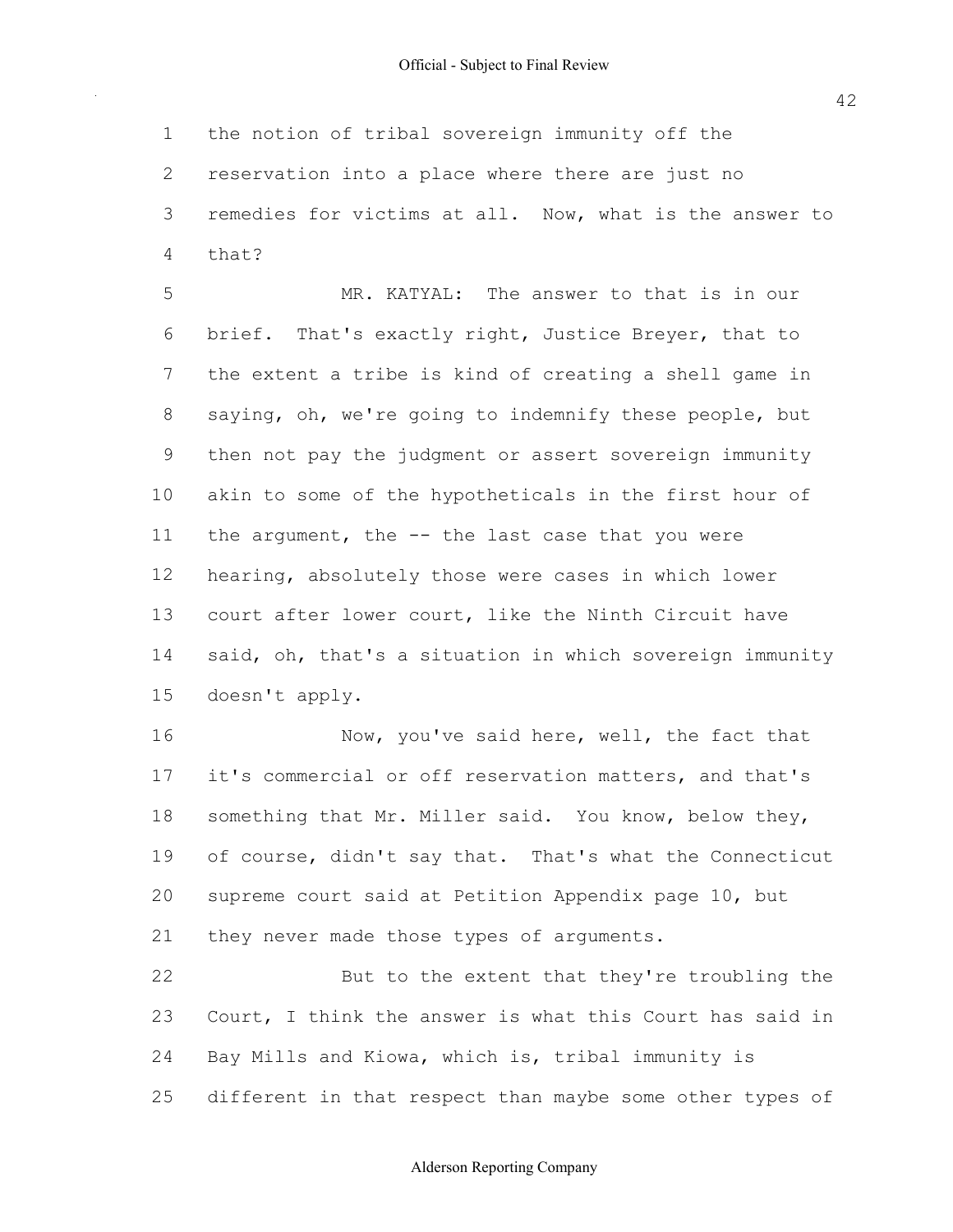immunity; that is, it does extend to commercial off-reservation activity. There are longstanding reasons for that having to do with the fiscal base of tribes and other things like that. this Court to try and relitigate Bay Mills or Kiowa. You've decided it squarely twice. An argument I think flows very naturally from that. wanted to say in response to your long question before, which is, you had said that -- and this is something that the other side had said -- that the lower court had relied only on sovereign immunity and not on official think that the lower court here, the Connecticut supreme court, relied on -- basically conflated both doctrines, and there's a -- I think, you know, that's the way Connecticut courts have done this. Indeed, there is no official immunity case about tribes in Connecticut courts that we have been able to find except for one mention in an unpublished opinion in -- in your question presented? Presumably, you're -- 1 2 3 4 5 6 7 8 9 10 11 12 13 14 15 16 17 18 19 20 21 22 23 24 25 This Court -- I don't think they're asking Justice Kennedy, there was a third thing I immunity. I don't think that that's quite right. I JUSTICE SOTOMAYOR: So why didn't you do it MR. KATYAL: We -- we certainly should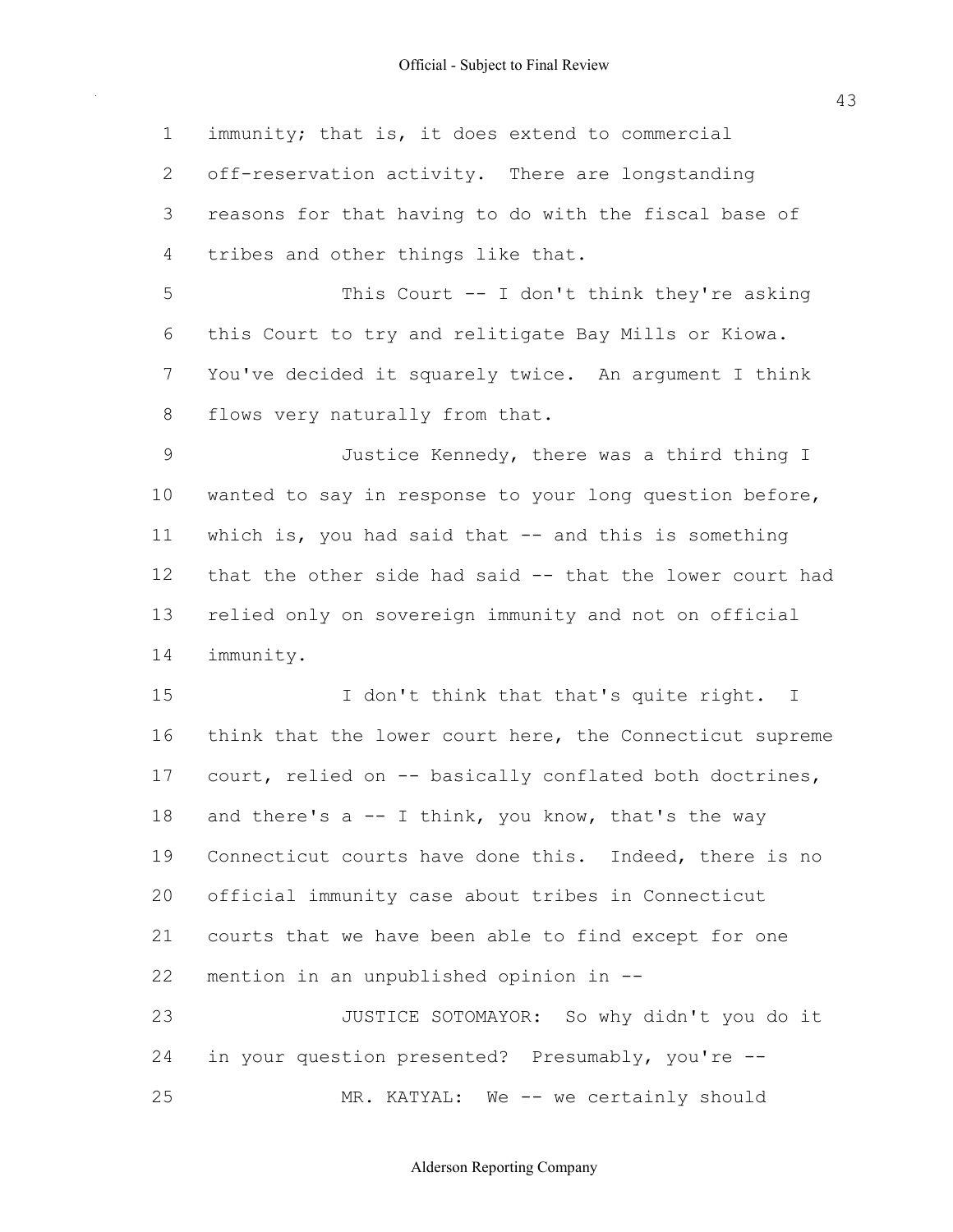have -- the brief in opposition, there's no doubt, Justice Sotomayor, should have been clearer on this on page 22, 23 says, we're not claiming any personal immunity. You know the difference. we did say -- opposition at page 1, we did say that if this -- that the employee cases and the statutory cases support our position, as well as at pages 14 and 15 of that -- and -- and 22 and 23 of that brief. from the way the Connecticut courts have understood this, which is to conflate both doctrines together, official immunity and tribal immunity. unconflate them, send them back and tell them, answer the two doctrines differently, because we've always treated them differently. don't have a problem with that. The one, I guess, concern I'd have about that is exactly what Ms. 1 2 3 4 5 6 7 8 9 10 11 12 13 14 15 16 17 18 19 20 21 22 23 24 25 point -- JUSTICE SOTOMAYOR: Well, your opening brief MR. KATYAL: I think -- I think that we --JUSTICE SOTOMAYOR: Between official and -- MR. KATYAL: In the -- in the brief in And I do think that that follows naturally JUSTICE SOTOMAYOR: So why don't we MR. KATYAL: Well -- right. So we -- we

Alderson Reporting Company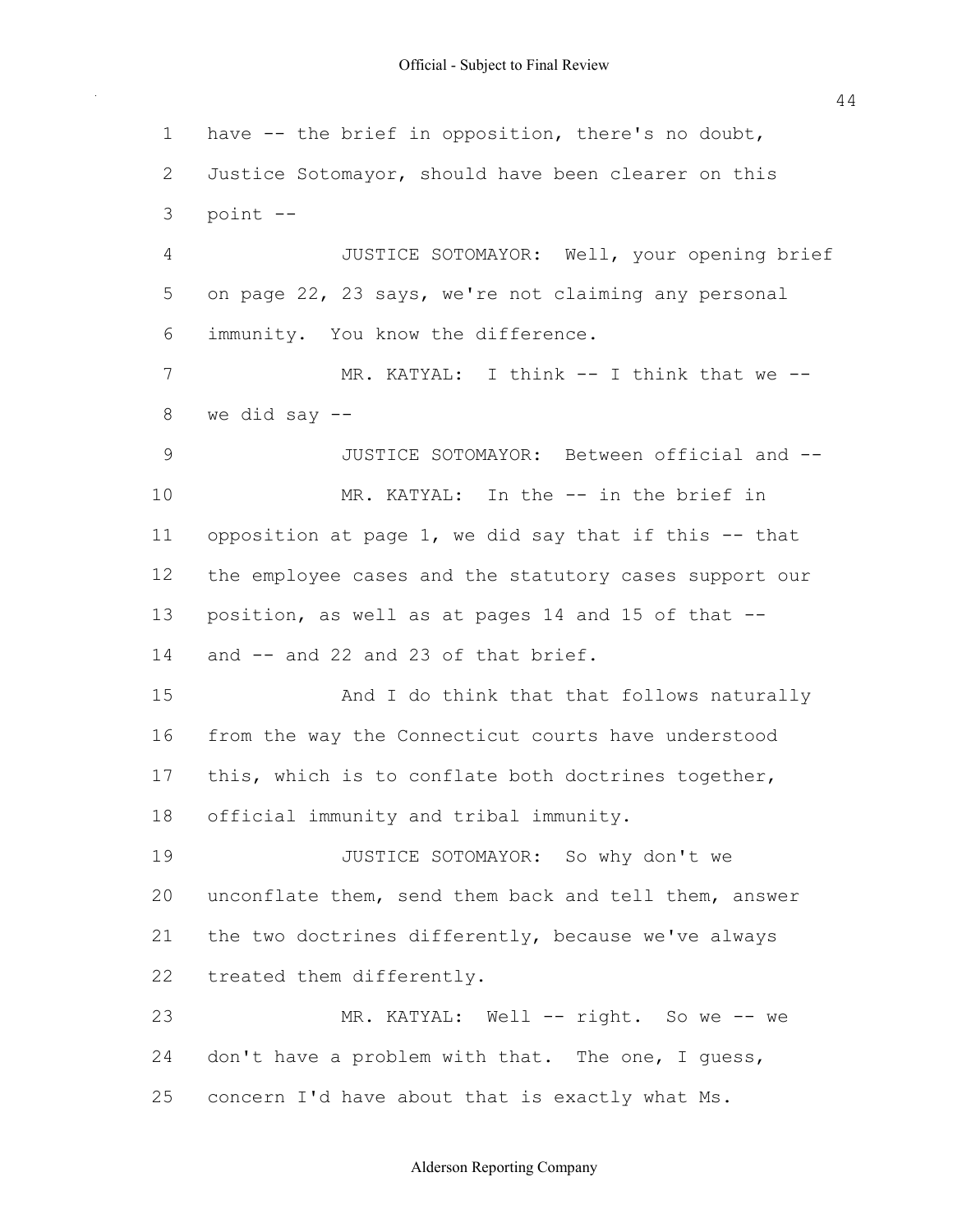O'Connell just said a few moments ago, which is, she said that -- that the reason why -- she said, quote, "It makes sense that tribal sovereign immunity does not apply because official immunity does." And if you take that view, that the reason why tribal sovereign immunity doesn't apply is because of official immunity being here, then I think you would have to get into that 1 2 3 4 5 6 7 8 question.

 think for 50 years, starting with the Davis decision in 1968, Federal courts have recognized immunity, sometimes they call it tribal immunity, sovereign immunity. Sometimes they call it official immunity, sometimes they call it sovereign immunity. It doesn't actually matter 9 10 11 12 13 14 15 We certainly think you should because we here.

 Sotomayor, in the State context what label you put on it, because if it's sovereign immunity, Congress can't abrogate it, they have Eleventh Amendment protections. But that's not true with respect to tribes; that is, Congress's power is plenary, whether you call it official immunity or sovereign immunity. should get into it here and -- and affirm what the 16 17 18 19 20 21 22 23 24 It does matter absolutely, Justice And so for that reason, we think the Court

 courts have said. 25

Alderson Reporting Company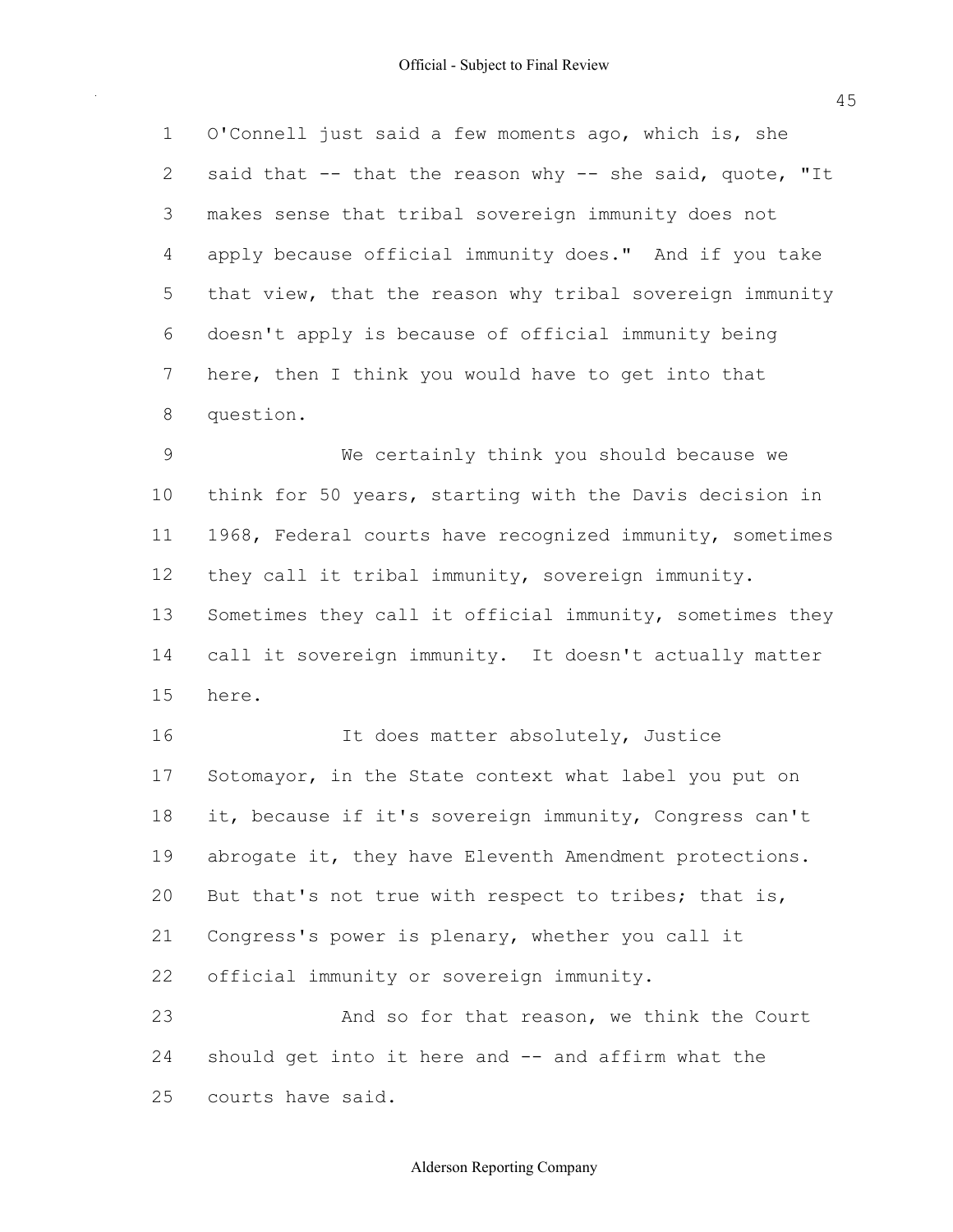$\sim$ 

46

| $\mathbf 1$    | JUSTICE GINSBURG: So Congress could have                 |
|----------------|----------------------------------------------------------|
| $\overline{2}$ | enacted a Westfall Act covering tribes, but it didn't.   |
| 3              | MR. KATYAL: Correct, Justice Ginsburg.                   |
| 4              | That's exactly the argument this Court rejected in Boyle |
| 5              | and Justice Scalia's opinion, which is Congress was      |
| 6              | lobbied to extend the Federal -- the Federal Tort Claims |
| 7              | Act except to federal contractors. They didn't. This     |
| 8              | Court then did exactly that. And as this Court has said  |
| 9              | in Willis, quote, "If there's a Federal statute dealing  |
| 10             | with the general subject, it's a primer pository of      |
| 11             | Federal policy and a starting point for Federal common   |
| 12             | law."                                                    |
| 13             | So Federal common law works differently than             |
|                |                                                          |
| 14             | the kind of expressio unius reading that I think the     |
| 15             | other side and that's embodied in the premise to your    |
| 16             | question. I think the question for this Court in         |
| 17             | answering Federal common law is -- in asking the Federal |
| 18             | common law question is: What is Congress's judgment in   |
| 19             | this area? And if they can identify some distinction     |
| 20             | between a tribal driver and a Federal driver or          |
| 21             | something like that, absolutely, that's a fair -- that's |
| 22             | fair game.                                               |
| 23             | JUSTICE GINSBURG: The Federal driver never               |

 statutory immunity, but it didn't -- the drivers didn't 25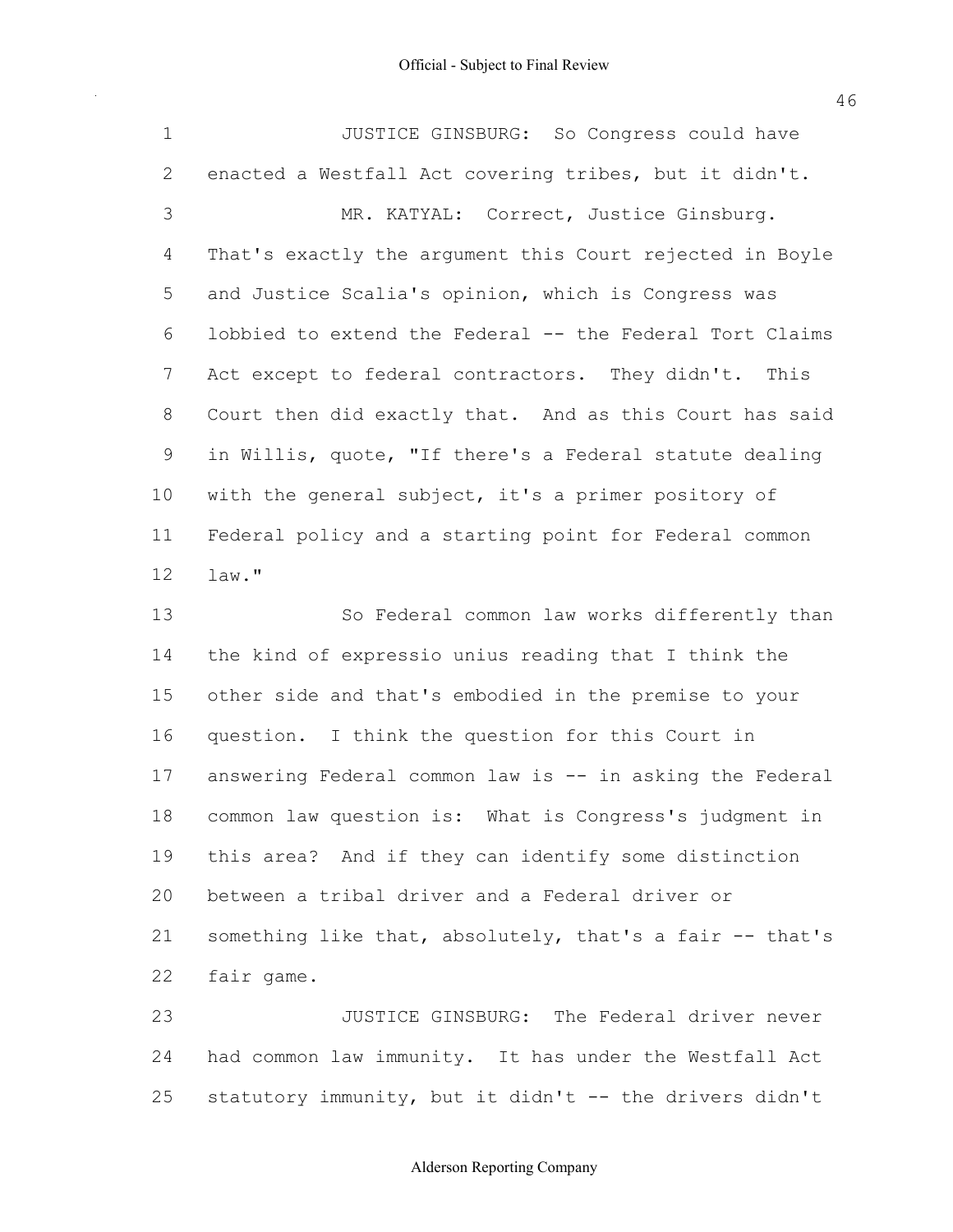have common law immunity. was -- as I was saying, but I do think the unbroken tradition of the lower courts after Barr v. Matteo in 1959, is to give low level employees, nondiscretionary employees, Federal -- Federal common law immunity. wrong. In Westfall, we said that Barr applies to defamation and kindred torts, not negligent driving. also invited Congress, because you said, look, we're not sure about this and we'd -- Congress, we'd like you to act. And then Congress did act. And when Congress acted, they dramatically repudiated the notion that in common law -- They could have said, yeah, the Court got the -- the law right, what -- what it was, but we think the law should be changed, and not necessarily repudiating this Court's reading of what the common law is. findings itself, Justice Ginsburg, of the act, as well as the House report. It's also in Justice Breyer's concurrence in Haley v. Osborn in 1988 which we quote, because there Justice Breyer said that employees had, 1 2 3 4 5 6 7 8 9 10 11 12 13 14 15 16 17 18 19 20 21 22 23 24 25 MR. KATYAL: They didn't before 1961 as I JUSTICE GINSBURG: But we said that was MR. KATYAL: Correct. You did. And you JUSTICE GINSBURG: You said repudiated. MR. KATYAL: I think that's actually in the

#### Alderson Reporting Company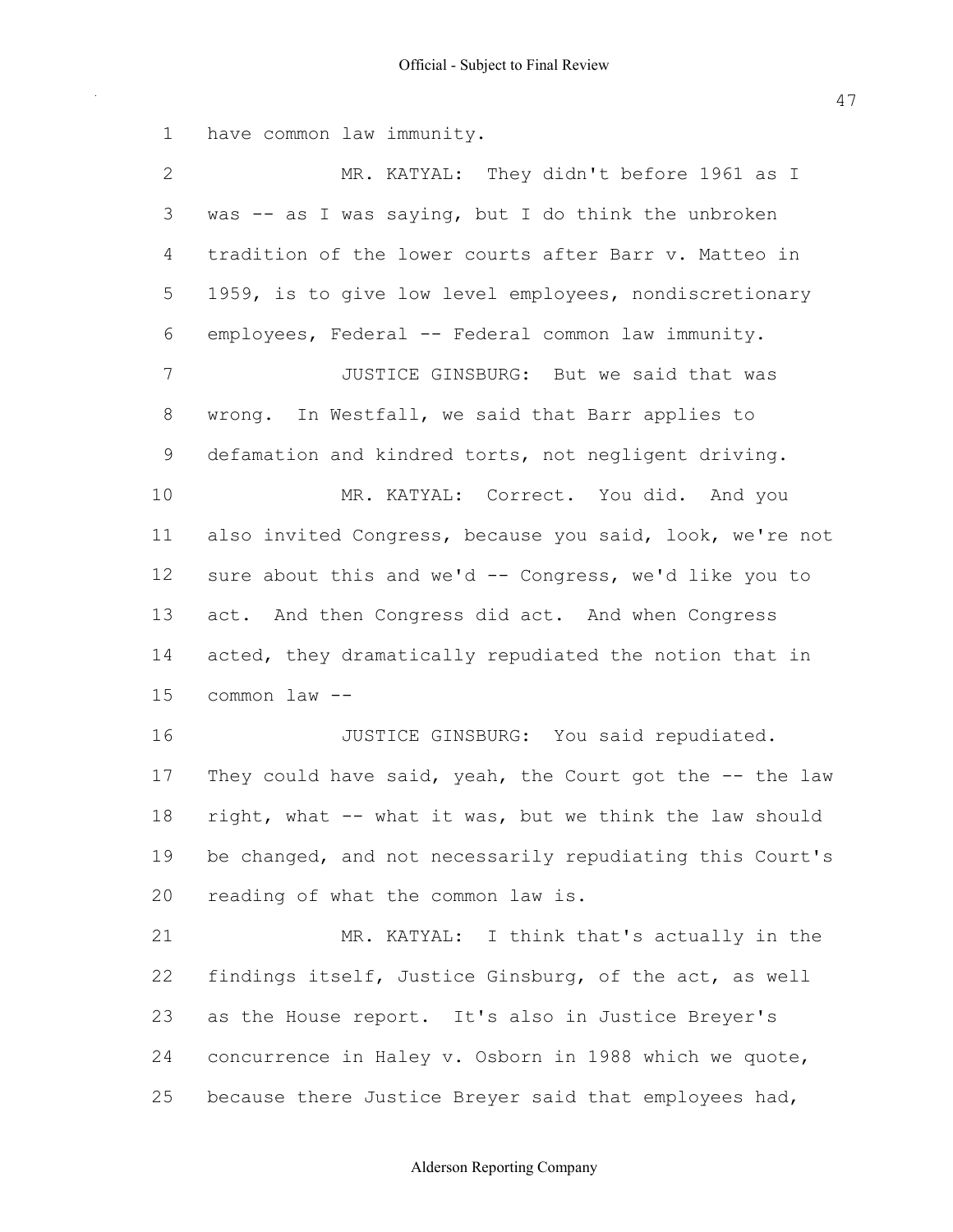quote, "received an immunity that applied to nondiscretionary as well as discretionary actions before the Westfall decision," and enacted the Westfall Act to, quote, "maintain the scope of that pre-Westfall immunity." And so -- a -- a tribal employee driving a limo be entitled to official immunity? You say that the purpose of official immunity is to protect, quote, "the fearless, vigorous, and effective administration of policies of government," but you -- you want to have -- you want to encourage limo drivers on I-95 to be fearless in the way they first point is that their argument is so sweeping it 1 2 3 4 5 6 7 8 9 10 11 12 13 14 15 JUSTICE ALITO: Why should -- why should drive? MR. KATYAL: Well, I -- I think the -- the

 extends not just to drivers, it extends to tribal judges, it extends to tribal prosecutors, and, yes, it extends even to drivers of emergency vehicles. The Ninth Circuit and Tenth Circuit amicus brief talks about police and fire and all sorts of tribal things in which you actually would, Justice Alito, for sure, I think, want them to be fearless in saving peoples' lives and things like that. 16 17 18 19 20 21 22 23

 edges to any immunity doctrine in which you can say, 24 25 And, yes, there are times there are rough

#### Alderson Reporting Company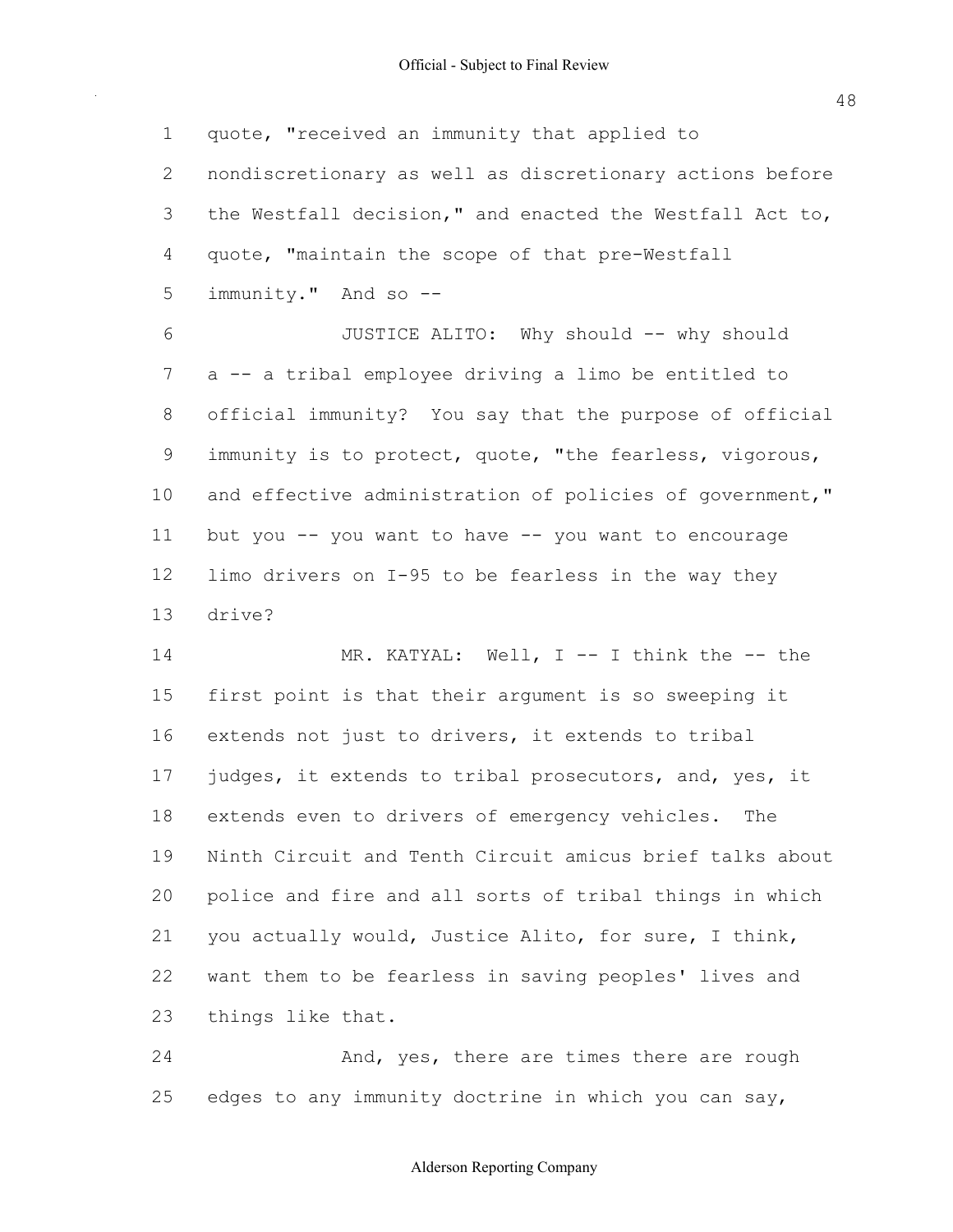well, in this case how is that policy being served. I mean take this Court's decision in Imbul v. Packman, which had the, you know, grossest facts imaginable. A -- you know, a state prosecutor who's fabricating evidence, which this Court said unanimously that that person was absolutely immune. 1 2 3 4 5 6

 of those cases, but I think the logic of all of the pre-Westfall decisions, as well as the Westfall Act, is to say, we're not getting into that about -- you know, as long as the person is a Federal employee, then they have official immunity. 7 8 9 10 11 12 So I agree that there are going to be some

 employee and as long as -- is -- and because the State of Connecticut does have a remedy against any sort of concerns, so if they were concerned about your situation about fearless driving, they can do -- and negotiate in the compact, as New Mexico has done, for something else and say, look, we want this channeled into State court, we insist that you waive immunity, there are a host of remedies that are available to States in this circumstance and, indeed, Connecticut availed themselves of them in this compact. 13 14 15 16 17 18 19 20 21 22 23 And here, as long as the person is a tribal

 to renegotiate that compact and ask for something up and 24 25 And now what these folks are asking for is

# Alderson Reporting Company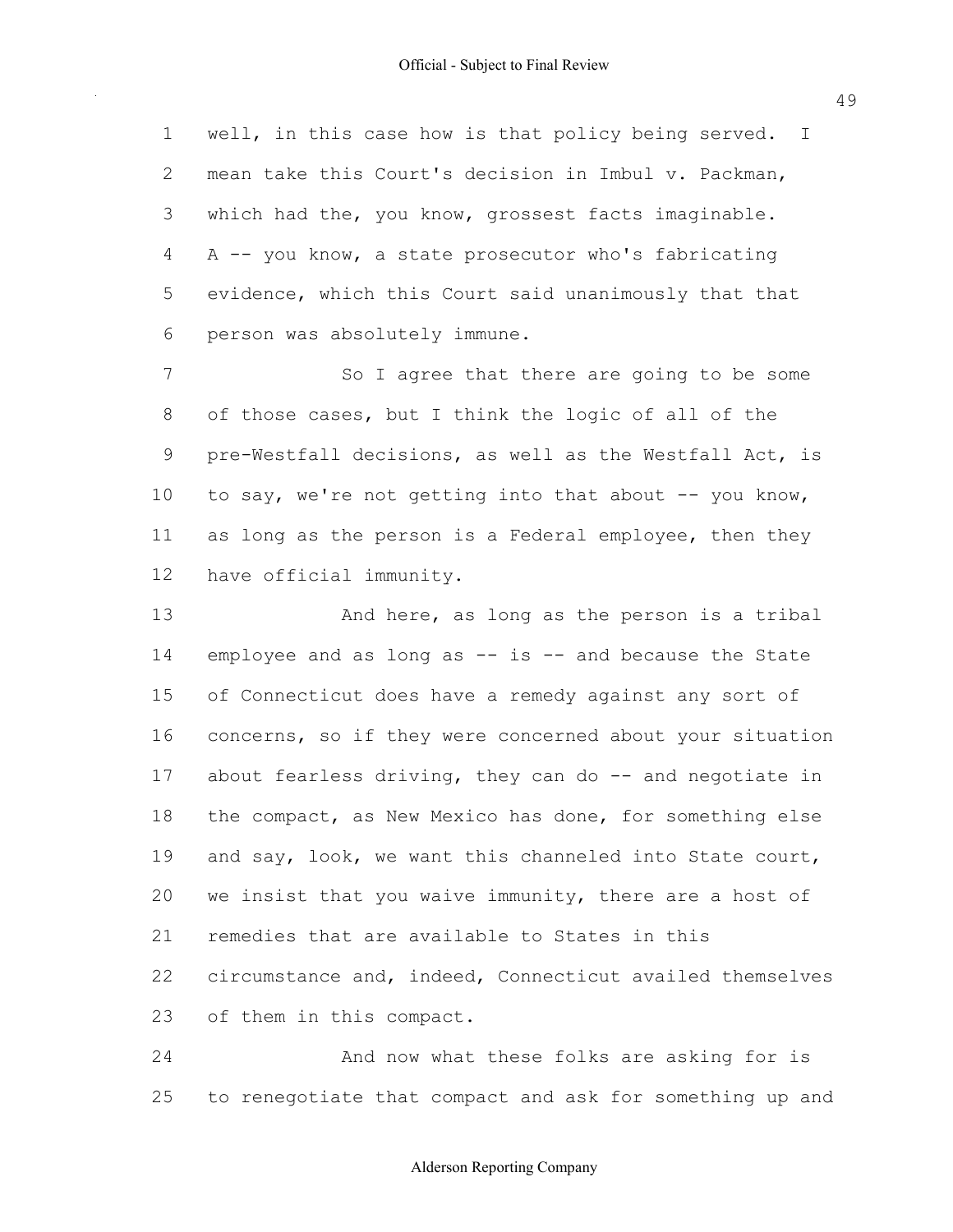beyond what the State of Connecticut has provided. already discussed the reasons why it's not part of the case before this Court, but I'd like to add that this case is a particularly bad vehicle with which to consider the -- in which to consider the question of immunity rule that would reach the facts of this case, it would be something far beyond what the common law has recognized. This is a case that involves negligent driving of a car. That's the canonical example of a commercial activity of a tribe and it's a tort action from that. We are not suggesting -- we are not asking the Court to revisit Bay Mills, but in Footnote 8 of Bay Mills, the Court noted that there is at least some question as to whether the tribe even has sovereign 1 2 3 4 5 6 7 8 9 10 11 12 13 14 15 16 17 18 19 20 21 22 23 24 25 If there are no further questions? CHIEF JUSTICE ROBERTS: Thank you, counsel. Mr. Miller, 7 minutes. REBUTTAL ARGUMENT OF ERIC MILLER ON BEHALF OF THE PETITIONERS MR. MILLER: Thank you. On the question of official immunity, we've official immunity. As has been discussed, in order to craft an nondiscretionary, non-policymaking tort. It also arises from off-reservation

# Alderson Reporting Company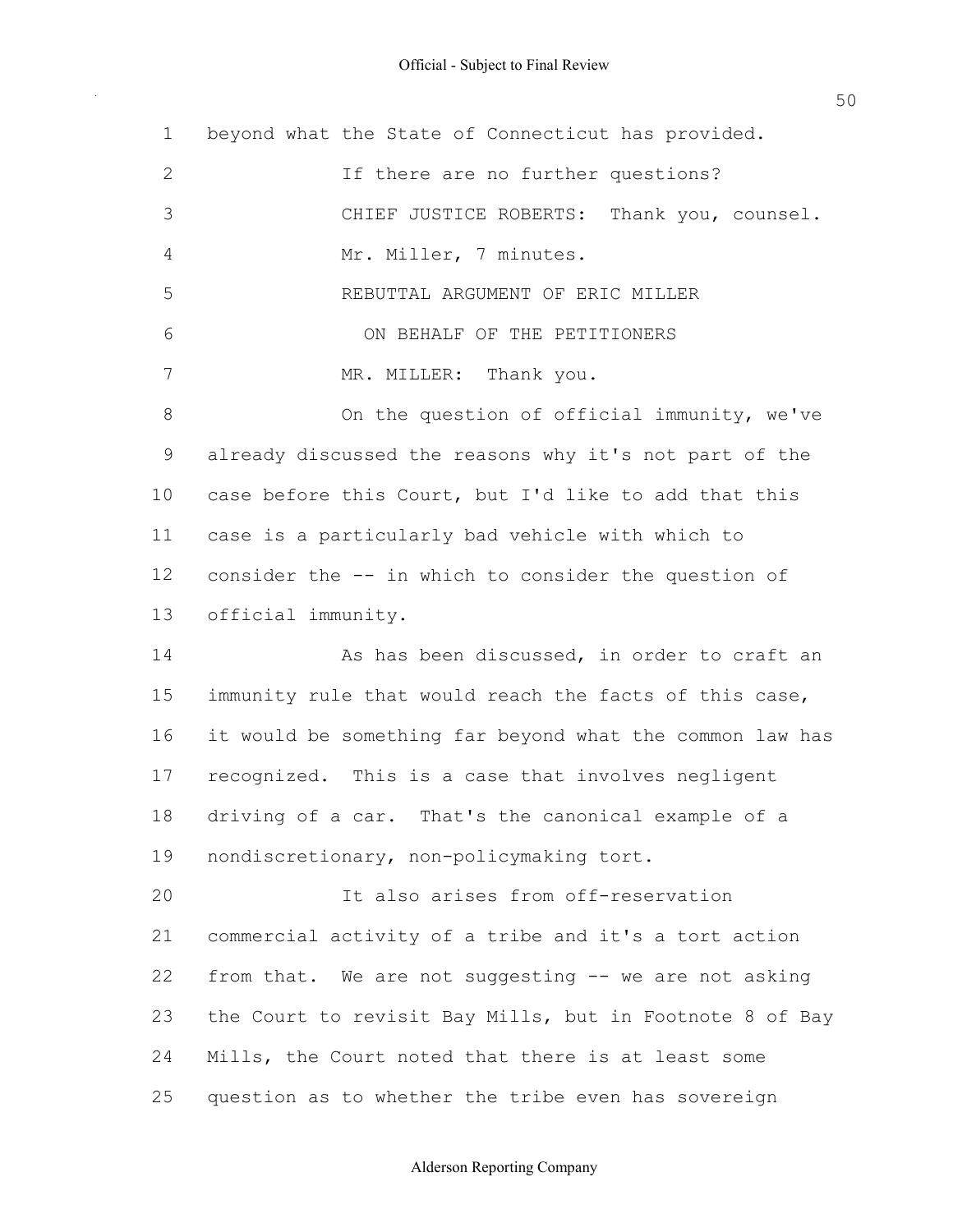immunity in that context. And, again, you -- you don't need to resolve that question here, but that's an additional reason to be cautious before reaching out and creating a very broad rule of official immunity in these 1 2 3 4 5 circumstances.

 and whether indemnification somehow changes the sovereign immunity analysis. The -- the Respondent suggests that -- that the judgment here would somehow bind the tribe. The -- the Connecticut supreme court does not have the authority to issue a judgment that binds the Mohegan tribe, because the -- the tribe -- because of the tribe's sovereign immunity. But the Connecticut supreme court judgment will not do that. 6 7 8 9 10 11 12 13 14 That leaves the question of indemnification

 bind Mr. Clarke separately. The tribe may have agreed to indemnify him, and that doesn't change the analysis because, as you pointed out, Justice Ginsburg, the Court doesn't normally look at indemnification in figuring out who the real parties in interest are. In the diversity context. In the 1983 context. Respondent's answer to 1983 is to say, well, that's different because of ex parte Young. But this Court has said that ex parte Young does not authorize the relief of retrospective rewards of damages. 15 16 17 18 19  $20$ 21 22 23 24 25 The Connecticut supreme court judgment will

# Alderson Reporting Company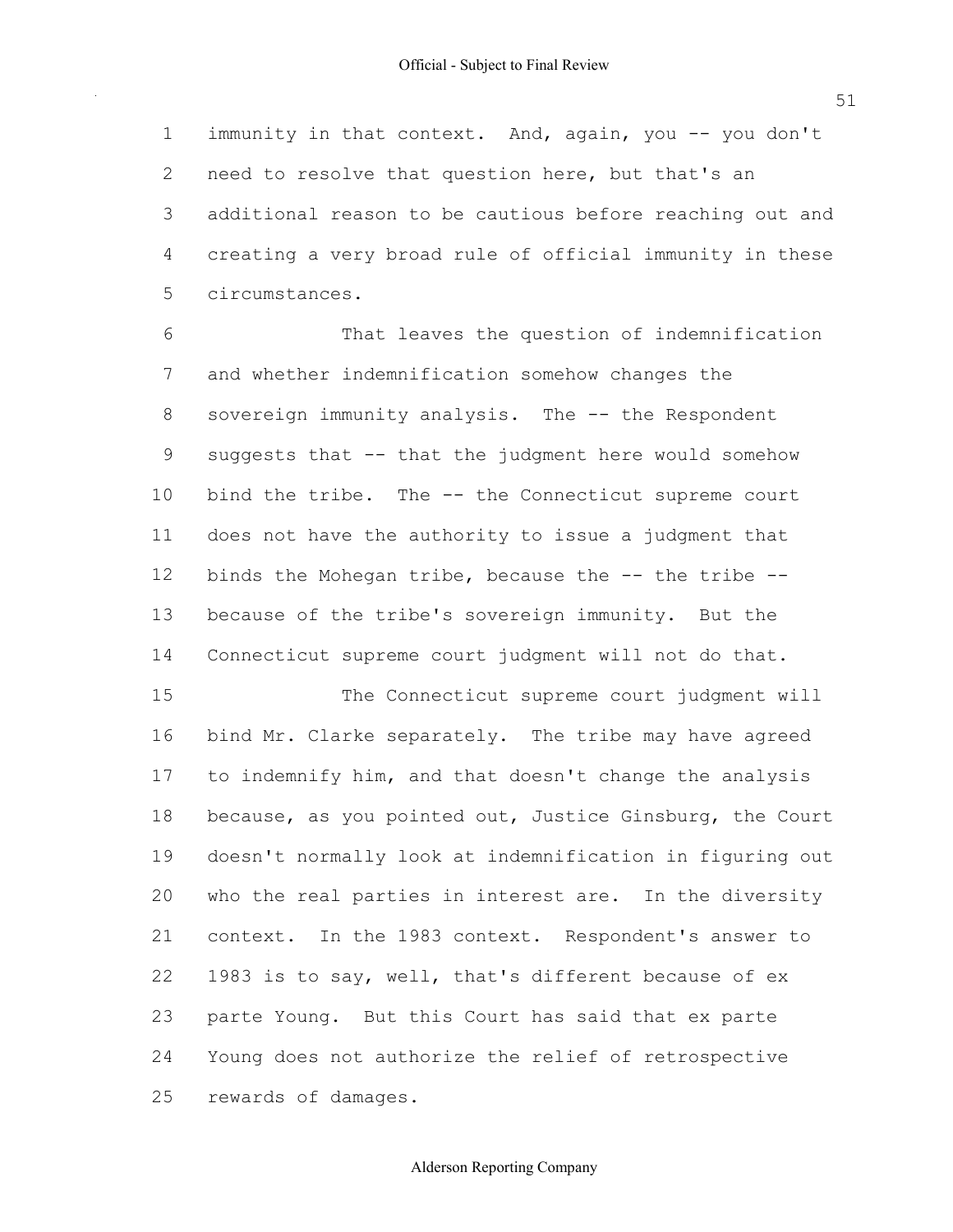$\sim$ 

52

| $\mathbf 1$ | So, you know, if Respondent were right and                 |
|-------------|------------------------------------------------------------|
| 2           | indemnification converted the action against the           |
| 3           | employee into one against the State, then even under       |
| 4           | Young, it wouldn't be permissible.                         |
| 5           | JUSTICE KAGAN: Do you think, Mr. Miller,                   |
| 6           | that there's any decision that precludes us from saying    |
| 7           | that we're going to treat this as sovereign immunity or    |
| 8           | not sovereign immunity depending on an -- an               |
| $\mathsf 9$ | indemnification agreement?                                 |
| 10          | MR. MILLER: There's no case that directly                  |
| 11          | precludes you from saying that. It would be very           |
| 12          | difficult to reconcile with the analysis in Regents of     |
| 13          | the University of California v. Doe, and it would          |
| 14          | also -- I think a holding to that effect, you know,        |
| 15          | would be an intention with all of the cases -- you know,   |
| 16          | all the 1983 cases from states that indemnify their        |
| 17          | employees that have assumed the non -- the absence of      |
| 18          | sovereign immunity.                                        |
| 19          | It would also be in considerable tension                   |
| 20          | with the analysis in diversity cases and -- and Rule 19    |
| 21          | But there's nothing directly on point that would<br>cases. |
| 22          | say you can't do that.                                     |
| 23          | Finally, as you pointed out, Justice Breyer,               |
| 24          | allowing indemnification to create sovereign immunity      |
| 25          | here would -- would have the very strange consequence      |

#### Alderson Reporting Company

here would -- would have the very strange consequence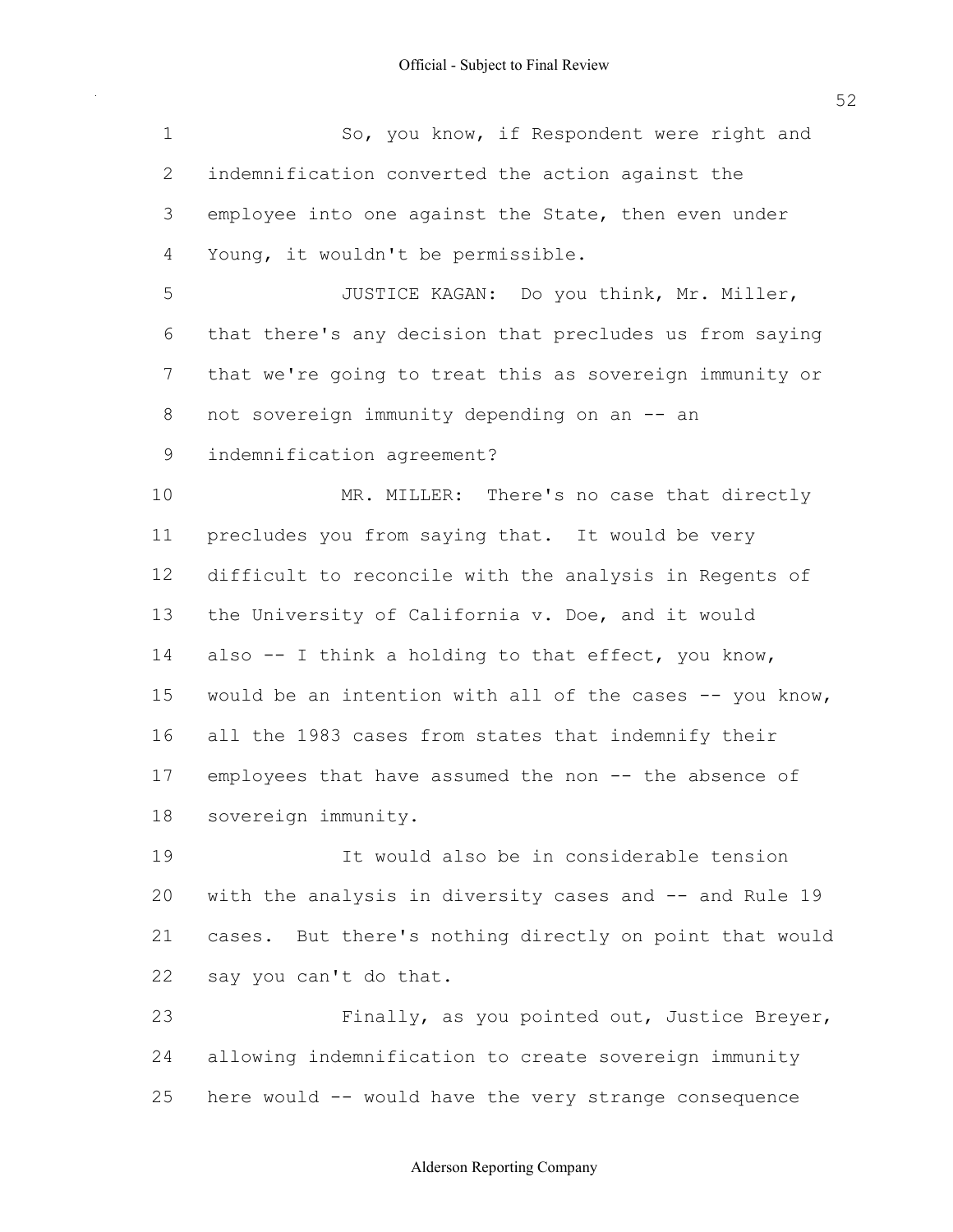53

 that, by allowing the tribe to come in and say well, the -- the action against the employee is really against us, we're going to have to pay, therefore immunity applies, but now that immunity applies, we don't have to pay, that allows the -- the liability to just simply I mean, he may not, I don't want to saddle him with this, but common -- Federal common law, sovereign immunity idea, and where a tribe -- let -- so let's look at what the statutes do. government don't let you bring a suit against the employee and make the employee pay for an automobile accident. Rather, they offer some other remedy. the Westfall Act, you go against the Federal government, and so by analogy, where the tribe is, in fact, going to pay and also offers a remedy, then, by analogy, that latter part being important then, then, by analogy, the Federal common law should be shaped to reflect. he's -- your opponent here is trying to put in my head. answers to that. The -- the first is that as a factual 1 2 3 4 5 6 7 8 9 10 11 12 13 14 15 16 17 18 19 20 21 22 23 24 25 disappear -- JUSTICE BREYER: Well, I heard his argument. And we see every State and the Federal You go against the State, for example, under I think that's basically the kind of thought MR. MILLER: Yes, and -- and there are two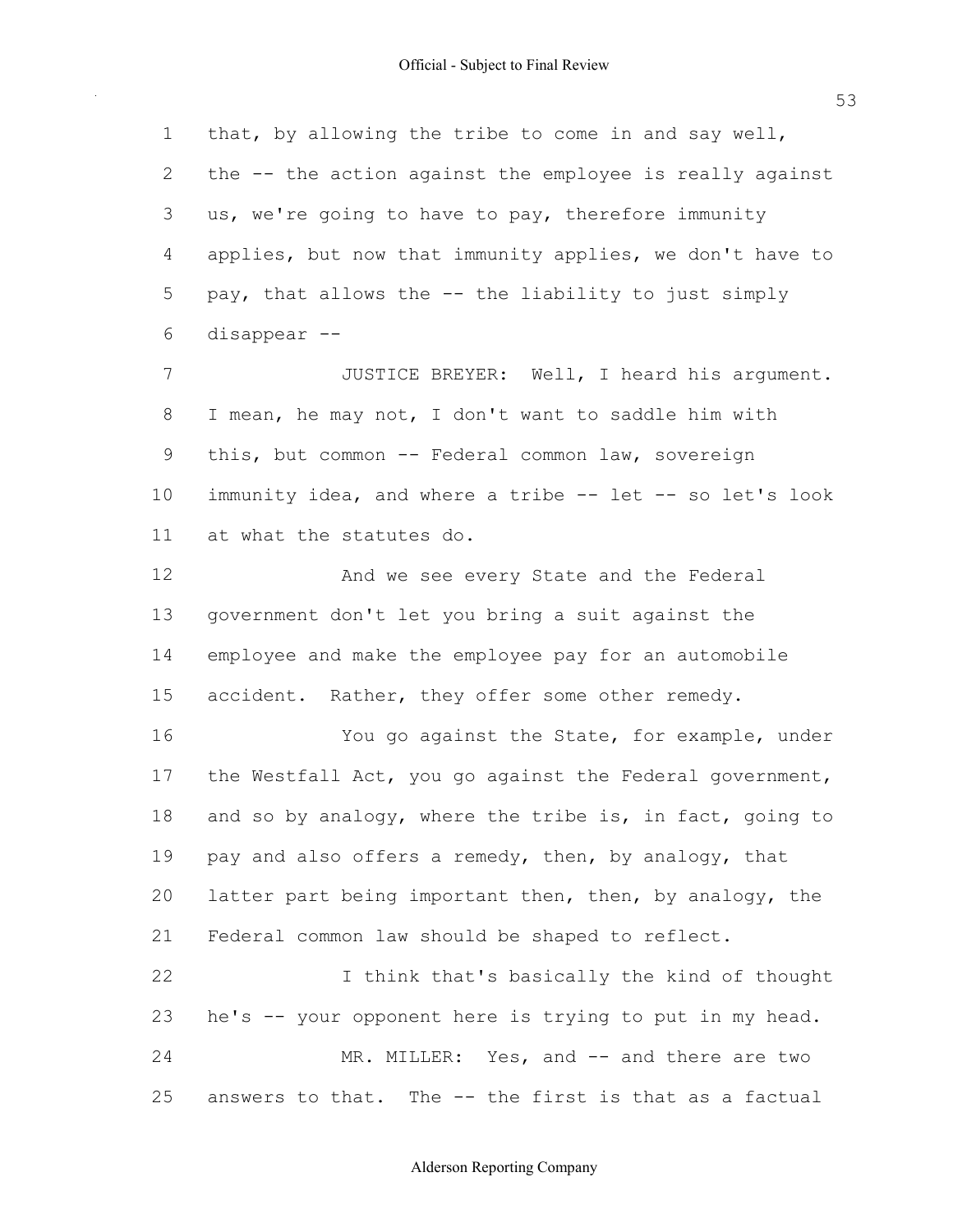matter, in fact, not every State bars actions against individual employees. There are a number of states that allow them and -- and then they indemnify the employee, but you can sue the employee in his own name. argument from respondent is that the tribe may choose as a matter of grace to provide a remedy in its court, but this is a traffic accident on a public highway in Connecticut. And the victims of that accident, the petitioners had a right under Connecticut law, to get redress from the negligent party and they had a right to go to a Connecticut court to seek that redress. tribe does not have the authority to reach out into the state of Connecticut and take away Petitioners' state law right from them. If there are no further questions. We ask the judgment be reversed. above-entitled matter was submitted.) 1 2 3 4 5 6 7 8 9 10 11 12 13 14 15 16 17 18 19  $20$ 21 22 23 24 25 The more fundamental problem with that And the tribe can pass the statute, but the CHIEF JUSTICE ROBERTS: Thank you, counsel. The case is submitted. (Whereupon, at 11:57 a.m., the case in the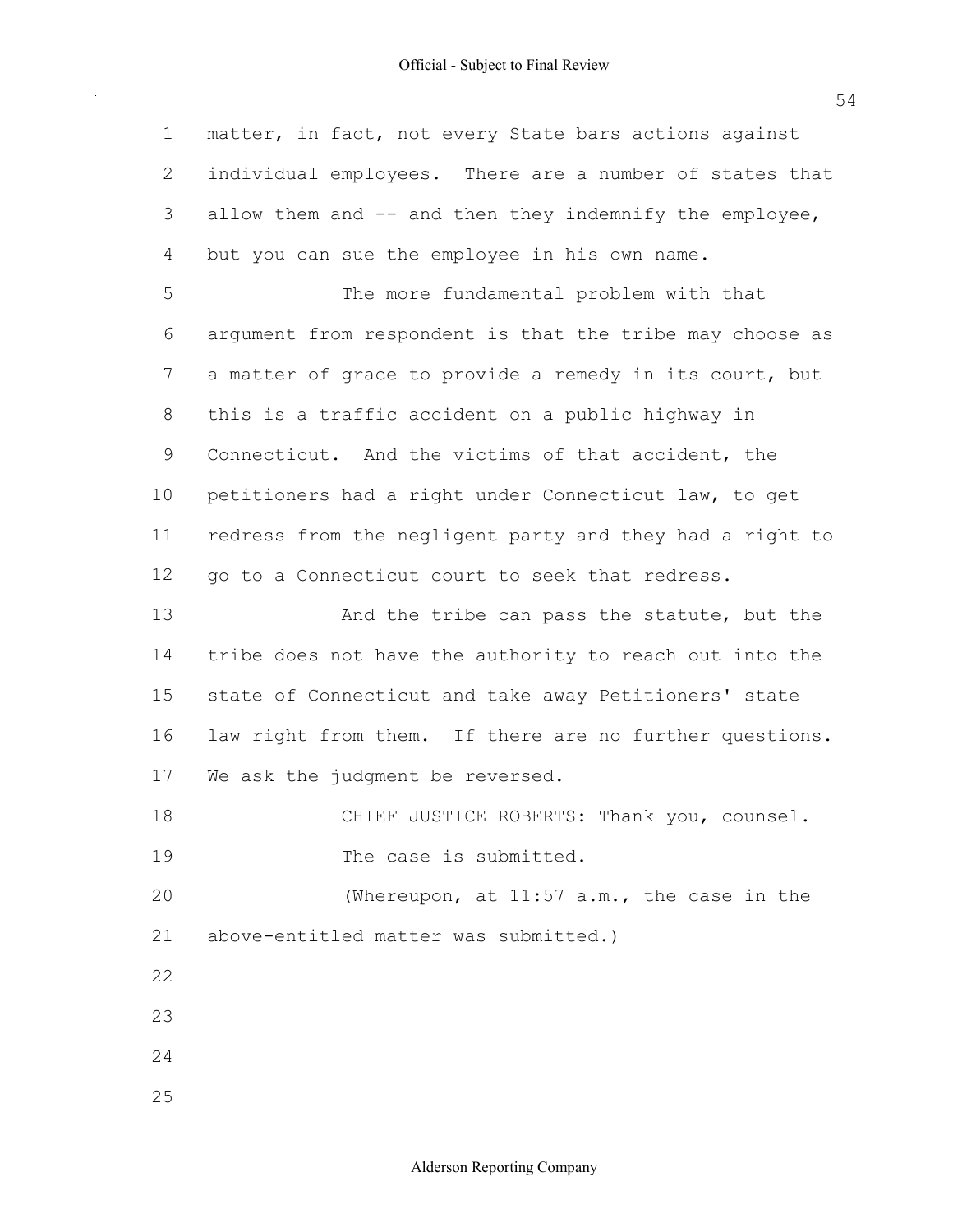| A                 | activity 3:23         | allowing 52:24        | 19:12,15 34:11        | 4:19 6:21,24                     |
|-------------------|-----------------------|-----------------------|-----------------------|----------------------------------|
| a.m 1:14 3:2      | 13:4 22:16            | 53:1                  | 42:15 45:4,6          | 8:4,13 14:18                     |
| 54:20             | 43:2 50:21            | allows 7:12 53:5      | applying 6:13         | 15:2 17:17                       |
| ability 5:9       | acts 23:9 27:13       | amending 24:21        | 25:13                 | 22:16 24:4                       |
| able 9:11 26:22   | actual 7:20           | <b>Amendment</b>      | appropriate           | 51:11 54:14                      |
| 28:17 43:21       | add 50:10             | 10:18 45:19           | 17:11 20:9            | authorize 51:24                  |
| above-entitled    | additional 51:3       | Amendment's           | area 36:9 46:19       | authorized                       |
| 1:12 54:21        | address 17:3,24       | 11:8                  | argue $12:1$          | 22:24                            |
| abrogate 45:19    | 20:11                 | amicus 1:20 2:7       | arguing 23:7          | auto 29:25 30:7                  |
| absence 52:17     | addressed 11:12       | 18:19 48:19           | argument 1:13         | automobile                       |
| absolutely 6:3    | 16:5                  | amount 7:20           | 2:2,5,9,12 3:3        | 53:14                            |
| 21:4 35:3,7,20    | adjudicatory          | 37:1                  | 3:6 8:9 12:2          | available 7:10                   |
| 36:2 42:12        | 4:13                  | analogous 5:1         | 16:6,8,12,13          | 7:19 11:19                       |
| 45:16 46:21       | administering         | analogy 4:22 6:9      | 16:16 17:5            | 49:21                            |
| 49:6              | 39:25                 | 40:24 53:18,19        | 18:18 22:7,11         | availed 49:22                    |
| accident 4:17,24  | administration        | 53:20                 | 22:22 27:24           | aware 10:22                      |
| 9:22 23:3 30:1    | 15:10 48:10           | analysis 8:19         | 33:25 36:21           | 19:25 31:10                      |
| 30:7 34:23        | advocating 3:19       | 15:8 51:8,17          | 39:1,14 42:11         | B                                |
| 53:15 54:8,9      | affect 20:14 21:8     | 52:12,20              | 43:7 46:4             | back 23:7 32:2                   |
| accidents 6:22    | affirm $45:24$        | <b>ANN</b> 1:18 2:6   | 48:15 50:5            | 44:20                            |
| 41:21             | affirmatively         | 18:18                 | 53:7 54:6             | <b>bad</b> 50:11                 |
| act 4:5,8,9 22:17 | 29:21                 | announcing            | arguments             |                                  |
| 23:10 26:22       | afford 18:3 25:5      | 20:19                 | 42:21                 | <b>Barr</b> 23:13,18             |
| 31:18,25 32:20    | agency 6:1 8:13       | answer 14:7           | arises $4:11$         | 32:9 47:4,8                      |
| 33:11,24 34:3     | 8:15                  | 27:1 29:5 40:5        | 26:11 50:20           | barred 6:11                      |
| 34:6,20,20        | ago 45:1              | 42:3,5,23             | arising $6:22$        | 12:16,17 13:18                   |
| 46:2,7,24         | agree 5:18 38:9       | 44:20 51:21           | arose $4:17$          | 21:18 26:5<br>28:7               |
| 47:13,13,22       | 49:7                  | answered 29:21        | artificial 10:6,8     |                                  |
| 48:3 49:9         | agreed $51:16$        | answering 46:17       | asking 5:8 6:19       | bars 9:13 54:1                   |
| 53:17             | agreeing 36:14        | answers 53:25         | 6:20,219:5            | <b>base 43:3</b>                 |
| Act-type 31:18    | agreement 8:23        | antecedent 5:17       | 28:4,13 32:20         | <b>based</b> 22:13               |
| acted 19:9 47:14  | 29:2,14 33:10         | appeal 16:18,19       | 33:21,22 40:23        | 28:14                            |
| acting $15:19$    | 39:3,19,19            | 16:24                 | 41:5 43:5             | <b>bases</b> 23:24               |
| 19:3 29:9         | 40:12,15 52:9         | <b>APPEARAN</b>       | 46:17 49:24           | basic $35:13$                    |
| 37:23             | akin $42:10$          | 1:15                  | 50:22                 | <b>basically</b> 20:18           |
| action $3:10,13$  | AL 1:3                | <b>Appendix 42:20</b> | assert 42:9           | 34:19,20 39:23                   |
| 5:25 6:2,11       | alighted 33:9         | applicable 27:16      | assess $8:14$         | 43:17 53:22                      |
| 14:12,21 31:13    | <b>Alito 8:3 10:3</b> | application 6:19      | assessing 8:19        | <b>Bay</b> 25:21 42:24           |
| 37:25 50:21       | 11:18,23 16:15        | applied $3:156:9$     | <b>Assistant</b> 1:18 | 43:6 50:23,23                    |
| 52:2 53:2         | 22:6 28:25            | 8:18 34:12            | assume 7:4            | behalf $1:16,22$                 |
| actions $3:16$    | 29:4 36:20            | 48:1                  | assumed 52:17         | 2:4,11,143:7                     |
| 7:22,22 10:17     | 37:3,14,19            | applies $3:17$        | assumption 7:8        | 15:3,14 23:21                    |
| 29:1,1 39:5,6     | 40:9 48:6,21          | 5:20 11:8             | attach $14:10$        | 27:25 50:6                       |
| 48:2 54:1         | <b>Alito's 31:11</b>  | 19:13 25:19           | 28:23                 | belonging 27:4<br>benefits 14:14 |
|                   |                       |                       |                       |                                  |
| activities 25:19  | alleged 9:18          | 27:10 47:8            | attempted 17:22       |                                  |
| 25:20             | 19:10                 | 53:4,4                | attribute 26:12       | 14:14,15,18                      |
|                   | allow 31:8 54:3       | apply 13:4 16:14      | authority 4:14        | best 29:12 31:1                  |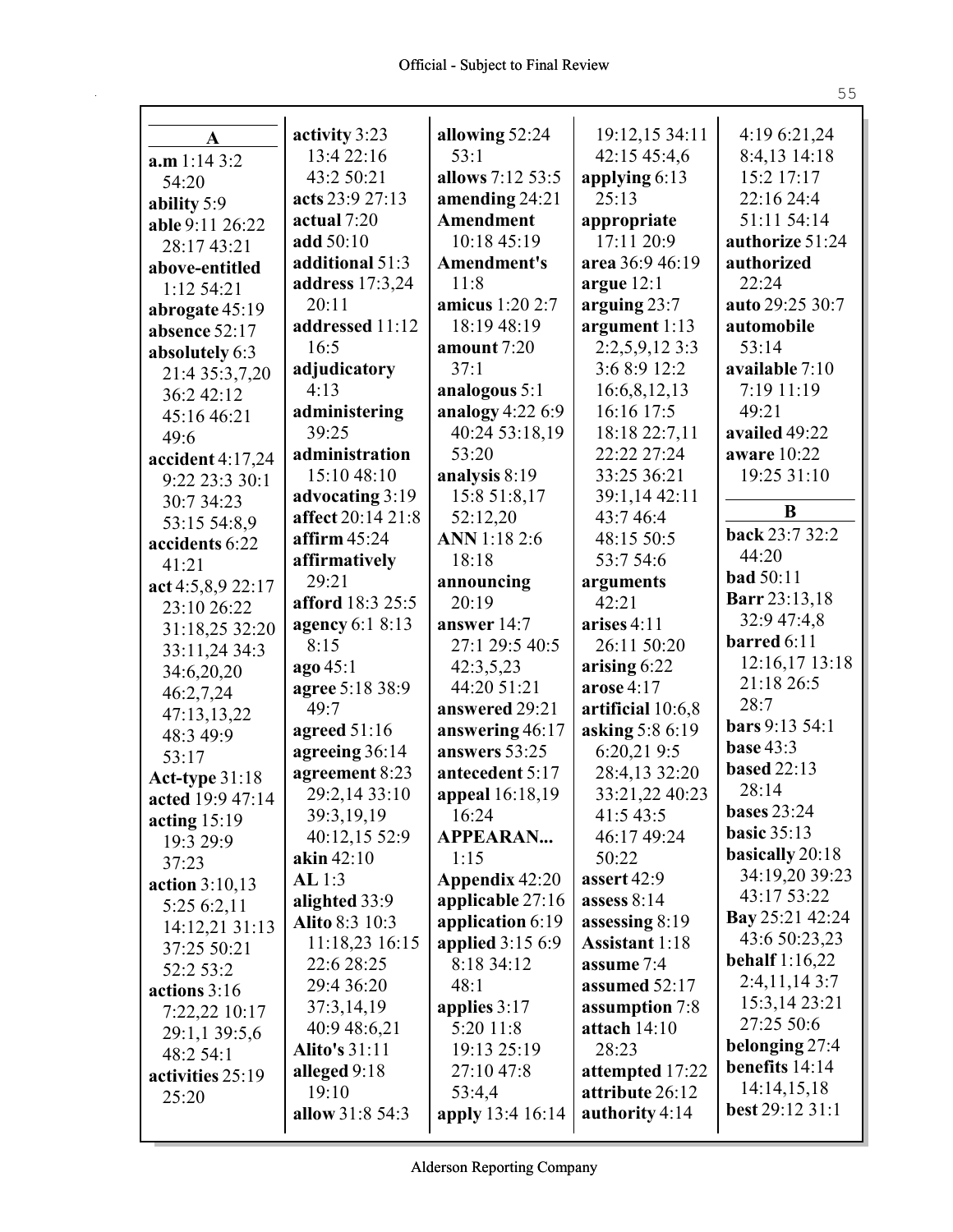| 40:24                   | call 14:12 45:12   | 19:24 31:11           | 36:23 38:13,15     | concern 44:25   |
|-------------------------|--------------------|-----------------------|--------------------|-----------------|
| beyond $18:10$          | 45:13,14,21        | 32:8 33:15            | 38:22 41:14,15     | concerned 38:5  |
| 50:1,16                 | canonical 50:18    | 43:25 45:9            | 51:16              | 49:16           |
| <b>bills</b> 10:2       | cap 7:16,21        | change 9:4            | clash 39:15        | concerns 49:16  |
| bind $51:10,16$         | capacity $3:10,15$ | 51:17                 | clause 5:20        | conclusion 19:2 |
| binds $51:12$           | 6:1 13:13,14       | changed 31:18         | clear $21:4$       | concurrence     |
| <b>bit</b> 6:20 41:1    | 13:17,23 14:20     | 31:22 32:3            | clearer 44:2       | 47:24           |
| <b>Bivens</b> 29:1 39:5 | 15:19 19:8,9       | 35:17 47:19           | clearly 33:2       | conduct 9:18    |
| <b>Blue</b> 39:24,25    | 21:17,21 28:18     | changes $51:7$        | closer $41:1$      | conflate 22:3   |
| 40:3                    | 32:7               | channel 37:15         | code 9:16          | 44:17           |
| <b>bound</b> 14:20      | capped 7:20        | channeled 49:19       | come 26:2 53:1     | conflated 21:3  |
| <b>Boyle 33:24 46:4</b> | caption 28:18      | charge 14:2           | comity 18:4,8      | 43:17           |
| <b>Brennan</b> 34:1     | car 12:14 23:3     | Chief 3:3,8 7:15      | 24:22 25:5         | confused 21:2   |
| <b>Breyer</b> 15:5,21   | 35:1 50:18         | 13:25 18:15,21        | comment 33:1       | 21:11 23:14     |
| 29:22 30:4,11           | carrying 3:23      | 25:10 27:22           | commercial         | Congress 31:22  |
| 30:14,17,20,22          | case 3:4 5:3 7:1   | 28:1 50:3             | $3:23$ 13:3        | 32:14,21 34:5   |
| 31:2,5,7 34:16          | 7:8 9:18 12:2,8    | 54:18                 | 25:19,20 42:17     | 34:10 45:18     |
| 34:18 35:4,6            | 13:1,11 19:21      | choice 13:15          | 43:1 50:21         | 46:1,5 47:11    |
| 35:10,17,19             | 19:24 20:4         | choices 37:6          | committed 13:5     | 47:12,13,13     |
| 39:4,941:16             | 21:1,14 22:7       | choose $11:22$        | 21:17              | Congress's      |
| 42:6 47:25              | 22:12,19 23:4      | 13:12 14:8,9          | common 19:15       | 33:21 45:21     |
| 52:23 53:7              | 23:9,13 24:9       | 54:6                  | 19:17 23:7,17      | 46:18           |
| <b>Breyer's 47:23</b>   | 24:13,15,24        | chooses 3:25          | 23:19 25:4         | congressional   |
| <b>BRIAN</b> 1:3        | 25:4 26:22         | choosing 12:4         | 30:25 31:2         | 32:20           |
| brief 10:15 16:3        | 29:12 35:24        | chosen 7:13           | 34:8 46:11,13      | connect 34:10   |
| 18:3 20:15              | 41:4,4 42:11       | 14:12                 | 46:17,18,24        | Connecticut 4:9 |
| 23:23 32:9              | 43:20 49:1         | Circuit 28:12         | 47:1,6,15,20       | 4:9,17,18,20    |
| 33:3,4 36:3,4           | 50:10,11,15,17     | 42:13 48:19,19        | 50:16 53:9,9       | 5:14 6:10,17    |
| 37:13,17 39:24          | 52:10 54:19,20     | circumstance          | 53:21              | 6:18,23 7:21    |
| 42:6 44:1,4,10          | cases 9:17 10:3    | 25:1,23 49:22         | compact 36:6,14    | 11:23 13:2      |
| 44:14 48:19             | 12:21 21:1         | circumstances         | 36:15 49:18,23     | 15:18 16:9      |
| briefed 19:21           | 22:2,17 23:15      | 13:17 26:2            | 49:25              | 18:3 19:1 20:6  |
| briefing $5:11$         | 29:16,17 33:19     | 29:8 51:5             | compacts 37:15     | 20:11,25 21:10  |
| briefs 26:24            | 33:24 34:13        | cited $21:2$          | compelled 15:14    | 21:12 22:1      |
| bring $31:20,23$        | 39:23 40:2,8,9     | citing $22:2$         | 15:15              | 24:2,24 28:6    |
| 53:13                   | 40:22 41:1         | citizenship           | complaint 13:21    | 30:10 31:17     |
| broad $28:11$           | 42:12 44:12,12     | 40:13                 | 28:19              | 36:12,13,24     |
| 51:4                    | 49:8 52:15,16      | civil 36:17           | complaints         | 37:19 38:3      |
| broader 15:7            | 52:20,21           | claim $4:11,14,16$    | 28:24              | 42:19 43:16,19  |
| brought $38:2,20$       | casino 13:2 37:2   | 4:20                  | complete 24:25     | 43:20 44:16     |
| bunch $36:5$            | 37:20              | claiming $44:5$       | 25:3 26:20         | 49:15,22 50:1   |
| businesses 37:9         | cause 31:12        | claims $33:24$        | 27:12              | 51:10,14,15     |
| $\mathbf C$             | cautious 51:3      | 37:7 38:1 46:6        | complicated        | 54:9,10,12,15   |
| $C$ 2:1 3:1             | certain 13:17      | <b>Clarke</b> 1:6 3:4 | 34:20              | connection 3:21 |
| California 11:1         | certainly 12:17    | 5:13 6:14 9:21        | concept $17:18$    | 25:24           |
| 11:2 52:13              | 12:21 13:9         | 15:1 22:8,12          | concepts $21:2,11$ | consequence     |
|                         | 16:25 17:5         | 23:6 28:5             | 22:3               | 52:25           |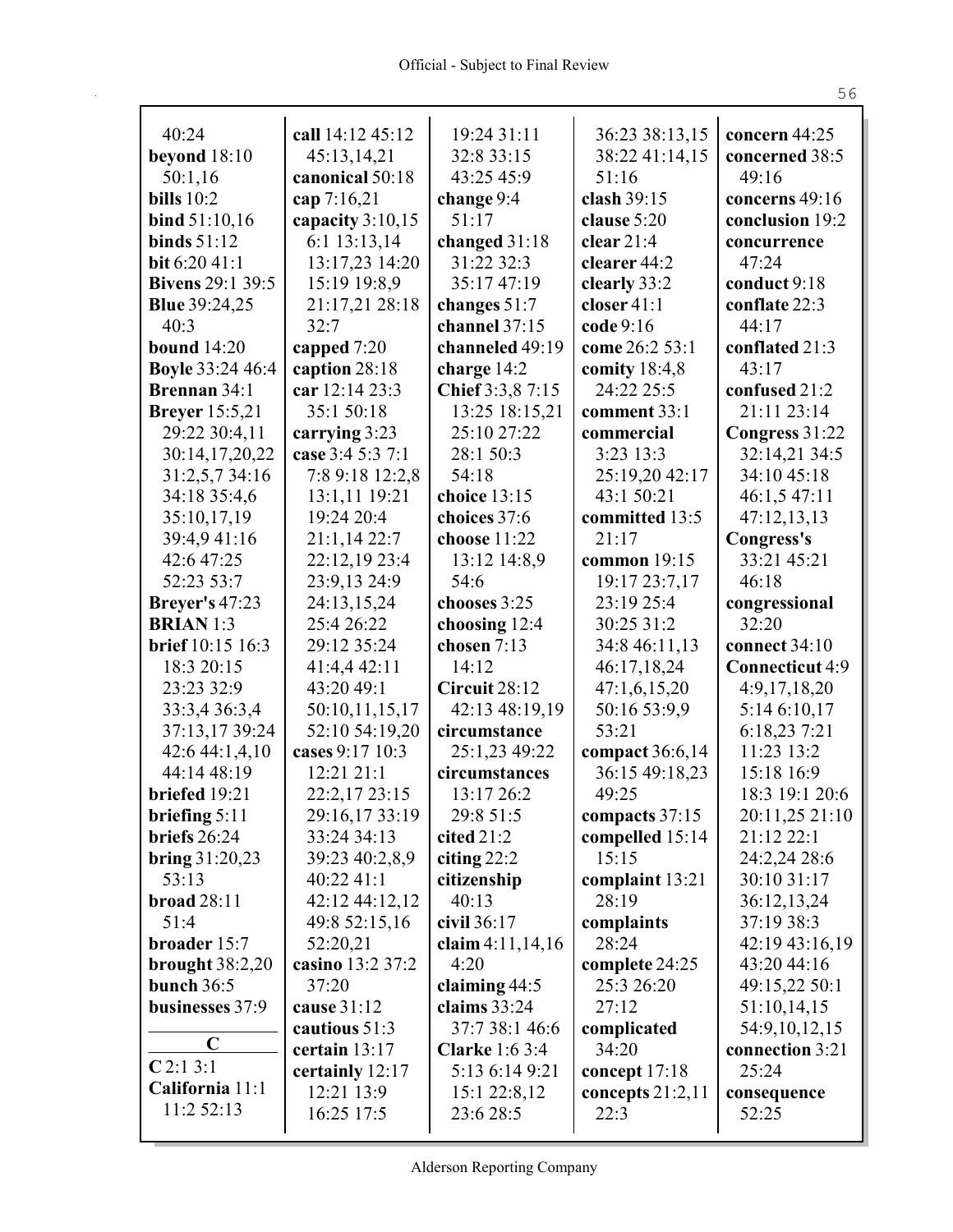$\mathbf{r}$ 

| consider 50:12      | 26:23            | 44:16 45:11,25   | decisions 9:2     | disbursing 14:2  |
|---------------------|------------------|------------------|-------------------|------------------|
| 50:12               | course 9:20      | 47:4             | 49:9              | discovery 9:19   |
| considerable        | 16:24 17:9       | cover 34:3       | defamation 47:9   | 9:20 16:21       |
| 52:19               | 26:3 28:12       | covered 23:8,10  | defendant 3:17    | discretion 17:12 |
| considerations      | 36:15 40:1       | covering 46:2    | 11:1              | 18:8             |
| 10:1                | 42:19            | craft 50:14      | defense 20:3      | discretionary    |
| considered          | court 1:1,13 3:9 | create 52:24     | 22:2              | 23:21 27:15      |
| 40:17               | 3:14,25 4:7,8,9  | creating 42:7    | defenses 19:23    | 32:14 48:2       |
| <b>Constitution</b> | 4:107:2,11,13    | 51:4             | defer 18:9 25:3   | discussed 50:9   |
| 18:11 29:10         | 8:14,189:9       | creation 8:20    | define 4:14,19    | 50:14            |
| 30:24 39:7          | 10:21,22 11:7    | credit 5:20      | defined 14:22,23  | dismiss 16:19    |
| constitutional      | 11:11,24 15:18   | criminal 36:15   | defines 13:23     | dismissed 22:20  |
| 39:5,10             | 16:1,9,21 17:3   | Cross 39:25,25   | definitely 21:14  | dispute 14:24    |
| constraints         | 17:7,8,10 18:9   | 40:4             | demeaning 33:1    | dissent 34:1     |
| 13:14,16            | 18:22 19:1,20    | crucial 11:10,11 | denigrate 41:9    | distinct 8:16    |
| construct 10:7,9    | 19:23,25 20:1    | curiae 1:20 2:7  | <b>Department</b> | distinction      |
| contained 15:8      | 20:6,8,9,11      | 18:19            | $1:19$ $11:3$     | 46:19            |
| context 45:17       | 21:6,7,10,13     |                  | depending 52:8    | distinguishing   |
| 51:1,21,21          | 21:19 22:18,19   | D                | depends 19:8      | 19:6             |
| contexts 40:11      | 23:16,19,20      | D 1:16 2:3,13    | deride 33:16      | diversity 40:13  |
| contingent          | 24:25 25:11,21   | 3:1,6            | described 22:14   | 51:20 52:20      |
| 35:24               | 26:3,17 28:2     | D.C 1:9,19,22    | describes 23:20   | doctrine 19:13   |
| contractor 34:4     | 28:13 29:13      | damages 7:17     | description 15:8  | 23:8 25:13       |
| contractors 34:3    | 32:10,10,13,15   | 7:19,19,20       | determine 11:15   | 48:25            |
| 34:11 46:7          | 33:21,22 34:6    | 10:17 14:25      | 22:1              | doctrines 43:17  |
| contrary 3:19       | 34:7,12,14       | 19:5 21:21       | develop 22:21     | 44:17,21         |
| 19:6                | 36:18 37:10      | 51:25            | difference 8:22   | Doe 11:1 52:13   |
| control 5:9         | 38:10 39:18,21   | dangerous 29:5   | 23:25 33:4,6      | doing 12:2 33:1  |
| 29:18               | 41:5 42:13,13    | Davis 28:9 45:10 | 44:6              | 40:1             |
| controls 33:18      | 42:20,23,23      | deal 36:6 38:4   | differences 8:1   | domestic 13:5    |
| converse 10:24      | 43:5,6,12,16     | 41:16            | different 4:25    | 31:3             |
| converted 52:2      | 43:17 45:23      | dealing 46:9     | 10:9,12 26:23     | dots 34:11       |
| coordinate          | 46:4,8,8,16      | dealt 36:11      | 27:1 28:8         | doubt 44:1       |
| 19:13               | 47:17 49:5,19    | decide 13:21     | 37:14 42:25       | dramatically     |
| correct 8:2         | 50:10,23,24      | 20:9 37:7        | 51:22             | 47:14            |
| 17:13 23:24         | 51:10,14,15,18   | decided 9:9 20:6 | differently       | $draw 4:23$      |
| 25:9 27:9,19        | 51:23 54:7,12    | 21:14,25 29:13   | 44:21,22 46:13    | drive 22:24      |
| 30:16,19,19         | court's 10:19,25 | 43:7             | difficult $11:15$ | 48:13            |
| 31:4 32:4 39:2      | 17:2,12 21:1     | deciding 30:23   | 17:625:7,11       | driven 27:5      |
| 39:8,11 46:3        | 28:19 29:7       | decision 5:13    | 52:12             | driver 12:6 26:6 |
| 47:10               | 33:17 40:23      | 6:6 10:19,25     | directing 14:17   | 27:15 30:8       |
| correctly 11:4      | 47:19 49:2       | 21:1 28:10       | directly 6:12     | 31:20,21 35:2    |
| $costs$ 41:12       | courts 6:18 21:3 | 29:731:22        | 12:24 13:3        | 46:20,20,23      |
| counsel 27:22       | 21:11,16 26:20   | 32:12 45:10      | 20:21 52:10,21    | drivers 22:17    |
| 50:3 54:18          | 28:10 37:16,16   | 48:3 49:2 52:6   | disability 14:14  | 27:16 29:25      |
| count 40:13         | 38:2,6 39:22     | decisionmaking   | disappear 9:23    | 31:25 46:25      |
| couple 5:16 9:1     | 40:5 43:19,21    | 23:21            | 53:6              | 48:12,16,18      |
|                     |                  |                  |                   |                  |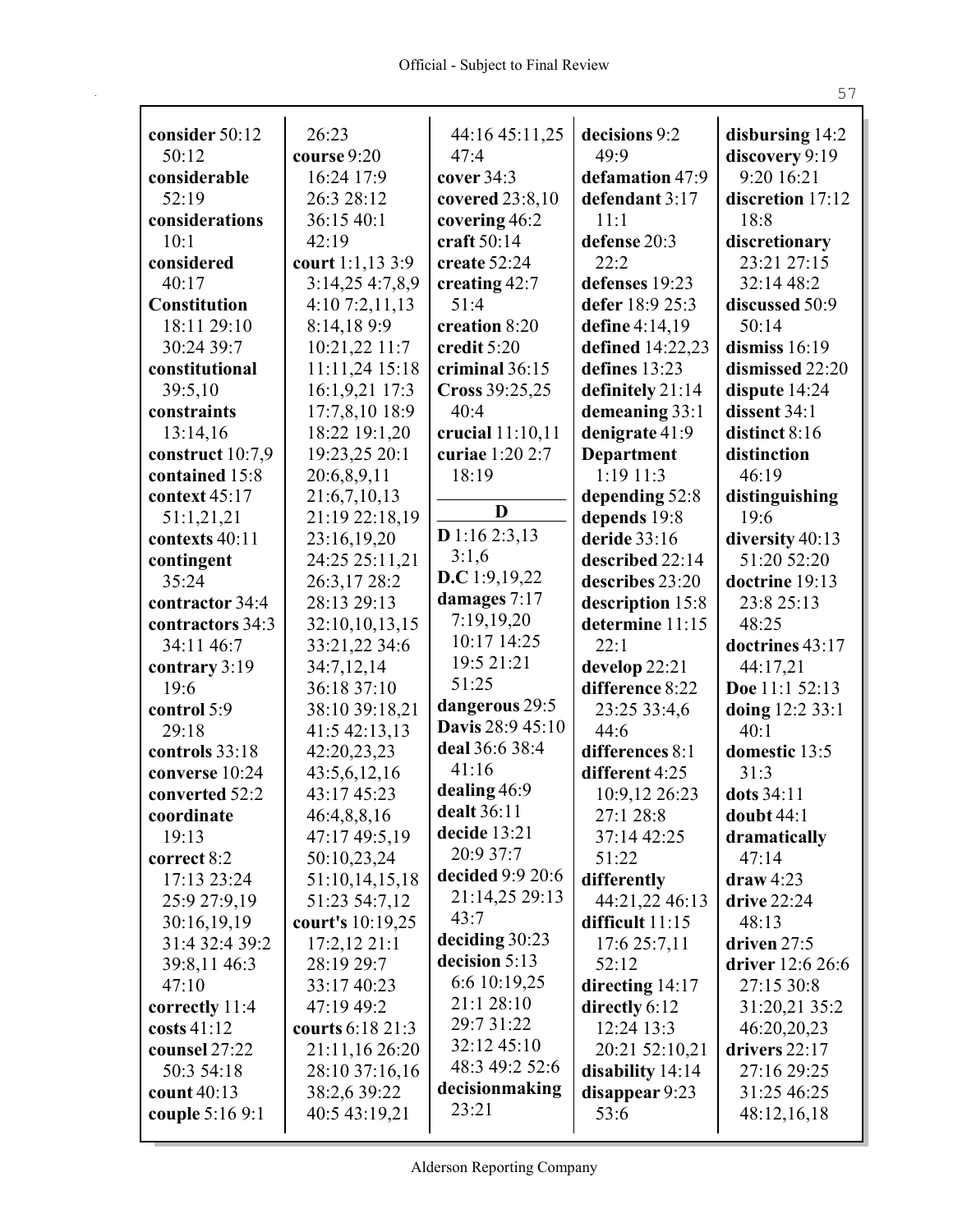| driving $12:14$  | employee's 3:22      | 46:4,8           | factors 8:14,17<br>facts 9:20 22:6 | 38:9 42:10           |
|------------------|----------------------|------------------|------------------------------------|----------------------|
| 22:9,15 30:6     | 21:17                | example 9:16     |                                    | 48:15 53:25          |
| 47:9 48:7        | employees 3:16       | 24:23 30:5,12    | 22:12,14 24:24                     | fiscal 43:3          |
| 49:17 50:18      | 10:16,17 12:22       | 33:24 37:6,17    | 49:3 50:15                         | flaw $5:12$          |
| duties 27:14     | 19:3,16 20:4         | 37:18 39:23      | factual 53:25                      | flows $43:8$         |
| E                | 23:22 25:1           | 50:18 53:16      | fair 46:21,22                      | folks 49:24          |
| $E$ 2:1 3:1,1    | 26:15 28:11,14       | examples 39:24   | faith $5:20$                       | following 33:2       |
| earlier 17:14    | 29:15 34:12          | exception 13:4,5 | fall $11:17$                       | 37:21                |
| 36:7             | 47:5,6,25            | 25:22            | far 6:4 10:21                      | <b>follows</b> 44:15 |
| easy 9:15 29:4,6 | 52:17 54:2           | exercise 17:11   | 23:2 50:16                         | Footnote 50:23       |
| economic 11:16   | employer 21:22       | exist $7:21$     | far-reaching                       | footnotes 26:23      |
| Edelman $14:1,7$ | 29:2                 | expand 17:16     | 24:18                              | forbade 32:1         |
| 14:11,15,17      | employment           | 24:2,5           | favor 22:7,11                      | <b>Ford 41:4</b>     |
| edges 48:25      | 19:4 37:24           | expanding        | 29:21                              | foreclosed 16:23     |
| effect 28:22     | enacted 46:2         | 24:22            | fearless $48:9,12$                 | foreign $12:7,22$    |
| 29:14,19 32:20   | 48:3                 | expansion 4:1    | 48:22 49:17                        | 12:24 13:1,6,7       |
| 33:10 41:10,14   | encourage 48:11      | expenses 38:22   | federal 3:16 4:4                   | 13:10 26:18,19       |
| 52:14            | Energy 11:4          | explained 21:19  | 4:8 11:6,20                        | 26:21,21 27:5        |
| effective 48:10  | enforceable 3:12     | 26:23 33:2       | 18:10,10 19:15                     | 27:10,10,11,16       |
|                  | enjoy $5:10$         | explaining       | 19:17 22:17                        | 28:6 33:23           |
| either 7:21      | enjoys 28:5          | 23:24            | 23:17,19 24:21                     | forum $5:2,3$        |
| 12:18 30:17      | enormous 37:1        | explains 32:9    | 24:21 25:4,18                      | 28:24 33:18          |
| elected 7:1      | entirely 35:23       | expressio 46:14  | 26:10,14 28:5                      | forward 15:24        |
| Eleventh 10:18   | entities 25:14       | expressly 35:21  | 29:10 30:24,25                     | four 36:4            |
| 11:8 45:19       | entitled 5:14        | 37:25            | 31:12,25 33:24                     | <b>Foxwood 37:20</b> |
| embassy 12:8     | 26:15,19 27:11       | extend 18:8      | 34:3,4,7,11,12                     | framing $13:20$      |
| 27:5,5           | 27:12 48:7           | 19:16 39:15      | 39:13,25 40:4                      | 13:20                |
| embodied 34:8    | entitlement 23:4     | 43:1 46:6        | 45:11 46:6,6,7                     | friend 29:16         |
| 46:15            | entity 8:4,16        | extended 6:4     | 46:9,11,11,13                      | friend's 29:5        |
| emerge 9:20      | 10:5,9,9             | extends 19:3     | 46:17,17,20,23                     | <b>FSIA</b> 12:25    |
| emergency        | equally 3:17         | 27:13 32:11      | 47:6,6 49:11                       | full 5:20            |
| 22:25 48:18      | <b>ERIC</b> 1:16 2:3 | 39:15,19 48:16   | 53:9,12,17,21                      | fuller 14:7          |
| employee 3:11    | 2:13 3:6 50:5        | 48:16,17,18      | feel 36:1                          | <b>fully</b> 38:21   |
| 3:12,174:3,5     | <b>Erwin</b> 31:22   | extension 34:6   | figure $20:15$                     | functions 23:21      |
| 4:23 5:5 6:2,11  | ESQ 1:16,18,22       | extensions 6:6   | figuring $10:7$                    | 32:12,14             |
| $8:11$ 12:7,12   | 2:3,6,13             | extent $20:12$   | 51:19                              | fundamental          |
| 13:9 15:16       | essentially 8:15     | 24:18 31:12      | file $5:5$                         | 54:5                 |
| 18:24 19:5,9     | 16:8                 | 42:7,22          | Finally $52:23$                    | funds 14:2 15:10     |
| 21:21 25:3       | establish 9:21       | extraordinary    | financial 8:17                     | further 9:14         |
| 27:5,7 28:6,6    | ET 1:3               | 4:1              | 11:5                               | 16:21 18:13          |
| 29:2 31:19       | events 15:20         |                  | find $24:10,14$                    | 27:20 50:2           |
| 32:6,7 34:21     | everybody 41:18      | F                | 43:21                              | 54:16                |
| 35:9,14 37:23    | evidence 49:5        | fabricating 49:4 | findings 47:22                     | future 20:5          |
| 39:19,20 44:12   | ex 29:7 51:22,23     | face 11:5        | fire 48:20                         |                      |
| 48:7 49:11,14    | exact 18:6           | fact 36:11 41:9  | first $15:25$ 17:8                 | G                    |
| 52:3 53:2,14     | exactly 36:19        | 42:16 53:18      | 17:10 28:16                        | G3:1                 |
| 53:14 54:3,4     | 42:6 44:25           | 54:1             | 33:15 36:13                        | gamble 36:12         |
|                  |                      |                  |                                    |                      |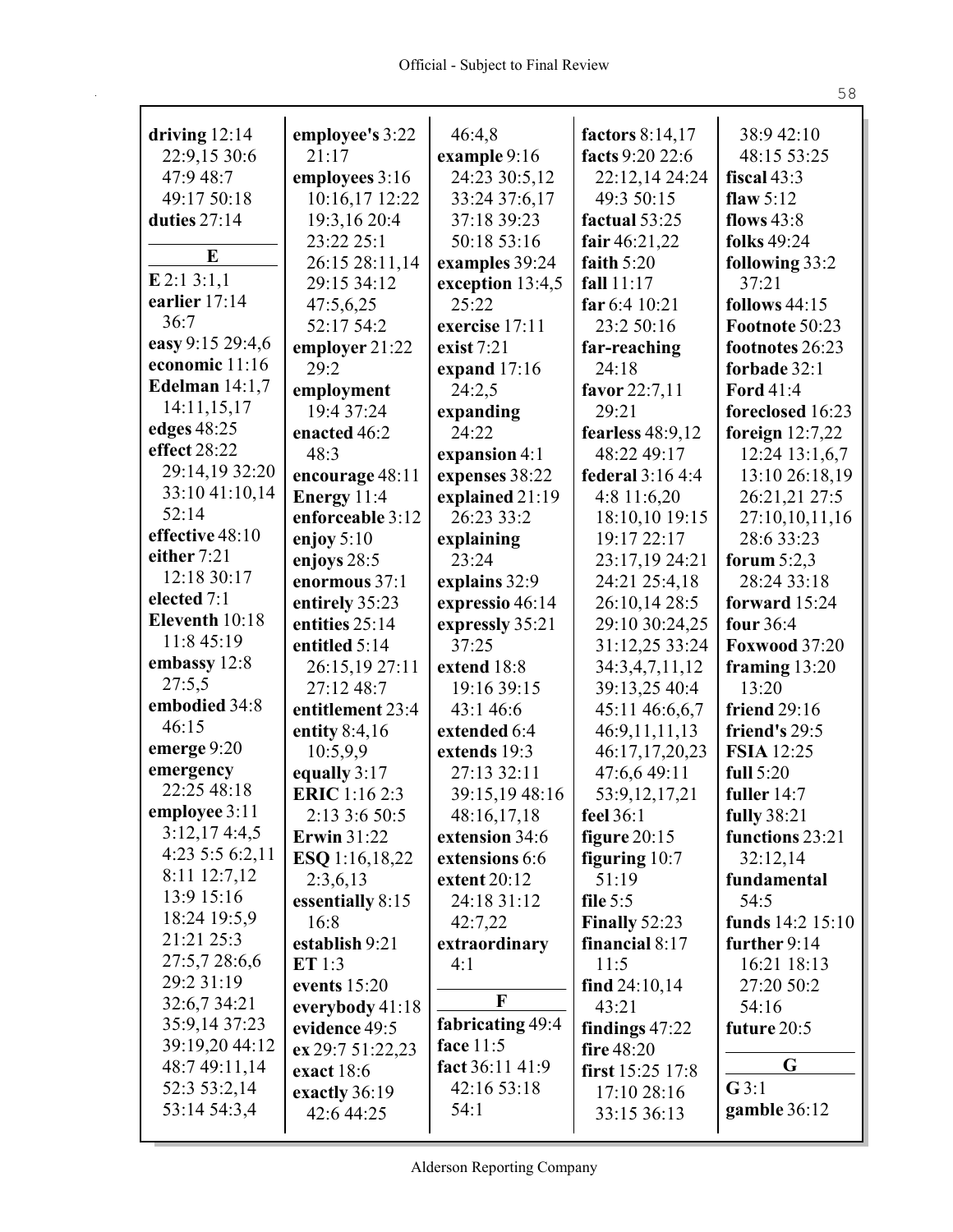$\mathbf{r}$ 

| gamblers 22:9<br>game 42:7 46:22 | governments<br>12:22     | 36:11 42:10       | 47:6 48:1,5,8,9<br>48:25 49:12,20 | 12:21 13:13<br>14:2,4 15:4 |
|----------------------------------|--------------------------|-------------------|-----------------------------------|----------------------------|
| gaming 38:8                      | grace 54:7               | I                 | 50:8,13,15                        | 18:24 28:18                |
| general $1:19$                   | granting $6:5$           | I-95 22:9 48:12   | 51:1,4,8,13                       | 29:3 30:1,8                |
| 30:9 46:10                       | grappling $40:2$         | idea 15:23 16:14  | 52:7,8,18,24                      | 31:20,23 38:18             |
| generally 26:10                  | great $41:17$            | 53:10             | 53:3,4,10                         | 54:2                       |
| 37:4                             | greater 11:18            | identical 7:10    |                                   | individual-ca              |
| Georgia 29:24                    | 24:22                    | identify 46:19    | impediment<br>12:4                | 20:19                      |
| 30:3                             | grossest 49:3            | imaginable 49:3   | implicate 3:14                    | inflicted 19:10            |
| getting $49:10$                  | guess 14:7 34:24         | <b>Imbul 49:2</b> | 10:18                             | injured 3:22               |
| Ginsburg 4:3                     | 44:24                    | immune 27:15      | implicated                        | 37:22                      |
| 12:5,13 18:2                     |                          | 41:20 49:6        | 18:25 20:20                       | injuries $26:1,8$          |
| 26:25 27:3,7                     | $\bf H$                  | <b>Immunities</b> | 21:23                             | insist $49:20$             |
| 27:17 28:3                       | <b>Hafer</b> 10:19       | 26:22             |                                   |                            |
| 31:14,16,25                      | <b>Haley 47:24</b>       | immunity 3:14     | implicates 20:21                  | instrumentality            |
|                                  | handled 4:15             | 4:25:8,146:18     | important 36:3                    | 29:16,18 40:9              |
| 32:2,5,13,18                     | 6:24                     | 8:8 9:8, 13, 24   | 53:20                             | 41:1                       |
| 34:19 39:17                      | handling 4:20            | 11:8,19 12:9,9    | incentive 36:24                   | intention 52:15            |
| 40:7,10,19                       | happen $17:20$           | 12:17,18 13:7     | incentivize 37:9                  | interest 28:21             |
| 46:1,3,23 47:7                   | 28:25                    | 13:18 15:23       | including 25:19                   | 40:3,18 41:6,7             |
| 47:16,22 51:18                   | happened 21:10           | 16:4,6,7,13,14    | inconsistent 9:2                  | 51:20                      |
| give 11:18 22:23                 | happening 23:2           | 17:7,16 18:25     | 16:13                             | interests 36:25            |
| 25:3 40:5 47:5                   | happens $11:6$           | 19:3, 12, 13, 14  | indemnification                   | interlocutory              |
| given $28:10$                    | 15:16                    | 19:22,22,23       | 9:15,17,23                        | 16:18                      |
| giving $26:25$                   | harm $19:10$             |                   | 10:13 11:3                        | interpreting               |
| go 10:20 21:20                   |                          | 20:1,2,3,7,10     | 29:14 33:10                       | 34:7                       |
| 23:7 29:25                       | head 53:23<br>hear $3:3$ | 20:12,14,20,23    | 39:3,4,18 40:7                    | invited 47:11              |
| 32:2 53:16,17                    |                          | 21:8,8,15,19      | 40:11 51:6,7                      | invoke 7:13                |
| 54:12                            | heard 27:1 53:7          | 21:22 22:2,8      | 51:19 52:2,9                      | involved 4:24              |
| goes 30:6 36:7                   | hearing $42:12$          | 22:12,13,22       | 52:24                             | involves 22:16             |
| going 10:2 11:7                  | held 10:21 11:8          | 23:5,8,20,25      | indemnifies                       | 50:17                      |
| 13:18 14:4                       | 39:18                    | 24:1,5,19,25      | 40:16                             | issue 10:25 16:5           |
| 15:22 17:14,17                   | help 38:12,13,14         | 25:4,13,18,22     | indemnify 10:16                   | 17:3 21:24,25              |
| 17:19 23:7                       | helpful 23:24            | 26:1,9,13,14      | 29:3 38:21                        | 25:18 26:17                |
| 25:2 36:16                       | <b>Hess</b> 29:17        | 26:15,20 27:12    | 39:19 41:18                       | 51:11                      |
| 42:8 49:7 52:7                   | hey $38:8$               | 27:13 28:11,14    | 42:8 51:17                        | issues $17:7$              |
| 53:3,18                          | highway $4:18$           | 28:17,23 32:11    | 52:16 54:3                        | it'd 39:11                 |
| good 30:12                       | 54:8                     | 33:5,5,19 34:6    | indemnity 7:3                     |                            |
| 37:17 39:24                      | holding $19:2,5$         | 38:1,10,18        | 40:12,15,18                       | $\mathbf J$                |
| government                       | 52:14                    | 39:1,20 40:4      | <b>Indian</b> 3:18,21             | January 1:10               |
| $3:11,13$ $11:7$                 | Honor 5:17 8:2           | 41:3,742:1,9      | 11:19 12:7                        | Jersey 8:5                 |
| 12:24 13:2,6                     | 12:10                    | 42:14,24 43:1     | 17:16 24:6,23                     | job $34:7,14$              |
| 13:10 15:23                      | host $49:20$             | 43:13,14,20       | 26:12 31:2                        | joinder 40:20              |
| 25:15 29:2                       | hour $42:10$             | 44:6,18,18        | indicate 24:2                     | 41:2                       |
| 34:22 39:13                      | <b>House 47:23</b>       | 45:3,4,5,6,11     | indicated 17:15                   | joined 34:1 36:4           |
| 48:10 53:13,17                   | Hyatt 5:13,19,21         | 45:12,12,13,14    | 23:9                              | Jordan 14:1                |
| government's                     | 5:25 6:4,6,19            | 45:18,22,22       | individual 3:10                   | judges 48:17               |
| 18:3 33:3                        | hypotheticals            | 46:24,25 47:1     | 3:15 6:1 12:12                    | judgment 3:12              |
|                                  |                          |                   |                                   |                            |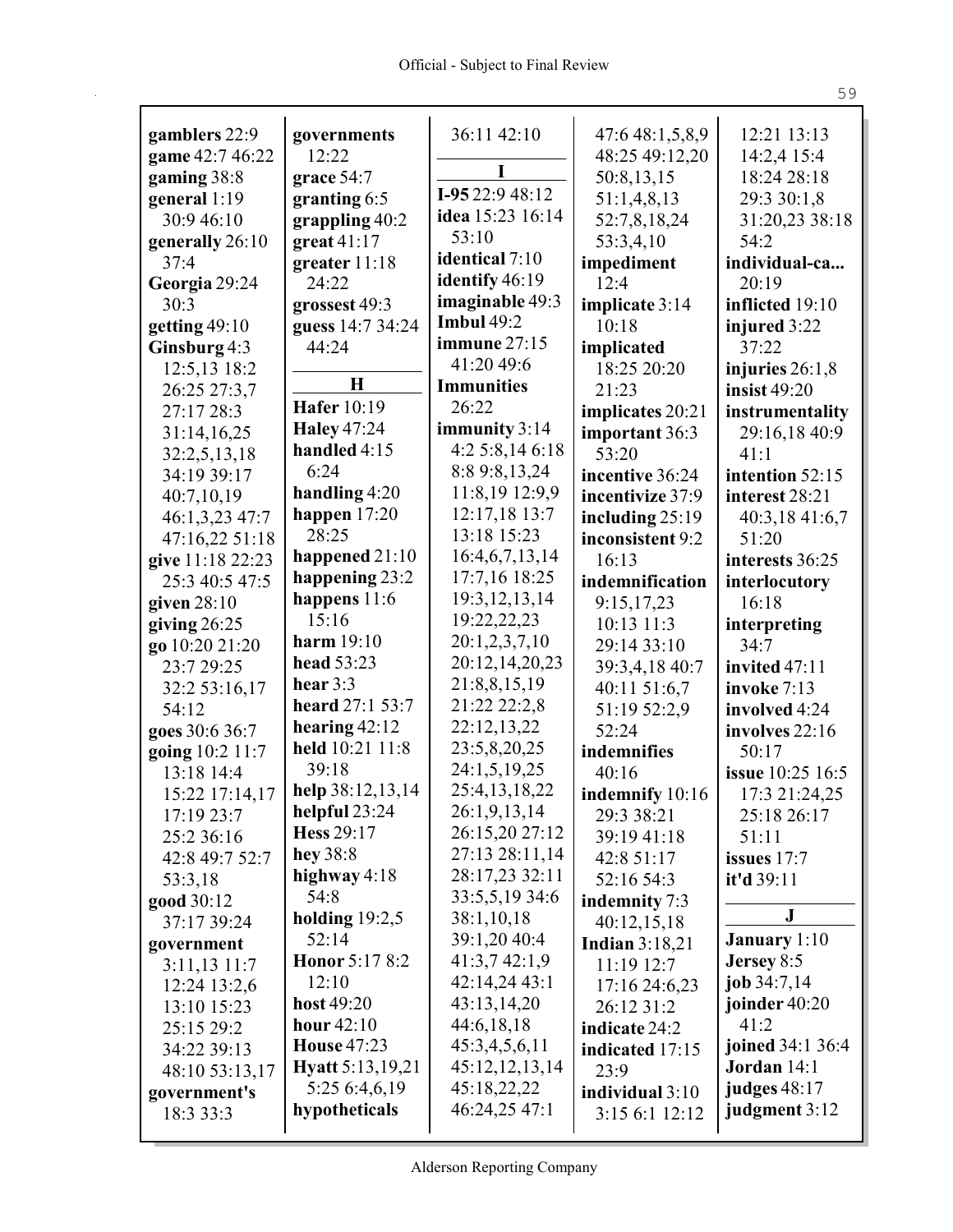| 8:9 16:22                    | 44:9,19 45:16                       | know $4:12,24$              | let's 30:4 32:2                    | maintain 48:4                   |
|------------------------------|-------------------------------------|-----------------------------|------------------------------------|---------------------------------|
| 28:21 29:20                  | 46:1,3,5,23                         | 10:6,8 11:4,6               | 40:13 53:10                        | maneuver 32:23                  |
| 38:23 41:10,12<br>42:9 46:18 | 47:7,16,22,23                       | 14:14,17 15:13              | level 47:5<br><b>Lewis</b> 1:3 3:4 | <b>Mateo 23:13,18</b>           |
|                              | 47:25 48:6,21<br>50:3 51:18         | 16:19 17:2,4<br>18:6,9 21:6 | 22:10 38:13                        | 32:10<br>Matteo 47:4            |
| 51:9,11,14,15<br>54:17       |                                     | 23:1 24:15                  |                                    |                                 |
| jurisdiction 4:13            | 52:5,23 53:7<br>54:18               | 36:5 38:5                   | liability 11:5<br>28:11 53:5       | matter $1:12$<br>11:21 12:3     |
|                              |                                     | 39:14,14 41:8               | limit $38:5$                       |                                 |
| 5:2 6:16 36:16<br>36:17      | K                                   | 41:8 42:18                  | limitations 7:24                   | 14:23 18:8<br>19:15 20:7        |
|                              | K 1:22 2:10                         | 43:18 44:6                  | 26:5                               | 21:14 22:4                      |
| jurisprudence<br>28:19       | 27:24                               |                             | <b>limited</b> 7:11,15             | 24:3,8,12,19                    |
| jury $7:25$                  | <b>KAGAN 8:21</b>                   | 49:3,4,10 52:1              | 32:13                              |                                 |
| <b>Justice 1:19 3:3</b>      | 9:3,25 13:11                        | 52:14,15                    | limo 22:9 48:7                     | 24:20,22 25:5<br>26:10,14 30:23 |
|                              | 13:19 21:9                          | L                           |                                    |                                 |
| 3:8 4:3 5:12,18              | 35:23 52:5                          | label 14:10                 | 48:12                              | 30:24 45:14,16                  |
| 5:21,24 6:3,25               | <b>Katyal</b> 1:22 2:10             | 45:17                       | litigants $21:16$                  | 54:1,7,21                       |
| 7:7,15 8:3,21                | 27:23,24 28:1                       | labels 14:23                | litigation 5:9                     | matters 42:17                   |
| 9:3,25 10:3                  | 29:4 30:3,9,12                      | language 33:17              | 6:22 9:10                          | <b>Maxwell 15:9</b>             |
| 11:18,23 12:5                | 30:16,19,21,25                      | <b>Larson</b> 11:11         | 15:20 17:9                         | mean 7:7,16                     |
| 12:13 13:11,19               | 31:4,6,10,15                        | law 4:17,21 8:20            | 37:15 40:22                        | 8:22 11:25                      |
| 13:25 15:5,7                 | 31:24 32:4,8                        | 9:4 11:20,21                | <b>little 33:11</b>                | 14:1,11 15:13                   |
| 15:21 16:15                  | 32:24 33:7,13                       | 12:3 18:10,10               | lives 48:22                        | 30:14 31:18                     |
| 17:13,23 18:2                | 34:17 35:3,5,7                      | 19:15,17 22:1               | <b>lobbied</b> 34:4,5,5            | 33:15 49:2                      |
| 18:15,21 19:18               | 35:16,19 36:2                       | 22:5 23:8,17                | 46:6                               | 53:8                            |
| 20:13,18,24                  | 37:3 38:16,19                       | 23:19 24:3,12               | logic $49:8$                       | medical 22:25                   |
| 21:9 22:6 23:6               | 39:2,8,11,21                        | 24:19,21,22                 | long 43:10 49:11                   | Medicare 39:23                  |
| 23:14,23 24:9                | 40:19 42:5                          | 25:5,18 26:11               | 49:13,14                           | <b>Melo</b> 10:19               |
| 24:13,17 25:6                |                                     | 26:14 27:10,16              | longstanding                       | <b>member</b> 22:8,10           |
| 25:10 26:25                  | 43:25 44:7,10<br>44:23 46:3         |                             | 28:14 43:2                         | mention 43:22                   |
| 27:3,7,17,22                 |                                     | 30:15,18,25                 | look 8:8 9:11                      | merits 17:5                     |
| 28:1,3,25 29:4               | 47:2,10,21<br>48:14                 | 31:2,17,21<br>32:6 34:8,11  | 11:14 24:24                        | <b>Mexico 37:17</b>             |
| 29:22 30:4,11                |                                     | 37:5 39:6,13                | 29:17 34:8,15                      | 49:18                           |
| 30:14,17,20,22               | <b>Katyal's 8:9</b><br>Kennedy 6:25 | 39:16,16 46:12              | 40:6 47:11                         | miles $3:23$                    |
| 31:2,5,7,11,14               |                                     |                             | 49:19 51:19                        | <b>Miller</b> 1:16 2:3          |
| 31:16,24 32:2                | 7:7 17:13,23                        | 46:13,17,18,24              | 53:10                              | 2:133:5,6,8                     |
| 32:5, 13, 17, 18             | 23:23 24:9,13                       | 47:1,6,15,17                | looking $10:1$                     | 4:115:16,19                     |
| 32:19,25 33:7                | 24:17 25:6                          | 47:18,20 50:16              | 23:13 40:7                         | 5:22,25 6:5 7:6                 |
| 33:8,13,25                   | 32:17,19,25                         | 53:9,21 54:10               | looks 8:14 28:20                   | 7:9,18 8:12 9:1                 |
| 34:1,2,16,18                 | 33:7,8,13,25                        | 54:16                       | loss 11:16                         | 9:4,7 10:4                      |
| 34:19 35:4,6                 | 36:8 43:9                           | laws 39:7                   | lot 4:25 12:20                     | 11:21,25 12:10                  |
| 35:10,16,17,19               | kind 18:4 22:21                     | lawsuit 38:20               | 17:5 30:5                          | 12:14 13:16,20                  |
| 35:23 36:7,20                | 29:5,12 35:1                        | lawyer $41:8$               | low 47:5                           | 14:6 15:12,25                   |
| 37:3,14,19                   | 42:7 46:14                          | leaves $51:6$               | lower 21:3 28:10                   | 16:17 17:21,25                  |
| 38:12,17,19,25               | 53:22                               | legal $10:6,8$              | 32:10,10 39:22                     | 18:5, 16 42:18                  |
| 39:4,9,17 40:6               | kindred 47:9                        | legislate 6:21              | 42:12,13 43:12                     | 50:4,5,7 52:5                   |
| 40:8,9,10,19                 | kinds 9:25 10:2                     | legislation 32:3            | 43:16 47:4                         | 52:10 53:24                     |
| 41:13,16 42:6                | <b>Kiowa</b> 42:24                  | 35:18                       |                                    | <b>Mills</b> 25:21              |
| 43:9,23 44:2,4               | 43:6                                | legislative 4:13            | M                                  | 42:24 43:6                      |
|                              |                                     |                             |                                    |                                 |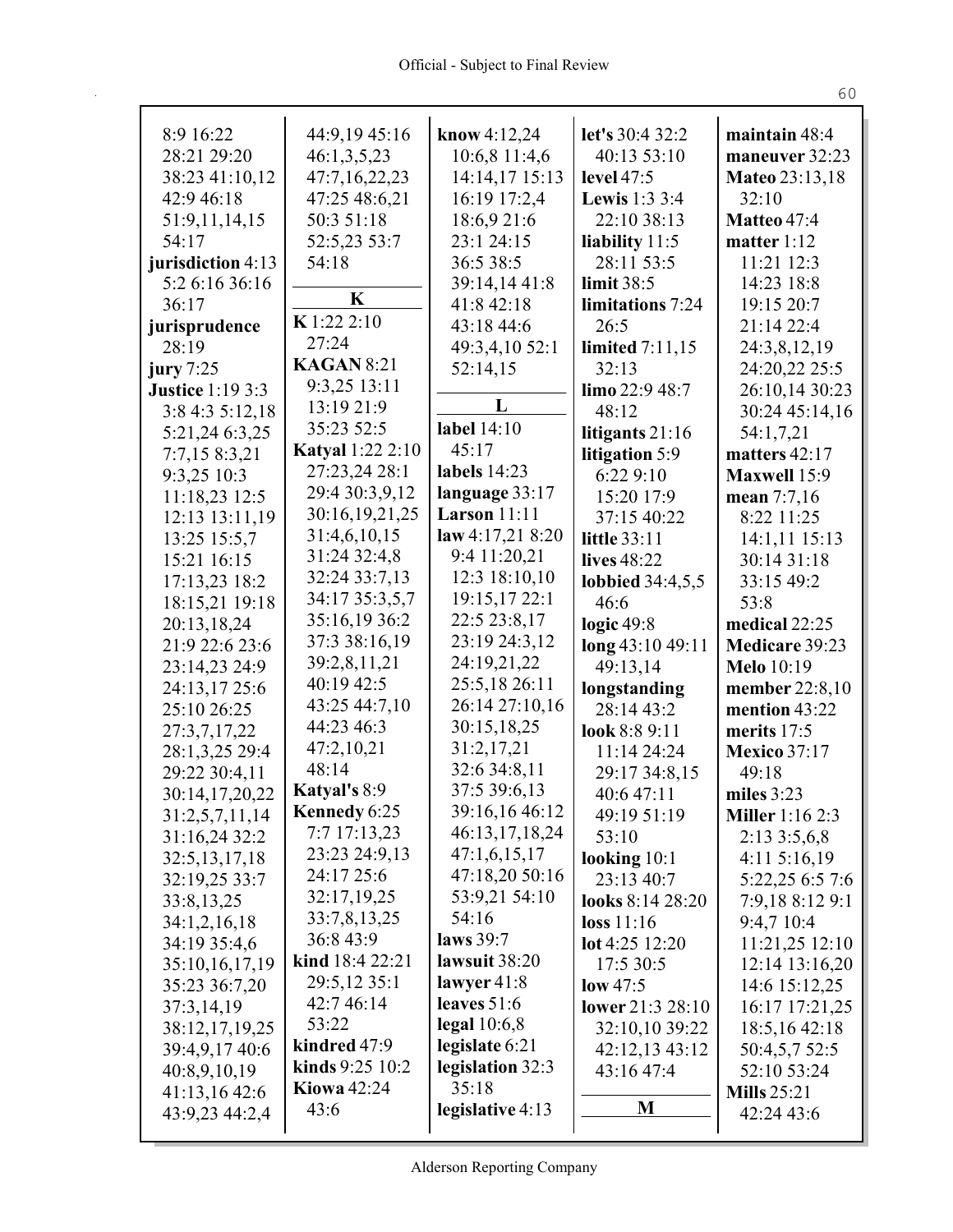|                             | 42:13 48:19             |                                |                        | 26:6                |
|-----------------------------|-------------------------|--------------------------------|------------------------|---------------------|
| 50:23,24<br>minutes 50:4    | non 52:17               | 17:6 19:13,14<br>19:22,25 20:3 | outset 9:16            | personally 3:12     |
| missiles 41:22              |                         | 20:11,14,23                    | ${\bf P}$              | 14:15,16 15:1       |
| misspoke 35:5               | non-policyma<br>50:19   | 21:8,17 22:1,7                 | P3:1                   | 19:5                |
| mistake 21:15               | nondiscretion           | 22:13,22 23:5                  | Packman 49:2           | petition 16:2       |
| mistaken 23:18              | 23:9 32:11              | 23:8 24:1                      | page 2:2 37:17         | 42:20               |
|                             | 47:5 48:2               | 26:14 27:13,14                 | 39:24 42:20            | petitioners 1:4     |
| Mohegan 28:3<br>36:25 51:12 | 50:19                   | 29:9 32:11                     | 44:5,11                | 1:172:4,143:7       |
| moments 45:1                | Noneconomic             | 33:5 43:13,20                  | pages 44:13            | 18:20 25:25         |
| Monday $1:10$               | 7:19                    | 44:9,18 45:4,6                 | parade 36:10           | 28:13 50:6          |
| money 14:25                 | normally 51:19          | 45:13,22 48:8                  | part 50:9 53:20        | 54:10               |
| 15:4                        | note 26:18              | 48:8 49:12                     | parte 29:7 51:23       | <b>Petitioners'</b> |
| morning 3:4                 | noted 10:15 28:3        | 50:8,13 51:4                   | 51:23                  | 18:23 33:4          |
| motion 16:19,22             | 50:24                   | official-capacity              | particularly           | 54:15               |
| motive 36:22                | notion 42:1             | 19:8 21:18                     | 19:11 50:11            | picking $33:16$     |
| motor 37:24                 | 47:14                   | officials 5:15                 | parties 40:14          | place 41:21 42:2    |
| 41:5                        | <b>novel</b> 17:6       | 26:19 27:11,11                 | 51:20                  | plaintiff 3:11      |
|                             | nuanced 28:20           | oh 32:22 39:5                  | party 7:22 28:20       | 7:1 11:4 13:12      |
| N                           | number $8:1,14$         | 42:8,14                        | 40:3,16,16,17          | 13:21 14:8,12       |
| $N$ 2:1,1 3:1               | 9:254:2                 | <b>Okay</b> 35:10              | 40:22 41:6,7           | 19:4                |
| <b>NACI</b> 36:4            |                         | 41:16                          | 54:11                  | plaintiffs 3:20     |
| name 14:1 54:4              | $\mathbf 0$             | one's 18:7                     | pass 26:2 30:17        | 5:47:1328:16        |
| nation $27:18$              | Q2:13:1                 | ones 27:15 41:2                | 33:11 54:13            | plead 28:17         |
| 31:3                        | O'Connell 18:17         | opening 44:4                   | passed 39:13           | pleading 16:11      |
| natural 8:19                | 18:18,21 19:20          | operate 19:24                  | passes 41:17           | 32:22               |
| naturally 43:8              | 20:17,24 21:12          | operating 13:2                 | pay 8:8 10:2           | pleadings 9:11      |
| 44:15                       | 22:13 23:12,16          | 37:24                          | 11:7 14:16,18          | please 3:9 18:22    |
| <b>NEAL</b> 1:22 2:10       | 24:7,11,15,20           | operation 36:13                | 38:22,22 41:18         | 28:2                |
| 27:24                       | 25:9,16 27:2,6          | operations 38:8                | 42:9 53:3,5,14         | plenary 45:21       |
| necessarily                 | 27:9,19 45:1            | opinion 20:2                   | 53:19                  | point 25:17 36:3    |
| 10:12 16:23                 | O'CONNELL               | 21:8,13 34:2                   | payment 14:13          | 37:4 44:3           |
| 47:19                       | 1:182:6                 | 43:22 46:5                     | 14:25 15:3             | 46:11 48:15         |
| necessary 40:16             | <b>obligation</b> 9:23  | opponent 53:23                 | pays $8:24$            | 52:21               |
| need 17:24,25               | 11:3                    | opportunity                    | people $10:11$         | pointed $51:18$     |
| 25:7 51:2                   | odd 34:25 35:12         | 16:22 22:4,21                  | 29:24 30:5             | 52:23               |
| negligence 3:22             | off-reservation         | opposite 19:2                  | 41:23 42:8             | police 48:20        |
| 7:4 37:22                   | 25:20 43:2              | 23:12                          | peoples' 48:22         | policies $48:10$    |
| negligent 47:9              | 50:20                   | opposition 44:1                | <b>Pequot</b> 37:20,22 | policy $46:11$      |
| 50:17 54:11                 | offer 24:25             | 44:11                          | permissible 52:4       | 49:1                |
| negotiate 49:17             | 53:15                   | oral 1:12 2:2,5,9              | person $8:19$          | policymaking        |
| never 8:18 10:21            | offers 53:19            | 3:6 18:18                      | 15:16 25:24            | 22:16               |
| 41:18 42:21                 | <b>officer</b> 10:13,14 | 27:24                          | 34:22 37:21            | Port 8:4,13         |
| 46:23                       | 11:13 13:24             | order 50:14                    | 49:6,11,13             | position $3:20,25$  |
| New 8:4,5 37:16             | 14:18 15:13             | ordinary 32:5                  | personal 21:21         | 16:3,23 23:10       |
| 49:18                       | official $12:16$        | 41:21                          | 32:7 44:5              | 25:15 44:13         |
| nicety $17:1$               | 13:13,17 14:20          | <b>Osborn 47:24</b>            | personal-capa          | pository 46:10      |
| <b>Ninth 28:12</b>          | 15:6,23 16:13           | ought 9:9,10                   | 18:23 19:7,14          | possibility 10:23   |
|                             |                         |                                |                        |                     |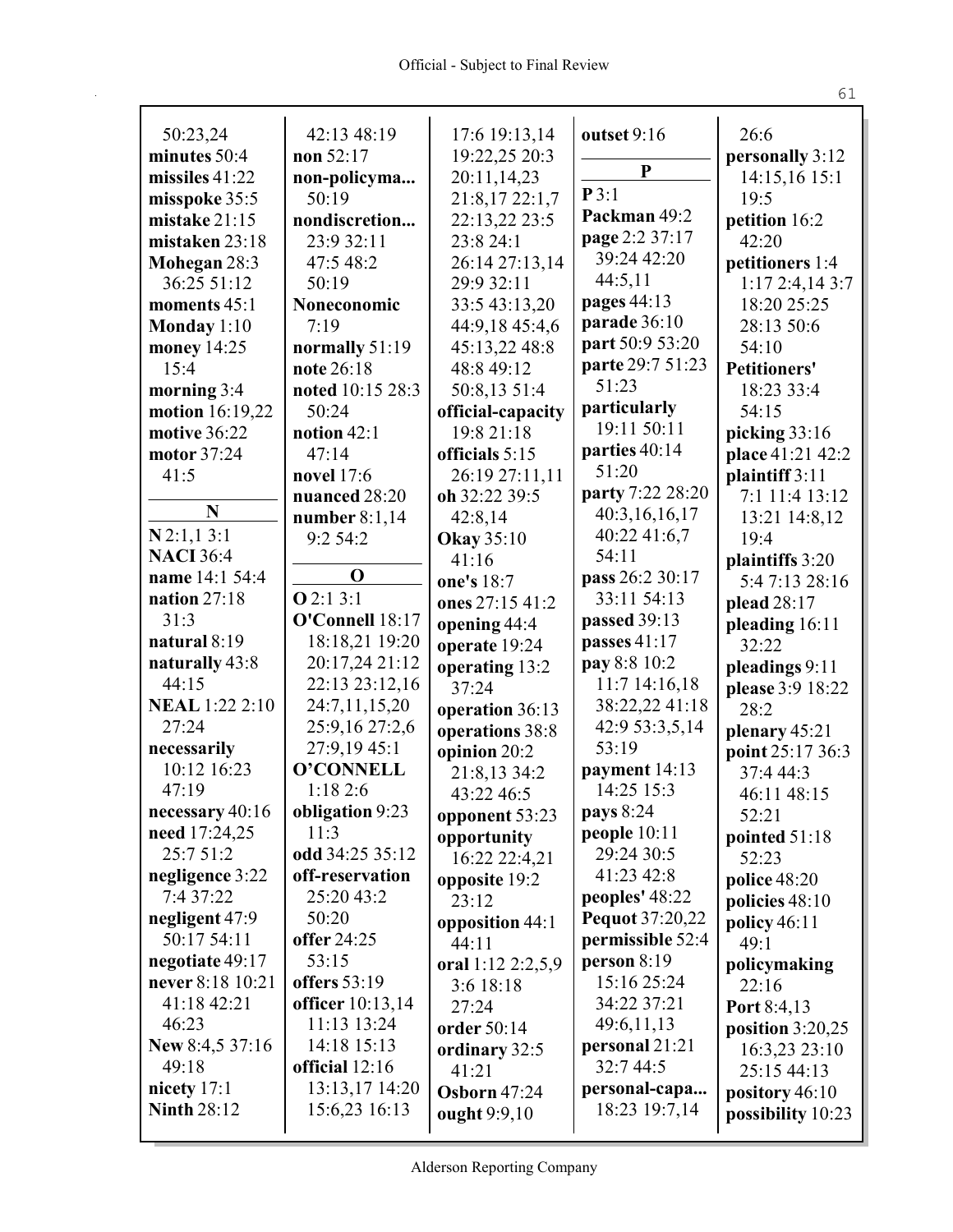| possible 21:24                   | 33:1             | 51:2,6                           | reasons 4:25                  | 35:11,13,21                   |
|----------------------------------|------------------|----------------------------------|-------------------------------|-------------------------------|
| postal 34:21                     | professionally   | questions 5:17                   | 43:3 50:9                     | 36:10 41:24                   |
| potentially 26:7                 | 33:16            | 17:6,10 18:13                    | <b>REBUTTAL</b>               | 49:15 53:15,19                |
| power 45:21                      | program 39:25    | 21:6 27:20                       | 2:12 50:5                     | 54:7                          |
| practical 17:3                   | proposition 24:5 | 29:20 50:2                       | received 48:1                 | remedy-sought                 |
| 29:19 41:10,14                   | 24:18 25:7,11    | 54:16                            | reckless 9:17,21              | 15:8                          |
| pre-Westfall                     | prosecutor 49:4  | quickly 32:14                    | 22:25                         | rendered 38:23                |
| 48:4 49:9                        | prosecutors      | quintessential                   | recklessness                  | renegotiate                   |
| preclude 20:3                    | 48:17            | 22:15                            | 9:18                          | 49:25                         |
| 20:22                            | protect 48:9     | quite 6:20 23:24                 | recognition                   | repeatedly 3:15               |
| precludes 52:6                   | protection 24:23 | 41:1 43:15                       | 26:11                         | 21:19                         |
| 52:11                            | 36:22            | quote 37:21 45:2                 | recognized                    | report $47:23$                |
| preexisting                      | protections 28:4 | 46:9 47:24                       | 45:11 50:17                   | representing                  |
| 38:20                            | 36:8 45:19       | 48:1,4,9                         | Recognizing                   | 36:5                          |
| preliminary                      | provide 3:25     |                                  | 15:7                          | represents 4:1                |
| 22:20                            | 36:22 54:7       | $\mathbf R$                      | reconcile 52:12               | repudiated                    |
| premise 46:15                    | provided 23:17   | $\mathbb{R}3:1$                  | recourse 34:23                | 32:14 47:14,16                |
| prerogatives                     | 38:1 39:14       | raise 22:4                       | recover 26:7                  | repudiating                   |
| 37:6                             | 50:1             | raised 17:6 20:4                 | recovery 7:5,12               | 47:19                         |
| presented 16:2                   | provides 9:17    | 22:2                             | redress 54:11,12              | requires 15:10                |
| 18:6,12 43:24                    | 40:18            | reach 19:18,21                   | referred 16:3                 | 18:11                         |
| preserved 12:3                   | public 15:9,10   | 25:7 50:15                       | reflect 53:21                 | reservation 3:24              |
| 16:25                            | 54:8             | 54:14                            | regarded 14:4                 | 4:12,18 6:23                  |
| Presumably                       | punitive 7:17,18 | reached 19:1<br>39:22            | regardless 28:24              | 41:21,23 42:2                 |
| 43:24                            | purpose 48:8     |                                  | Regents 10:25                 | 42:17                         |
| prevented 10:1                   | purposes 16:18   | reaching 51:3<br>read 21:13 24:9 | 52:12                         | reserve 18:14                 |
| primer $46:10$                   | 41:6             | 24:13                            | regime 4:6 6:10               | resolve 5:3 17:7              |
| principle 3:15                   | pursue 14:3      | reading 20:15                    | rejected 46:4                 | 51:2                          |
| 6:19 35:13                       | pushing 41:25    | 23:18 46:14                      | relied 43:13,17               | respect 36:17                 |
| private 7:22                     | put 45:17 53:23  | 47:20                            | relief 3:11 11:12             | 42:25 45:20                   |
| 15:16 40:22                      | puts 15:23       | real 11:5 28:20                  | 11:13,14 13:22                | responded 17:14               |
| problem 36:20                    | putting 28:17    | 40:3,17 41:6,7                   | 14:9, 13, 16, 20              | respondent 1:7                |
| 36:20 44:24<br>54:5              | Q                | 51:20                            | 14:23,24 51:24<br>relies 39:1 | 1:23 2:11 3:19<br>5:7 22:4,21 |
|                                  | question 8:5 9:8 | real-live 10:11                  |                               | 27:25 51:8                    |
| procedural 8:1<br>procedure 7:10 | 11:10,11,16      | really $5:18:6$                  | relitigate 38:11<br>43:6      | 52:1 54:6                     |
| 7:12                             | 14:8 15:17,18    | 13:23 14:24                      | rely 37:5                     | <b>Respondent's</b>           |
| procedures 18:9                  | 16:2 17:15       | 16:10,10,13                      | remainder                     | 9:22 10:13                    |
| proceed 9:14                     | 19:19,21 20:7    | 29:13 53:2                       | 18:14                         | 16:3,8 51:21                  |
| 13:13 14:3                       | 20:8,10 26:4     | rear-ended 23:3                  | remand $20:10$                | response 29:16                |
| 29:11                            | 29:13 31:12      | 34:21 35:1                       | 21:25                         | 31:11 33:20                   |
| proceedings                      | 33:20 36:7       | rear-ends $22:10$                | remanded 16:20                | 43:10                         |
| 11:17 16:21                      | 37:12 39:22      | 31:8                             | remedies 42:3                 | responses 33:14               |
| proceeds 5:9                     | 40:2 41:5        | reason 3:13 13:4                 | 49:21                         | responsibility                |
| process 4:19                     | 43:10,24 45:8    | 17:3 22:23                       | remedy 3:24                   | 8:17                          |
| 36:6                             | 46:16,16,18      | 25:10 28:7                       | 20:20 25:25                   | responsible                   |
| professional                     | 50:8,12,25       | 45:2,5,23 51:3                   | 26:3 35:2,4,8                 | 29:19 41:12                   |
|                                  |                  |                                  |                               |                               |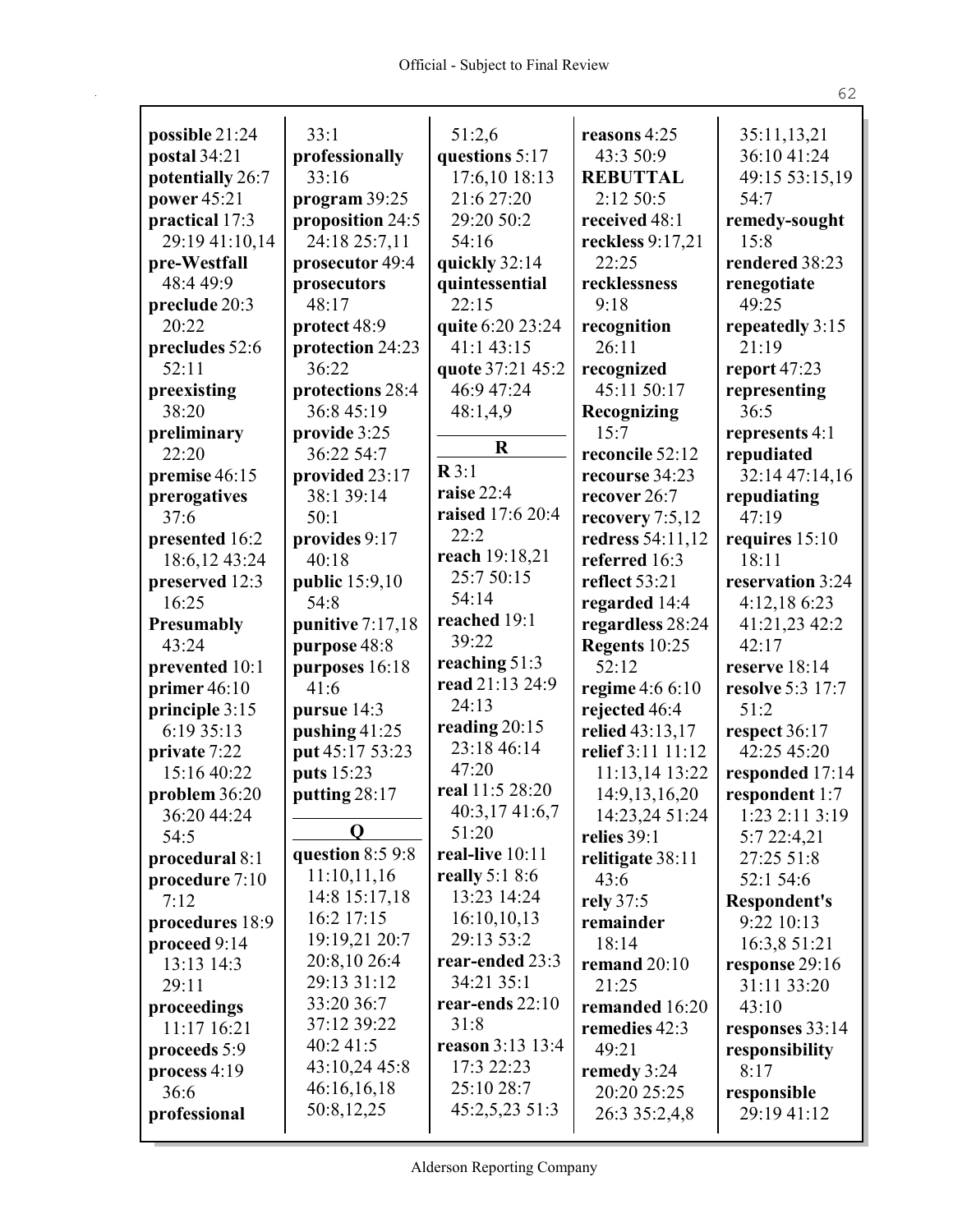| restatement                        | saying $12:11$        | simply $13:12$                     | 39:20 40:4                       | stated 16:2                          |
|------------------------------------|-----------------------|------------------------------------|----------------------------------|--------------------------------------|
| 12:16                              | 28:16 29:11,15        | 38:11 53:5                         | 41:6 42:1,9,14                   | states 1:1,13,20                     |
| result 3:22                        | 32:22 33:17           | situation 5:1                      | 43:13 45:3,5                     | 2:7 5:22 8:7                         |
| retain $36:17$                     | 40:8,9 42:8           | 12:23,23 14:1                      | 45:12,14,18,22                   | 10:15,17,20                          |
| retrospective                      | 47:3 52:6,11          | 40:24,25 42:14                     | 50:25 51:8,13                    | 13:6 18:19                           |
| 51:24                              | says 4:6 36:3         | 49:16                              | 52:7,8,18,24                     | 26:20 27:10                          |
| revenue 37:1                       | 38:21 39:6            | solely 39:1                        | 53:9                             | 30:5 31:7                            |
| reversal 1:21                      | 44:5                  | <b>Solicitor</b> 1:18              | sovereign-im                     | 34:22,24 36:5                        |
| 2:8                                | Scalia's 34:2         | solicitous 36:25                   | 40:25                            | 36:8 37:14                           |
| reverse 37:14                      | 46:5                  | solid $17:2$                       | sovereigns 26:18                 | 38:7 39:7                            |
| reversed 28:12                     | scenario 29:6         | somebody 9:12                      | sovereignty                      | 49:21 52:16                          |
| 54:17                              | Scheuer 29:8          | 31:8 36:23                         | 26:13                            | 54:2                                 |
| revisit 50:23                      | scope 18:6 19:4       | 40:11                              | specifically                     | <b>States' 21:5</b>                  |
| rewards $51:25$                    | 19:16,23 27:14        | soon $41:19$                       | 24:16                            | 26:11                                |
| Rhodes 29:8                        | 37:23 48:4            | sorry $20:13$                      | squarely 43:7                    | statute 7:24                         |
| right $7:16,25$                    | Seattle 1:16          | 23:14 35:5                         | stages 22:20                     | 10:16 26:5                           |
| 8:16 9:3 10:14                     | second 12:15          | sort 5:8,8 10:5                    | starting $41:4$                  | 30:13,17 37:21                       |
| 12:8 13:19                         | 33:20                 | 17:1 41:8                          | 45:10 46:11                      | 38:20 41:11                          |
| 17:23 21:20                        | see 8:8 9:11          | 49:15                              | state 3:16 4:5,23                | 46:9 54:13                           |
| 31:5 32:9 36:2                     | 10:24 12:3            | sorts 48:20                        | 4:255:2,3,5,10                   | statutes 34:9,17                     |
| 37:25 40:21                        | 53:12                 | Sotomayor 5:12                     | 6:1,2,7,7,11,12                  | 53:11                                |
| 42:6 43:15                         | seek 13:22 54:12      | 5:18,21,24 6:3                     | 6:23 7:10,23                     | statutory 44:12                      |
| 44:23 47:18                        | seeking 14:10,25      | 15:7 19:18                         | 8:15,20,24,25                    | 46:25                                |
| 52:1 54:10,11                      | 15:9                  | 20:13,18,25                        | 9:12,13 10:6                     | stepping 36:1                        |
| 54:16                              | seeks 3:11 19:4       | 23:6,14 38:12                      | 10:11,14 11:9                    | stop $12:9$                          |
| rise 15:20                         | send 5:4,4 44:20      | 38:17,19,25                        | 11:18,21,22,22                   | strange 52:25                        |
| <b>road</b> 30:6                   | sense 19:11 45:3      | 41:13 43:23                        | 12:3,4 14:18                     | stress $22:19$                       |
| <b>ROBERTS 3:3</b>                 | sensible 9:6,8        | 44:2,4,9,19                        | 14:19,20 17:15                   | strip $28:13$                        |
| 7:15 13:25                         | sent 41:22            | 45:17                              | 17:21,25 18:5                    | strong $36:24$                       |
| 18:15 25:10                        | separate 21:5         | sought $11:12,15$                  | 18:722:1,5                       | subject $4:12,20$                    |
| 27:22 50:3                         | separately 51:16      | 14:13,17 18:11                     | 24:3,5,12,19                     | 6:16 8:7 11:2                        |
| 54:18                              | served 49:1           | 20:21                              | 24:21 28:6                       | 13:7 46:10                           |
|                                    | set $12:15\,25:2$     |                                    |                                  | submitted 54:19                      |
| rough $48:24$<br>rule 3:19 6:6 7:2 | 36:13,18              | sovereign $3:14$<br>6:17 8:7 11:13 | 29:9, 14, 16, 25<br>30:4,15,18   | 54:21                                |
|                                    |                       |                                    |                                  |                                      |
| 8:23 9:6,8 17:2<br>19:6 20:19      | settled 19:6<br>25:17 | 12:9,17,19<br>13:7,18 14:5         | 31:10 35:1,2,8<br>35:15 36:16,23 | substance 28:21<br>33:18 38:24       |
|                                    | Seventeen 37:14       |                                    |                                  |                                      |
| 28:8 40:17                         |                       | 16:4,6,7 18:25                     | 37:1,5,7,13,13                   | substantive 8:1<br>sue 4:7,8,10 6:12 |
| 50:15 51:4                         | shaped $53:21$        | 19:2,12,22                         | 37:16 38:2,8                     |                                      |
| 52:20                              | shell 42:7            | 20:2,7,10,20                       | 38:10 39:11,16                   | 6:14,147:2                           |
| rules $33:2$                       | shorter $7:23,24$     | 21:7,15,18,22                      | 45:17 49:4,14                    | 12:24 13:3,9,9                       |
| run 28:22 35:1                     | show 22:18            | 22:11 23:22,25                     | 49:19 50:1                       | 26:21 29:22                          |
| 37:20 41:23                        | shown $7:4$           | 25:13,17,22                        | 52:3 53:12,16                    | 30:1,7 31:8                          |
| S                                  | shows 22:17           | 26:1,9,13,21                       | 54:1,15,15                       | 32:6 34:21                           |
| $S$ 2:1 3:1                        | 37:13                 | 26:21 27:18                        | <b>State's 36:22</b>             | 35:14 38:14,15                       |
| saddle 53:8                        | side 43:12 46:15      | 28:5,23 29:18                      | 38:5                             | 41:14,19 54:4                        |
|                                    | significant $7:16$    | 33:5 35:22                         | state-created                    | sued 12:22                           |
| saving $48:22$                     | similar $34:25$       | 38:9,18,25                         | 8:13 10:5                        | 13:24 19:9                           |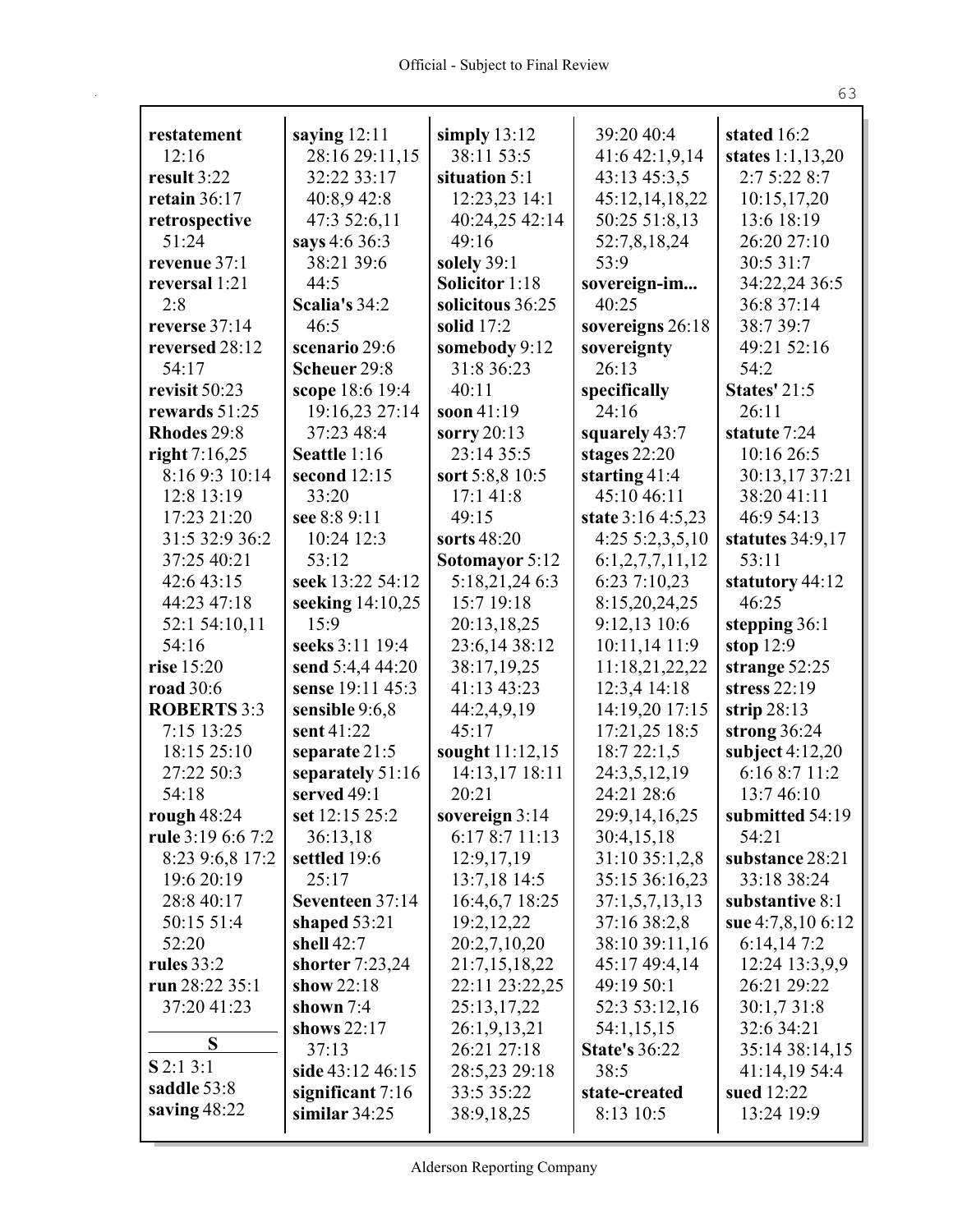| 20:4 40:2         | 45:4 49:2          | 45:9,10,23        | 44:18 45:3,5      | turns $15:17$           |
|-------------------|--------------------|-------------------|-------------------|-------------------------|
| suggest 8:22      | 54:15              | 46:14,16 47:3     | 45:12 46:20       | twice 7:20 43:7         |
| 17:11 36:21       | taken 27:13        | 47:18,21 48:14    | 48:7,16,17,20     | two 21:2,11             |
| suggested 10:22   | takes 3:20         | 48:21 49:8        | 49:13             | 29:20 44:21             |
| 25:12,21          | talking $4:16$     | 52:5,14 53:22     | tribe 3:18,21,25  | 53:24                   |
| suggesting 50:22  | 10:3,5             | thinks 17:4       | 4:6,14,196:15     | type $14:1$             |
| suggestion 18:2   | talks 48:19        | third $43:9$      | 6:15,16,17,18     | types 42:21,25          |
| suggests $51:9$   | technicalities     | thought 15:18     | 7:3,5,6,9,12      | typical 23:3            |
| suing 16:10,10    | 28:15              | 23:23 29:22,23    | 11:19 12:7        |                         |
| 21:20 26:8        | tell 9:16 20:25    | 30:1,7 35:12      | 14:3 15:3,11      | U                       |
| 41:15             | 44:20              | 39:6 53:22        | 15:14,17 16:10    | <b>Uh-huh 32:24</b>     |
| suit 8:3,6,6,25   | tells 23:19        | three 28:15       | 17:16 18:25       | ultimately 10:2         |
| 9:11,13 11:9      | tension 52:19      | 33:13,13          | 20:21 22:8,10     | 11:17 16:20             |
| 11:12 12:9,11     | <b>Tenth 48:19</b> | threshold 9:10    | 24:6,23 25:1,2    | 29:19                   |
| 12:11,18 13:18    | terms 5:2 38:11    | time 9:21 15:19   | 25:24 26:8        | ultra 29:9 39:12        |
| 14:4 15:9         | test 10:7 12:15    | 16:24 18:14       | 28:3,22 29:21     | unanimously             |
| 18:23,24 19:7     | 15:13              | times 9:10 25:12  | 31:3 35:11,21     | 49:5                    |
| 19:8 21:18        | <b>Texas</b> 36:4  | 48:24             | 35:21,25 36:18    | unbroken 47:3           |
| 26:5,6 27:17      | text 34:3          | tort 13:5,5 21:16 | 36:25 37:21,22    | unconflate              |
| 28:4,7,23         | thank $18:15$      | 25:23 28:11       | 37:25 38:14,21    | 44:20                   |
| 31:20,23 38:1     | 27:20,22 28:1      | 33:23,24 37:7     | 39:16 41:11,11    | understand 7:1          |
| 38:2 53:13        | 50:3,7 54:18       | 39:14 46:6        | 41:17,20 42:7     | 8:24 22:15              |
| suits 19:14       | theory 9:22        | 50:19,21          | 50:21,25 51:10    | 23:2 29:12              |
| 20:19 29:11       | 10:13              | torts 47:9        | 51:12,12,16       | 37:4                    |
| summary 16:22     | thing $4:78:11$    | totally 29:23     | 53:1,10,18        | understanding           |
| supersede 31:13   | 9:7 15:25          | 41:20             | 54:6,13,14        | 13:8 31:1,19            |
| support 44:12     | 34:14 39:12        | tradition 47:4    | tribe's 4:13 19:2 | 34:18                   |
| supporting $1:20$ | 43:9               | traffic 23:3 54:8 | 33:9 38:17        | understood              |
| 2:8 18:20         | things $37:15$     | transporting      | 51:13             | 26:10 44:16             |
| suppose $12:5$    | 40:20 43:4         | 22:9              | tribes 5:23,24    | uneasiness              |
| 17:13 22:22       | 48:20,23           | treasurer 15:2    | 26:12 28:8        | 25:12                   |
| 27:3 29:24        | think 4:22 9:3,4   | treasury 14:19    | 36:5 37:8 43:4    | unfold 29:6             |
| supreme $1:1,13$  | 10:10 15:5,21      | treat $6:7,852:7$ | 43:20 45:20       | <b>United 1:1,13,20</b> |
| 11:23 15:18       | 15:22 16:1,15      | treated 8:15      | 46:2              | 2:7 13:6 18:19          |
| 16:9 19:1 20:6    | 17:19 19:14,20     | 44:22             | trick 16:11       | 21:5 26:11,20           |
| 20:11 21:1,12     | 20:8,14,24         | trial 7:25 16:20  | tried $18:1,7$    | 34:22 39:7              |
| 42:20 43:16       | 21:4,9,13,15       | tribal $3:22,25$  | troublesome       | unius 46:14             |
| 51:10,14,15       | 22:11,17 24:7      | 4:2 7:2,13 9:16   | 17:18             | university 11:1         |
| sure 32:12 40:19  | 25:6,9,16 26:2     | 15:1 18:9,10      | troubling 42:22   | 11:2,5 52:13            |
| 47:12 48:21       | 30:25 32:8,25      | 18:24 19:11,15    | true 6:3 35:20    | unpublished             |
| sweeping $48:15$  | 35:19 36:3         | 19:22 20:2,4,7    | 35:24,25 37:2     | 43:22                   |
| system $25:2,3$   | 37:4,10,12         | 20:9 21:7,14      | 37:4 39:12        | unwarranted             |
| 36:19             | 39:22 40:6,20      | 24:19 25:14,17    | 45:20             | 4:1                     |
|                   | 40:21,23,25        | 25:22 26:1,3,9    | try $34:1543:6$   | <b>urge</b> 12:1 18:1   |
| T                 | 42:23 43:5,7       | 26:14 28:10,14    | trying $4:23$     | use 14:17               |
| T 2:1,1           | 43:15,16,18        | 36:18 37:16,23    | 20:15 38:11       |                         |
| take 7:7 30:4     | 44:7,7,15 45:7     | 38:6 42:1,24      | 41:9 53:23        | V                       |
|                   |                    |                   |                   |                         |